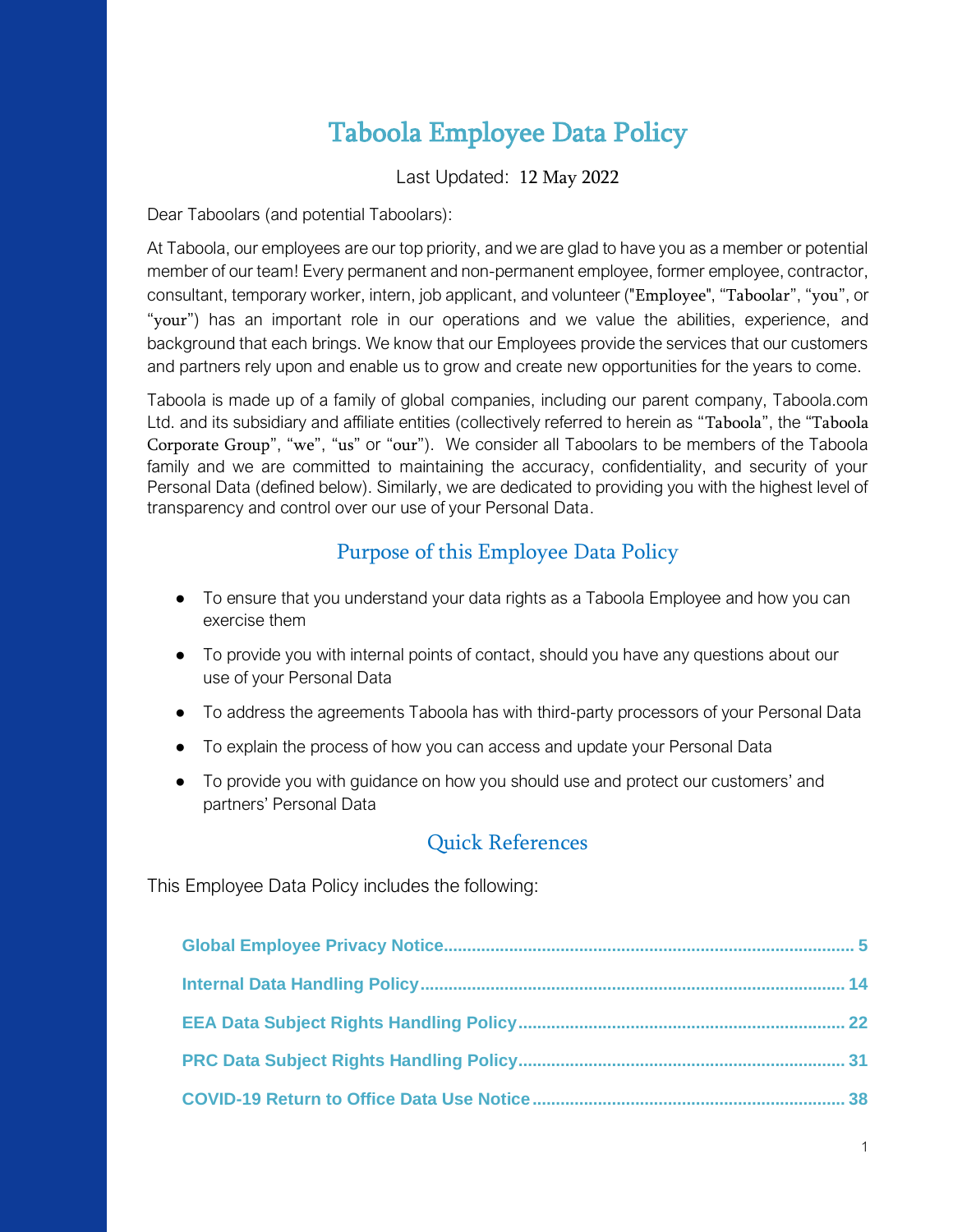## Why do we need this?

Taboola is growing faster than ever — with a new Taboolar starting almost every week! To account for this incredible growth, we have prepared these policies to ensure that all Employees understand their data rights and the ways that Taboola may use their Personal Data. This policy also outlines your responsibility with respect to third party Personal Data you may have access to as part of your employment with Taboola. In addition, for Employees based in the European Economic Area (the "EEA"), this policy outlines the basis under which we process your Personal Data under the General Data Protection Regulation (the "GDPR") and for Employees based in the People's Republic of China ("PRC"), this policy outlines the basis under which we process your Personal Data under the Personal Information Protection Law ('PIPL').

## What is "Personal Data"?

For purposes of this Employee Data Policy, Personal Data includes any information about an identifiable individual. However, when Personal Data is used or disclosed for Taboola's business communications, Personal Data does not include (1) the individual's business title, or (2) the individual's business contact information. Personal Data also does not include anonymous or non-Personal Data (for example, information that cannot be associated with or tracked back to a specific individual). We will refer to your Personal Data herein as "Employee Data".

## What Employee Data Do We Collect?

We collect and maintain different types of Personal Data about our Employees. This includes the Personal Data contained in:

- Resumes and applications;
- References and interview notes;
- Letters of offer and acceptance of employment;
- Mandatory policy acknowledgements (such as pay wage notice acknowledgement forms);
- Wage and payroll information, including but not limited to social security and national insurance numbers and direct deposit information;
- Benefit information and any forms related to applications for, or changes to, Employee health and welfare benefits (including, short-term and long-term disability, medical and dental care);
- Beneficiary and emergency contact information;
- Access card entry and surveillance footage;
- Employee photographs and video footage (for example, in our human resources databases, from company events and security camera footage).

Personal data also includes information such as your name, home address, telephone number, personal email address, date of birth, Employee identification number, marital status, and any other information necessary for Taboola's business purposes, that the Employee or candidate voluntarily discloses during an application for and employment with Taboola.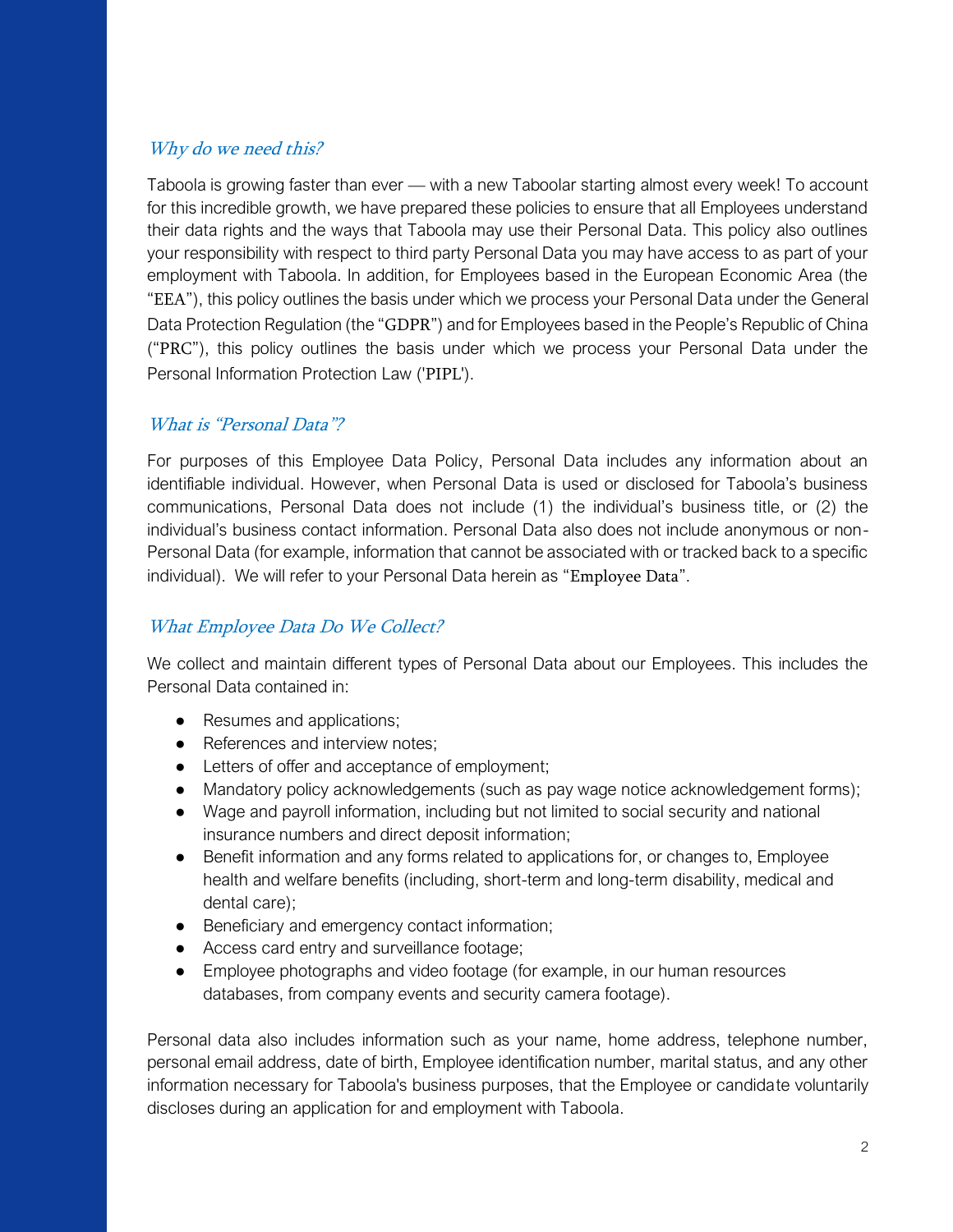## What does Taboola do with your Employee Data?

Taboola uses and discloses your Employee Data for our internal business purposes, including to establish or manage your employment relationship with Taboola, or to offboard Employees. Such uses (outlined in further detail in our Global Employee Privacy Notice, below) include:

- To determine eligibility for initial employment, including verifying references and qualifications;
- To administer pay and benefits;
- To process Employee work-related claims (for example, worker compensation and insurance claims)
- To establish training and development requirements;
- To conduct performance reviews and determine performance requirements;
- To assess qualifications for a particular job or task;
- To gather evidence for disciplinary action or termination;
- To identify a contact point in the event of an emergency;
- To comply with applicable labor or employment statutes;
- To ensure Employee safety and the security of company-held information; and
- For any other purposes that are reasonably required by Taboola in connection with application for and during the course of employment with Taboola.

We may also share your Employee Data with third parties that provide important services related to these purposes (such as benefits administrators, or pension plan, insurance or benefit and providers).

## What are your responsibilities as a Taboola Employee for handling the Personal Data of third parties'?

During your employment with Taboola, you will regularly come into contact with Personal Data from our third party clients and partners. This will include our professional contacts' names, contact details, job titles, and other information that is necessary for our business operations. As a representative of Taboola, you are expected to help us ensure our responsible processing and handling of third party data. This includes using the Personal Data only as needed to provide Taboola's services to the particular client or partner and not sharing the Personal Data with any third party.

Taboola is required to immediately respond to any "Data Subject Access Requests" that we receive. So if you receive an inquiry from a customer, partner, or third party (i) asking what information or Personal Data Taboola holds about that individual, or (ii) requesting that we update or delete that individual's contact information or Personal Data, please acknowledge receipt letting the individual know that you are passing their request to our privacy team and direct this immediately to Taboola's Privacy Team, a[t privacy@taboola.com.](mailto:privacy@taboola.com) Please remember that a data access request does not have to be official or mention data protection law to qualify as a valid request. If you are ever unsure, it is best to check with our Privacy Team.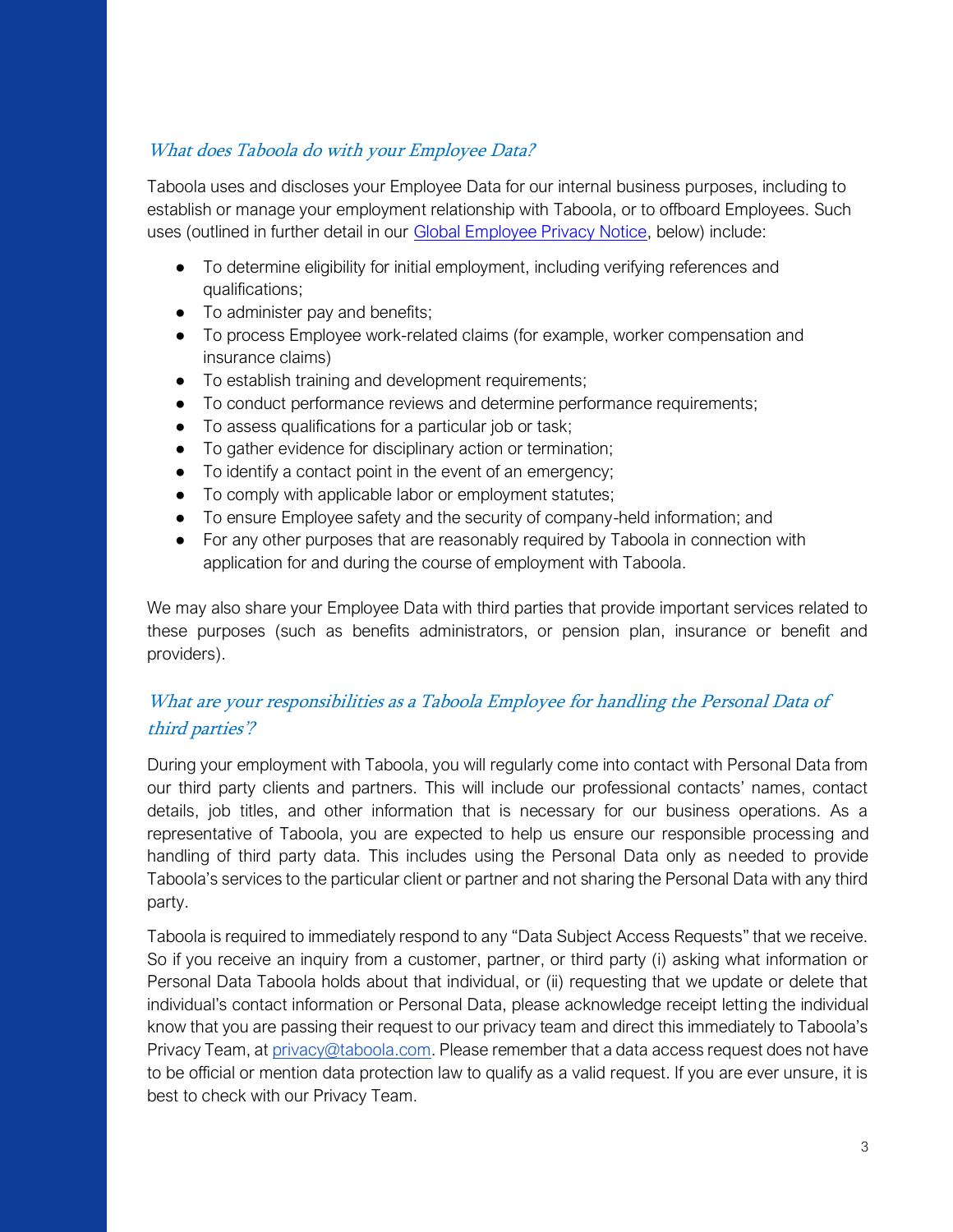## Who can you speak to if you have any questions or concerns?

If you have any questions about how this policy applies to you, or how to exercise any of your rights, please reach out to your designated human resources representative.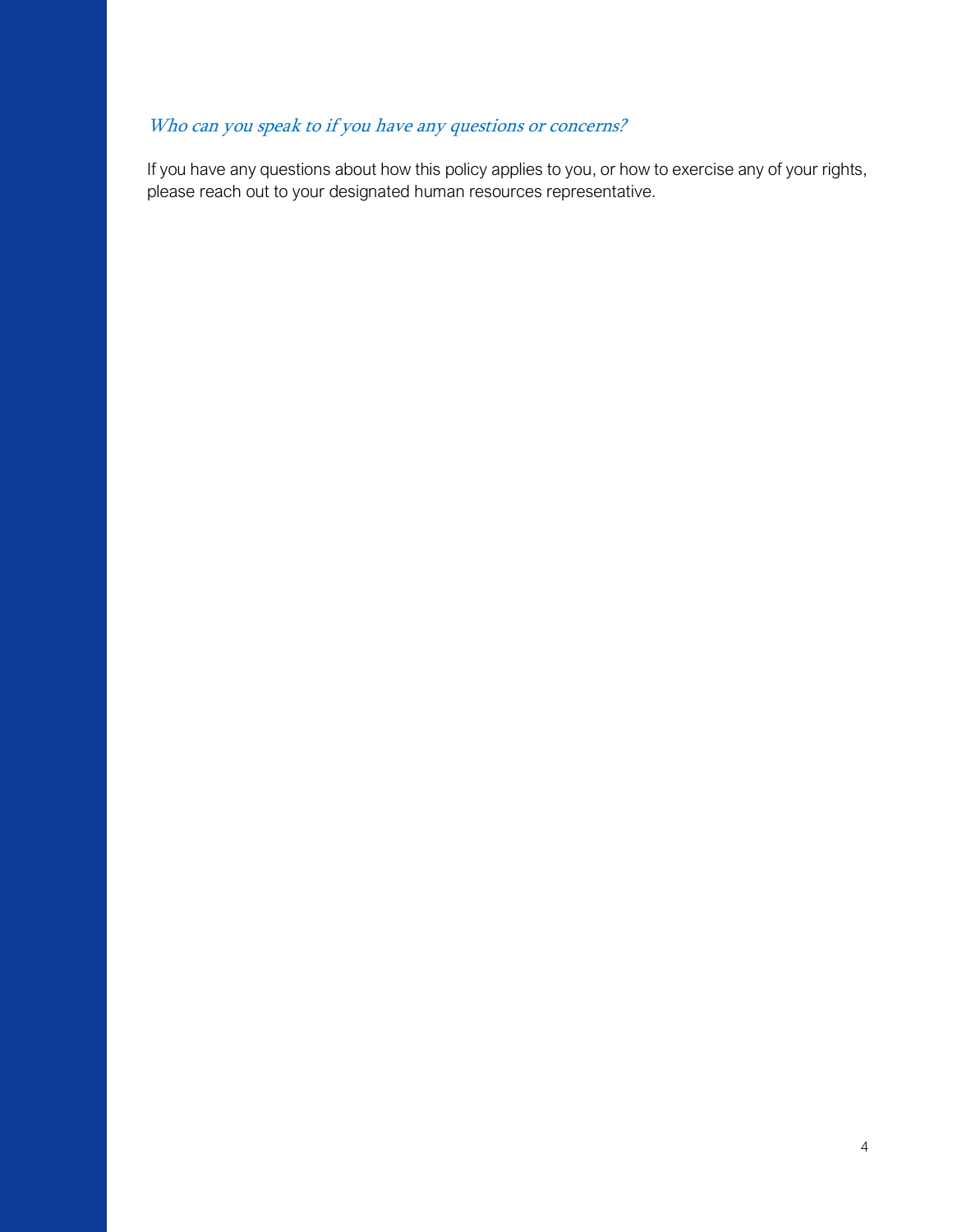## <span id="page-4-0"></span>**Global Employee Privacy Notice**

#### 1. Introduction

- 1.1 Taboola respects the privacy rights of our permanent and non-permanent employees, former employees, contractors, consultants, temporary workers, interns, job applicants, and volunteers ("Employees", "you", "your"), and we are dedicated to providing transparency around the ways that we interact with your data. Taboola collects, uses, and discloses Personal Data as specified by the laws of the countries in which our Employees reside. This Global Employee Privacy Notice (the "Privacy Notice") applies to everyone who performs work for Taboola, anywhere around the globe.
- 1.2 This Privacy Notice outlines Taboola's standards for processing our Employees' Personal Data ("Employee Data"). This Privacy Notice sets forth Taboola's obligations to protect Employee Data, but it does not replace any specific data requirements that may apply to Taboola's corporate functions or business units, which are simultaneously in effect. If there is a discrepancy between these requirements, the most protective provision will apply.
- 1.3 If you have any questions or would like to discuss anything in this Privacy Notice, please do not hesitate to reach out according to the contact details in **Section 10 below**.

#### 2. Employee Data We Collect

- 2.1 In connection with your employment with Taboola or your application for employment with Taboola, we may collect the following types of Personal Data about you, your dependents, and other individuals that you inform us are connected to you:
	- (a) Identification data such as your name, gender, photograph, date of birth, Employee identification number, and languages.
	- (b) Contact details such as your home address, telephone number, email addresses, beneficiaries, and emergency contact details.
	- (c) Employment details such as your job title, office location, hire date, employment contracts, performance and disciplinary records, grievance procedures, and sickness and holiday records.
	- (d) Educational and professional background such as your academic and professional qualifications, education, CV or résumé, reference letters and interview notes, and criminal records data (only for vetting purposes, where permissible and in accordance with applicable law).
	- (e) National identifiers such as your social security number, national ID or passport, immigration status and documentation, visas, and insurance numbers.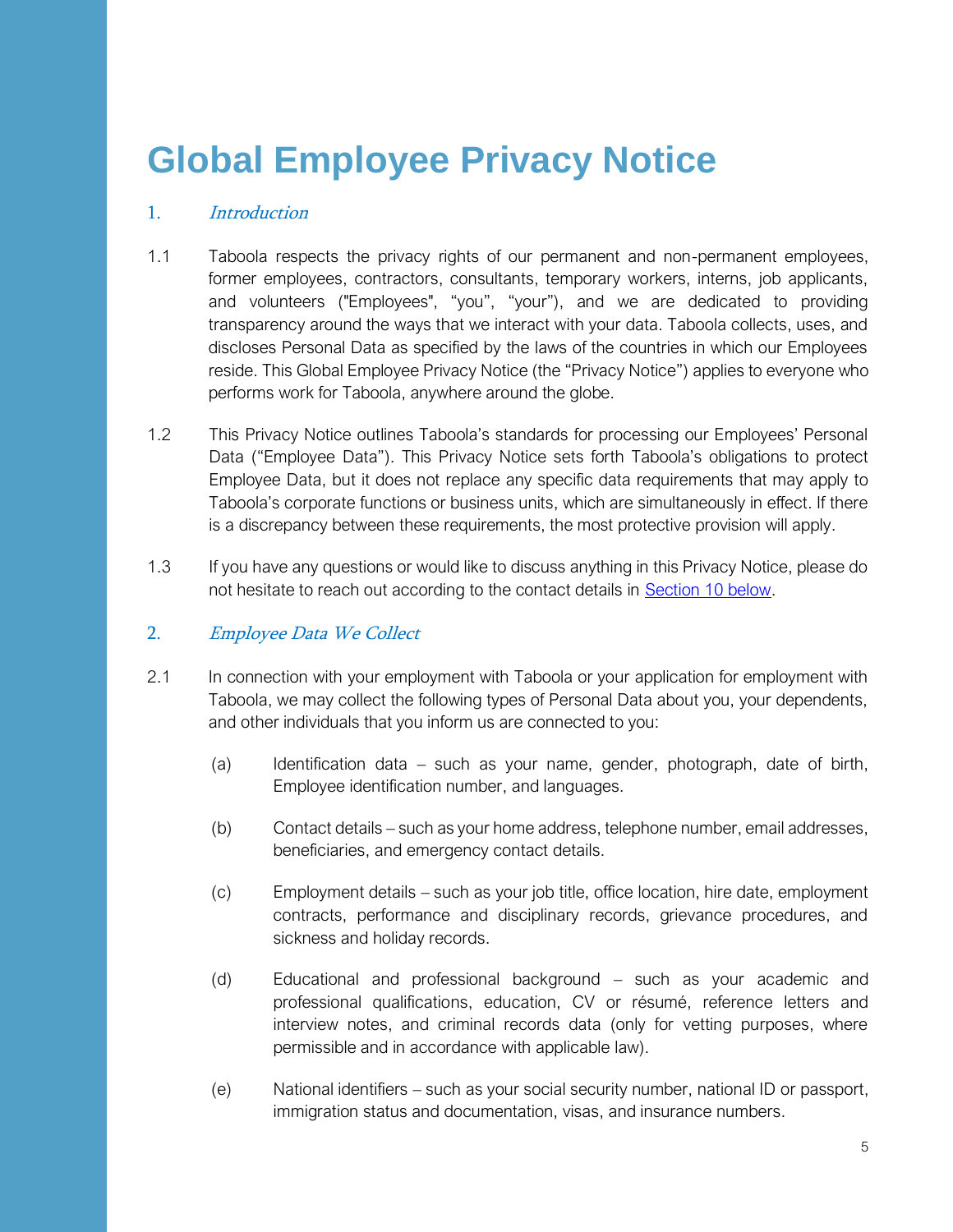- (f) Spouse & dependent information such as your marital status.
- (g) Financial information such as banking details, tax information, payroll information, withholdings, salary, benefits, expenses, company allowances, and stock and equity grants.
- (h) IT information information required to provide access to Taboola's IT systems and networks such as IP addresses, log files, login information, and software/hardware inventories. For further information about how we process IT information, see [Section 8 below.](#page-9-0)
- (i) Security information -- such as access card usage (to enter Taboola's offices) and closed-circuit televisions ("CCTV") footage.
- (j) Other information you choose to share with us such as your hobbies and social preferences etc.
- 2.2 We may also collect certain demographic data that qualifies as sensitive Employee Data, such as race, ethnicity, sexual orientation, and disability to help us understand the diversity of our workforce, provide work-related accommodations, manage absences from work, or conduct background checks necessary for the Employee's role in advance of employment. This information, when collected, is generally done so on a voluntary, consensual basis, and Employee are not required to provide this information, unless it is necessary for us to collect such information to comply with our legal obligations.
- 2.3 Generally, we collect Employee Data directly from our Employees. However, in some cases, we may collect Personal Data about Employees from trusted third parties (for example, when we perform background checks that are necessary for the Employee's role or to obtain information from recruiters in connection with potential applicants). In most circumstances, we will obtain your permission before we collect any Personal Data about you from a third party.
- 2.4 If we ask you to provide any other Personal Data not described above, then we will make clear to you what specific Personal Data we need and the reasons why we ask you to provide it.

## 3. How We Use Your Employee Data

- 3.1 Taboola uses and discloses the Employee Data that we collect primarily for the purposes of managing our employment relationship with you, along with other business purposes, which may include:
	- (a) Recruitment;
	- (b) To understand whether we are meeting our diversity goals and how we can improve our practices going forwards;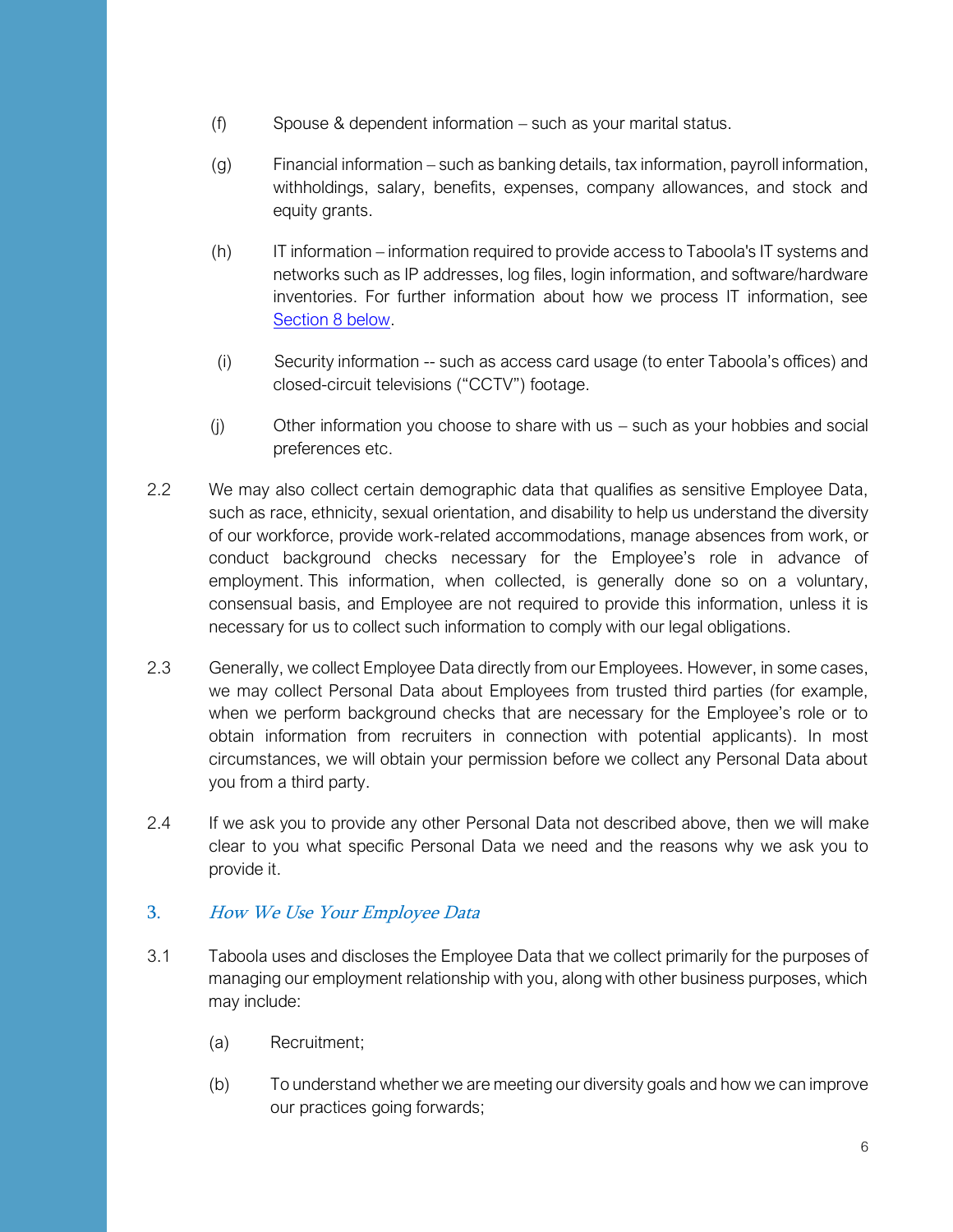- (c) To determine eligibility for hiring (including the verification of references and qualifications);
- (b) To administer payroll and benefits;
- (c) To administer background checks when necessary for the role, where permitted by law;
- (d) To process Employees' work-related claims (such as workers' compensation and insurance claims);
- (e) To establish training and development requirements;
- (f) To determine performance requirements and review work performance;
- (g) To manage, plan, and organize workflow;
- (h) To ensure health and safety in the workplace;
- (i) To assess qualifications for a particular job or task;
- (j) For disciplinary actions or terminations;
- (k) To establish emergency contacts;
- (l) To comply with laws and regulations (such as employment laws, health and safety laws, tax laws, and anti-discrimination laws), under judicial authorization, or to exercise or defend Taboola's legal rights;
- (m) To compile internal directories (such as Employee directories);
- (n) To detect fraud or other types of wrongdoing;
- (o) For IT security and administration;
- (p) For accounting, financial reporting, and business planning;
- (q) To monitor Taboola's premises and communication facilities, including closedcircuit televisions ("CCTV") cameras,
- (r) To organize team-building activities and other Taboola-hosted events;
- (s) For other legitimate purposes reasonably required for day-to-day operations.
- 3.2 We may also use your Employee Data for other lawful purposes that may arise. We will inform you of any such purpose, and will obtain your consent to that use, if required by law to do so.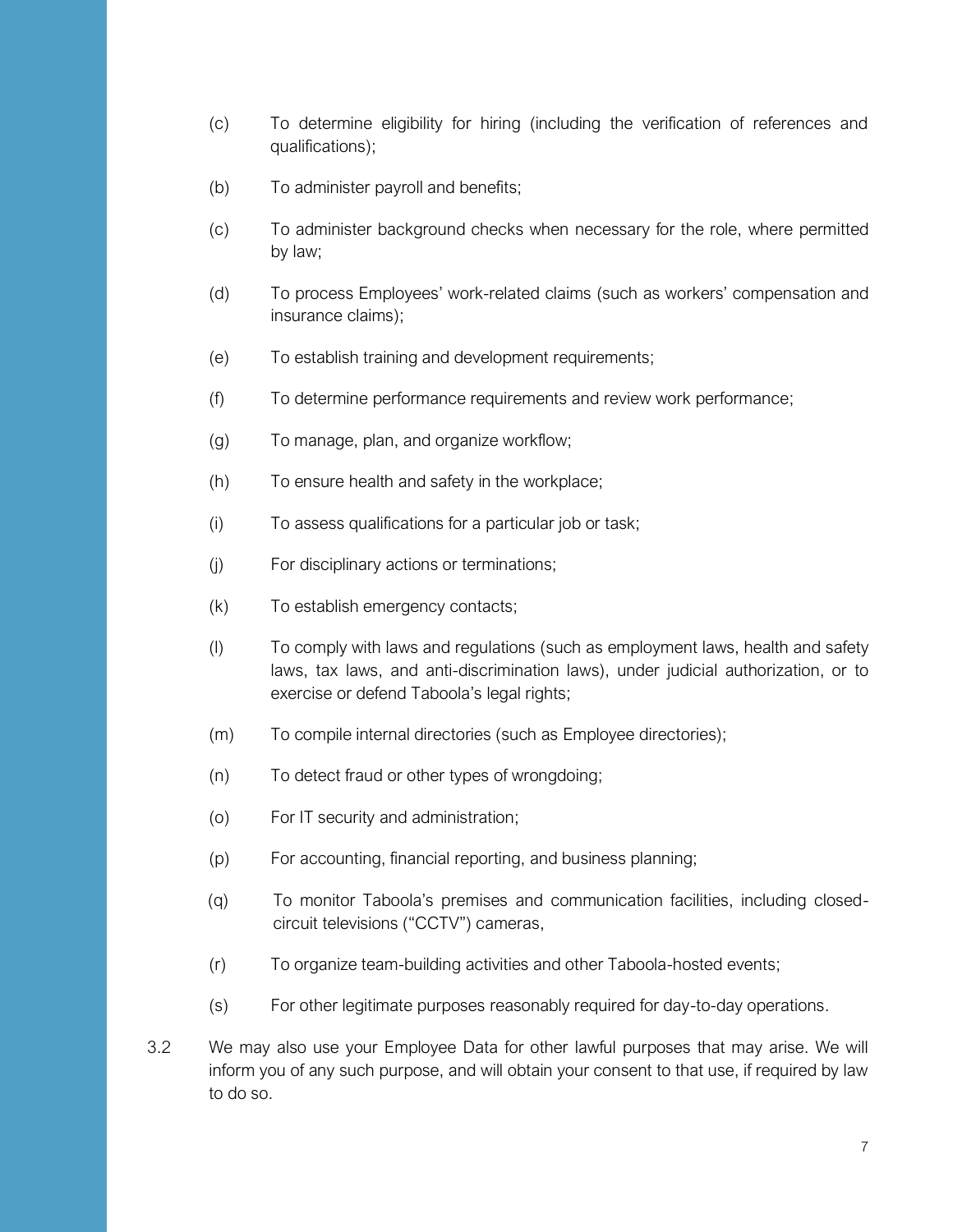## 4. Legal Basis for Processing Your Employee Data

- 4.1 If you are an Employee in the European Economic Area (the "EEA") or the People's Republic of China ("PRC"), our legal basis for collecting and using the Employee Data described above will depend on which data is concerned and the context in which we collect it. However, we will normally collect Employee Data from you only (i) where we have your consent to do so, (ii) where we need the Employee Data to carry out our employment contract with you, (iii) where we need the Employee Data to comply with our legal obligations or exercise rights in the field of employment, or (iv) where the processing of Employee Data is in our legitimate interests and does not override your data protection interests or your fundamental rights and freedoms. In some cases, we may need the Employee Data to protect your vital interests or those of another person (for example, we may need to share your Employee Data with third parties in the event of a work-related emergency).
- 4.2 If we ask you to provide Employee Data to comply with a legal requirement or to perform a contract with you, we will make this clear at the relevant time and let you know whether the provision of your Employee Data is mandatory (as well as the possible consequences if you do not provide it).
- 4.3 Similarly, if we collect and use your Personal Data in reliance on our legitimate interests (or those of a third party) that are not listed above, we will make clear to you at the relevant time what those legitimate interests are.
- 4.4 If you have questions about or need further information concerning the legal basis on which we collect and use your Personal Data, please contact us using the contact details provided in [Section 10 below.](#page-11-0)

## 5. How We Share Your Employee Data

- 5.1 We take care to allow your Employee Data to be accessed only by those who truly must access it in order to perform a service for the Employee or for Taboola, and to third parties who have legitimate purpose for accessing it. Whenever we authorize third parties to access your Employee Data, we take steps to ensure they have appropriate security measures in place and that they only use the Employee Data in confidence and in a way that is consistent with this Privacy Notice.
- 5.2 We may share your Employee Data in the following ways:
	- (a) With other companies in the Taboola Corporate Group: We may need to share your Employee Data with other Taboola offices around the world in order to manage and administer our human resources services, to manage Employee transfers and travel, and for other business purposes like IT, taxes, accounting, and general business management. These international companies in the Taboola Corporate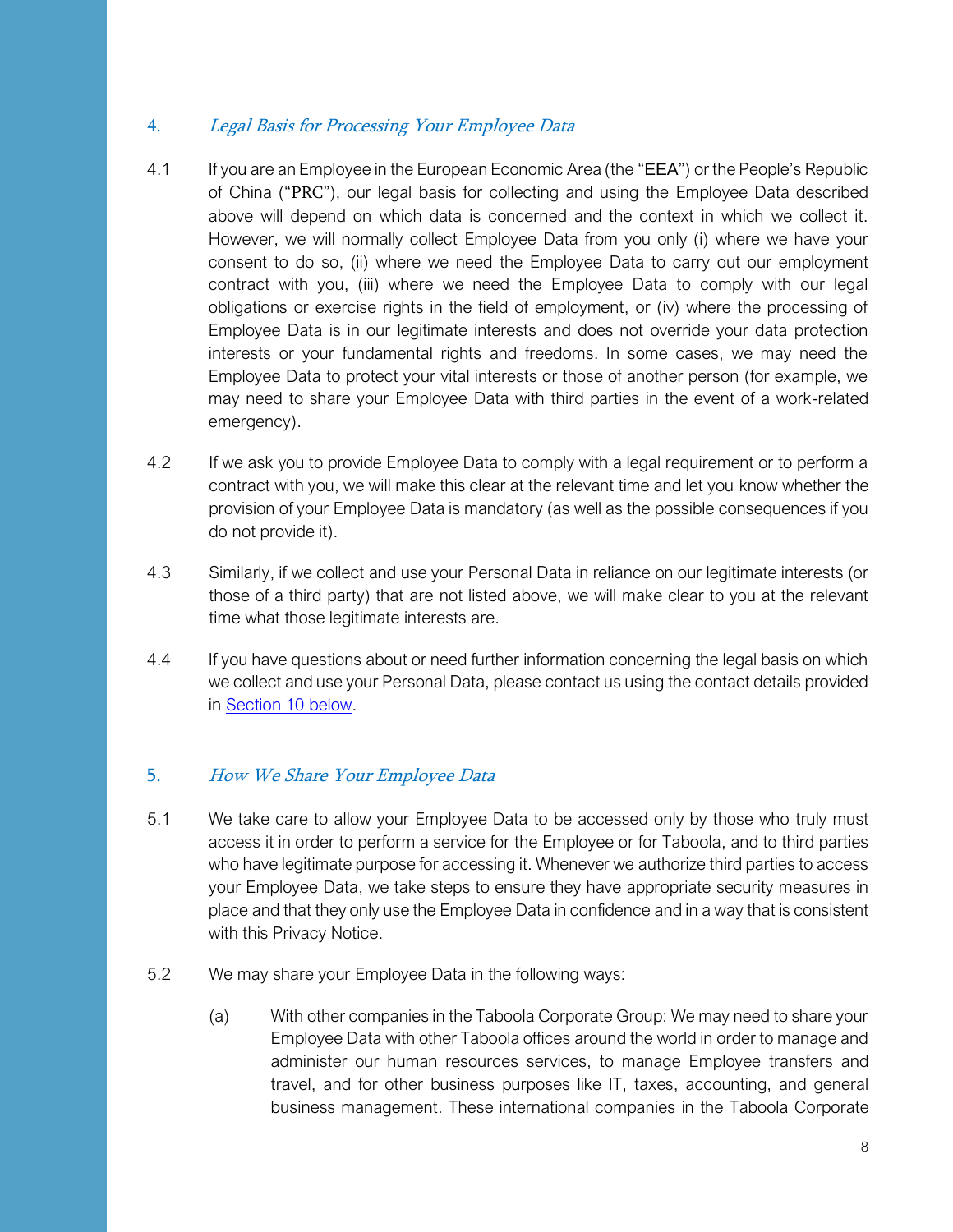Group may be registered by a different legal name than the company with which you are employed — for example, you may be employed by Taboola Korea Ltd. and we may need to share your Employee Data with Taboola (Thailand) Limited but these companies all operate together as one global Taboola entity.

- (b) With third party service providers and agents: We may also make certain Employee Data available to third parties who provide services to us (such as our human resource management software, Employee benefit plan providers, payroll support services, share incentive plan and Employee stock purchase plan coordinators, and Employee travel management services). When we share with these third parties, we do so on a need-to-know basis and under clear contractual terms and instructions for the processing of Employee Data.
- (c) With third party companies that provide software and tools to Taboola: We may also make certain Employee Data available to third party companies that provide tools relevant for our business operations (such as to assist with internal ticketing, product engineering, and design services). Should these companies require user log in details, those details will be limited to the employee's name and professional email, and in limited circumstances, may be used and sold by the third party for advertising purposes.
- (d) With other third parties: We may also share your information with other types of third parties, such as our legal representatives, industry groups or self-regulatory bodies, or event planners, on lawful grounds. For example:
	- With your consent;
	- To comply with our legal obligations (including to comply with laws, regulations, and contracts, to respond to court orders, administrative or judicial process, subpoenas and search warrants, or to meet national security and law enforcement requests);
	- To establish, exercise, or defend against potential, threatened, or actual litigation;
	- To protect the safety, property, or vital interests of a person;
	- To protect Taboola's rights or property;
	- To organize team-building activities and other Taboola-hosted events;
	- To protect Taboola, our other Employees, customers, or the public from harm or illegal activities;
	- To respond to an emergency that we, in good faith, believe requires us to disclose data to prevent harm; and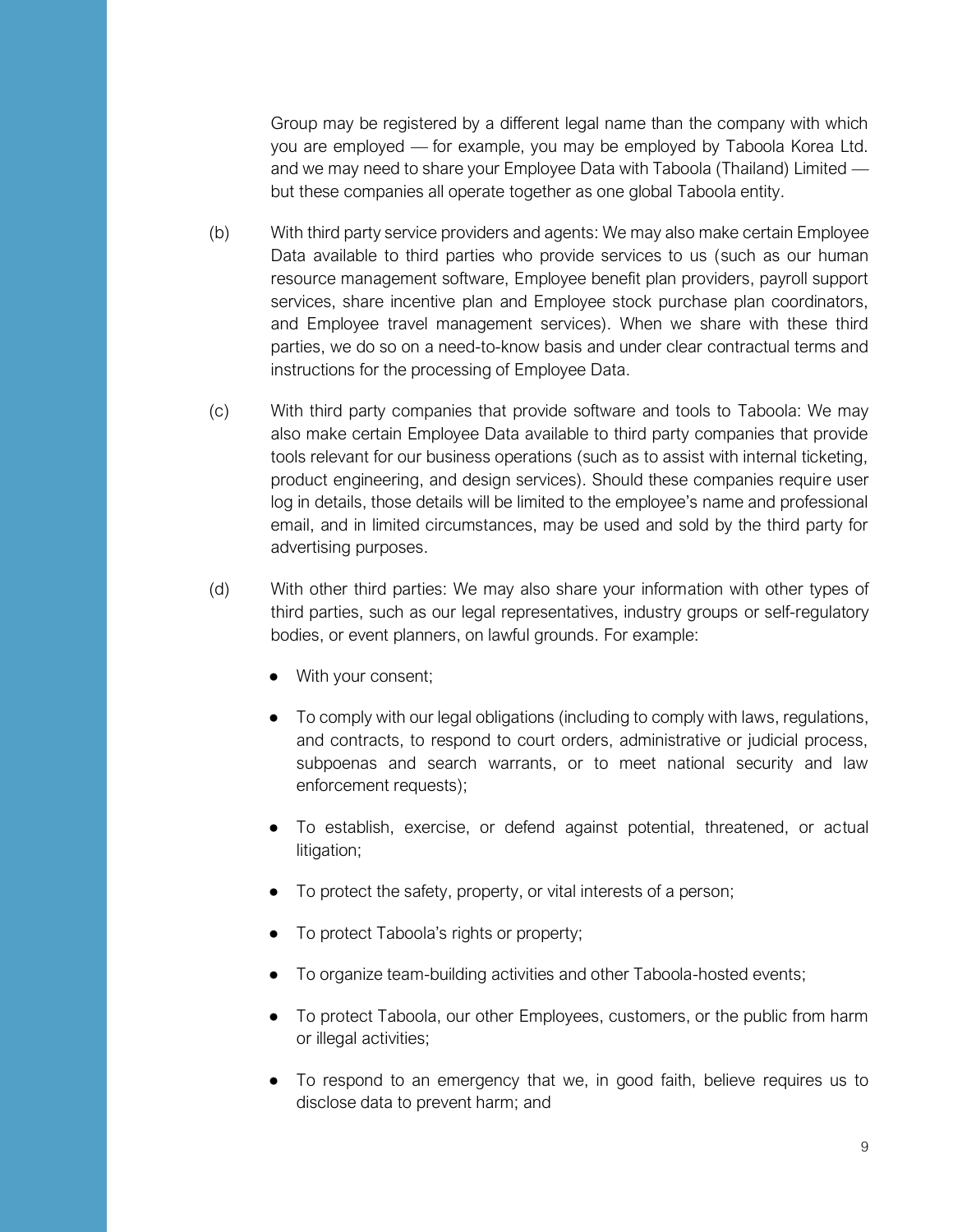● In connection with the sale, assignment, merger, or other reorganisation or transfer of all or part of our business.

#### 6. International Transfers of Your Employee Data

- 6.1 Taboola and our service providers may collect, use, process, store, or disclose your Employee Data outside your home country or jurisdiction. These outside countries may have different data protection laws than the laws of your home country. But rest assured that Taboola only transfers Employee Data to another country (including to a company within the Taboola Corporate Group) in accordance with applicable privacy laws, and where there are adequate data protections in place. We will ensure that your Employee Data is treated in accordance with this Privacy Notice wherever we process it.
- 6.2 If you are an Employee in the EEA of the PRC, Taboola may transfer your Employee Data outside of the country in which you work. To ensure that your Employee Data is adequately protected in such transfers, applicable data protection laws mandate that such transfers must take place using certain legal mechanisms. When transferring your Employee Data from the EEA to Israel, Taboola relies on the European Commission's determination that Israel offers adequate data protection for transfers from the EEA. When transferring Employee Data from the EEA or PRC to elsewhere, Taboola relies on the European Commission's approved Standard Contractual Clauses, which are contractual privacy and security commitments between companies that transfer Personal Data (for example, from Taboola Europe Limited to Taboola, Inc.). Taboola.com Ltd. and its Affiliates have accordingly adopted Standard Contractual Clauses to ensure the legality, privacy, and security of the data flows necessary to provide, maintain, and develop our services.

## 7. How Long We Keep Your Employee Data

7.1 We will keep your Employee Data for as long as is needed to carry out the purposes described above (or as otherwise required by law). Generally, this means we keep your Employee Data until the end of your Taboola employment, plus a reasonable period of time after to respond to any employment inquiries, deal with any legal or administrative matters, or to provide you with ongoing pensions and other benefits.

## <span id="page-9-0"></span>8. Monitoring Notice

- 8.1 We periodically need to monitor our IT and communications systems for specific purposes. We may do this through automated tools like anti-malware software, website filtering, spam filtering, intrusion detection and prevention systems, security software and mobile device management solutions to maintain and protect our IT systems and network security, including investigating and responding to suspected security incidents.
- 8.2 We also monitor Taboola's office premises by security footage and badge scans.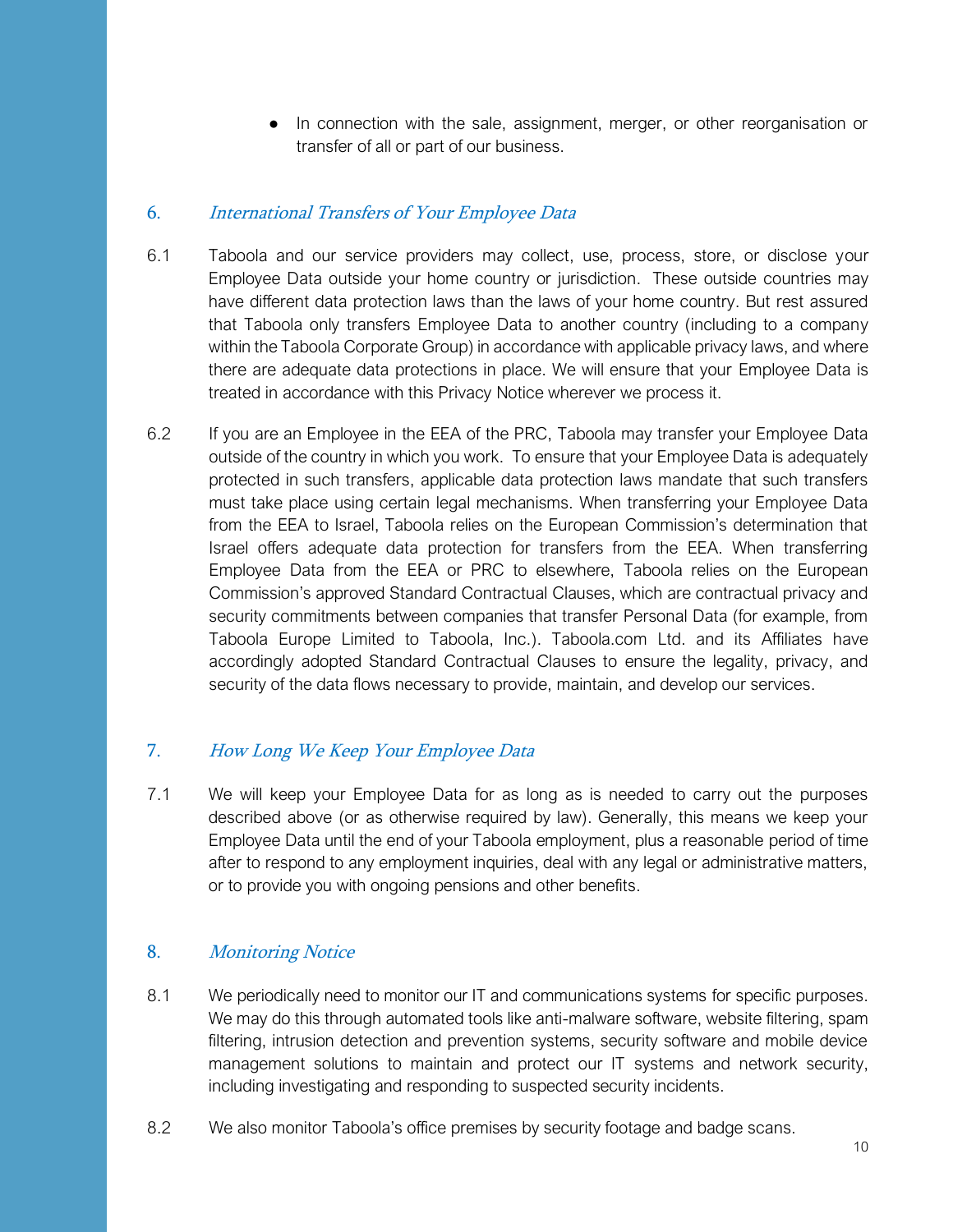- 8.3 Where permitted by law, we may also monitor for other purposes, such as:
	- (a) To document and archive proof of business transactions;
	- (b) To train and evaluate our Employees;
	- (c) To protect our confidential information, intellectual property, and other business interests;
	- (d) To investigate breaches of our company policies or other unlawful or improper acts;
	- (e) To comply with a legal obligation; and
	- (f) For other legitimate purposes, as permitted by applicable law.
- 8.4 Please note that any Employee telephone conversations or transmissions, message, files, data, document, electronic communications, social media posts, internet access or usage, or any other types of information transmitted to or from, received or printed from, or created, stored, or recorded on our IT and communications systems and assets (excluding Taboolaprovided mobile phones, but including use of a computer, office telephone, wire, radio or electromagnetic, photoelectronic or photo-optical systems) are presumed to be Taboola business-related and we may monitor it at any and all times and by any lawful means in accordance with this Privacy Notice.
- 8.5 We recognise that any monitoring that we perform may impact our Employees' privacy, so we will always seek to ensure that any monitoring we perform is proportionate for the limited and specific purposes needed and conducted as required or permitted by applicable law. Before undertaking any monitoring activities, we will always consider your privacy carefully and assess whether there are any less invasive options available.

#### 9. Your Rights to Your Employee Data

- 9.1 Several of our self-service HR Information Systems ("HRIS") (for example, Bamboo, SuccessFactors, and ADP) allow you to view and update some of the Employee Data that Taboola holds about you. If we have Employee Data that you cannot access via these HRIS tools, or if we have Employee Data that you believe is inaccurate or no longer relevant, and you would like us to correct or delete such data, then you may make a request via email to your designated human resources representative.
- 9.2 If you are located in certain regions (including the EEA, PRC, Brazil, and Thailand), you may have certain additional rights in relation to your Personal Data, such as:
	- (a) You have the right to update, correct, and access your Personal Data.
	- (b) If we have collected and processed your Personal Data with your consent, then you have the right to withdraw your consent at any time. (Please note that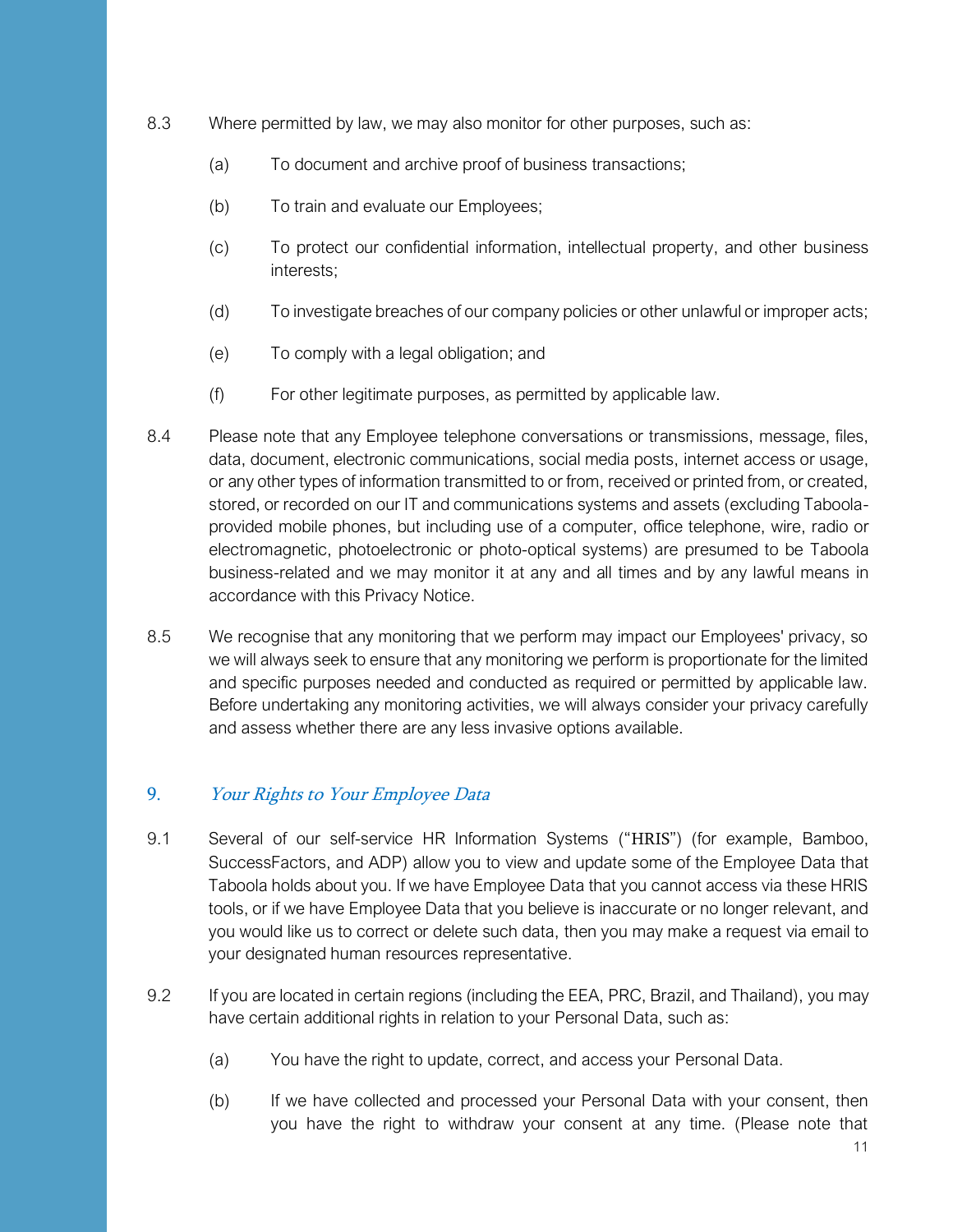withdrawing your consent will not affect the lawfulness of any processing we carried out prior to your withdrawal, nor will it affect processing of your Personal Data carried out in reliance on other lawful grounds other than consent).

- (b) The right to object to processing of your Personal Data, ask us to restrict processing of your Personal Data, or request portability of your Personal Data.
- (b) To have your Personal Data erased in a number of other circumstances, such as where it has been unlawfully processed, or where there are no overriding legitimate grounds for the processing.
- 9.3 You can make any of these requests by using the contact details provided in [Section 10](#page-11-0)  [below.](#page-11-0) We will respond to all requests in accordance with applicable data protection laws.

#### <span id="page-11-0"></span>10. Ouestions and Concerns

- 10.1 If you have any questions or concerns about this Privacy Notice please contact Taboola's Privacy Team a[t privacy@taboola.com,](mailto:privacy@taboola.com) or your designated human resources representative as listed below:
	- (a) In Asia: Anjali Oldfield, anjali.o@taboola.com
	- (b) In Israel: Efrat Israeli-Korn, efrat.i@taboola.com
	- (c) In Europe: Anjali Oldfield, anjali.o@taboola.com
	- (d) In the United States: Lana Saad, lana.s@taboola.com
	- (e) In Brazil and Latin America: Natalie Coggins, natalie.c@taboola.com
- 10.2 If you are an Employee in the EEA or PRC, you may also request to access and review our records of your Employee Data by emailing [employeesubjectaccessrequest@taboola.com.](mailto:EmployeeSubjectAccessRights@taboola.com) This shall provide notice to Taboola's Privacy Team, human resources department, and Taboola's appointed data protection officer (our "DPO"). You also have the right to reach out directly to our DPO by emailing **DPO@taboola.com.** Employees in the EEA also have the right to lodge any complaints or concerns with your local data protection authority (a "DPA"). You can find a list of all the European DPAs at [http://ec.europa.eu/justice/data](http://ec.europa.eu/justice/data-protection/bodies/authorities/index_en.htm)[protection/bodies/authorities/index\\_en.htm.](http://ec.europa.eu/justice/data-protection/bodies/authorities/index_en.htm) Employees in the PRC also have the right to complain to the relevant department performing duties of Personal Information protection (not yet identified).

#### 11. Updates to this Privacy Notice

11.1 We may update this Privacy Notice from time to time to reflect any changes in our privacy practices. Where the changes are material, we will inform all Taboola Employees by email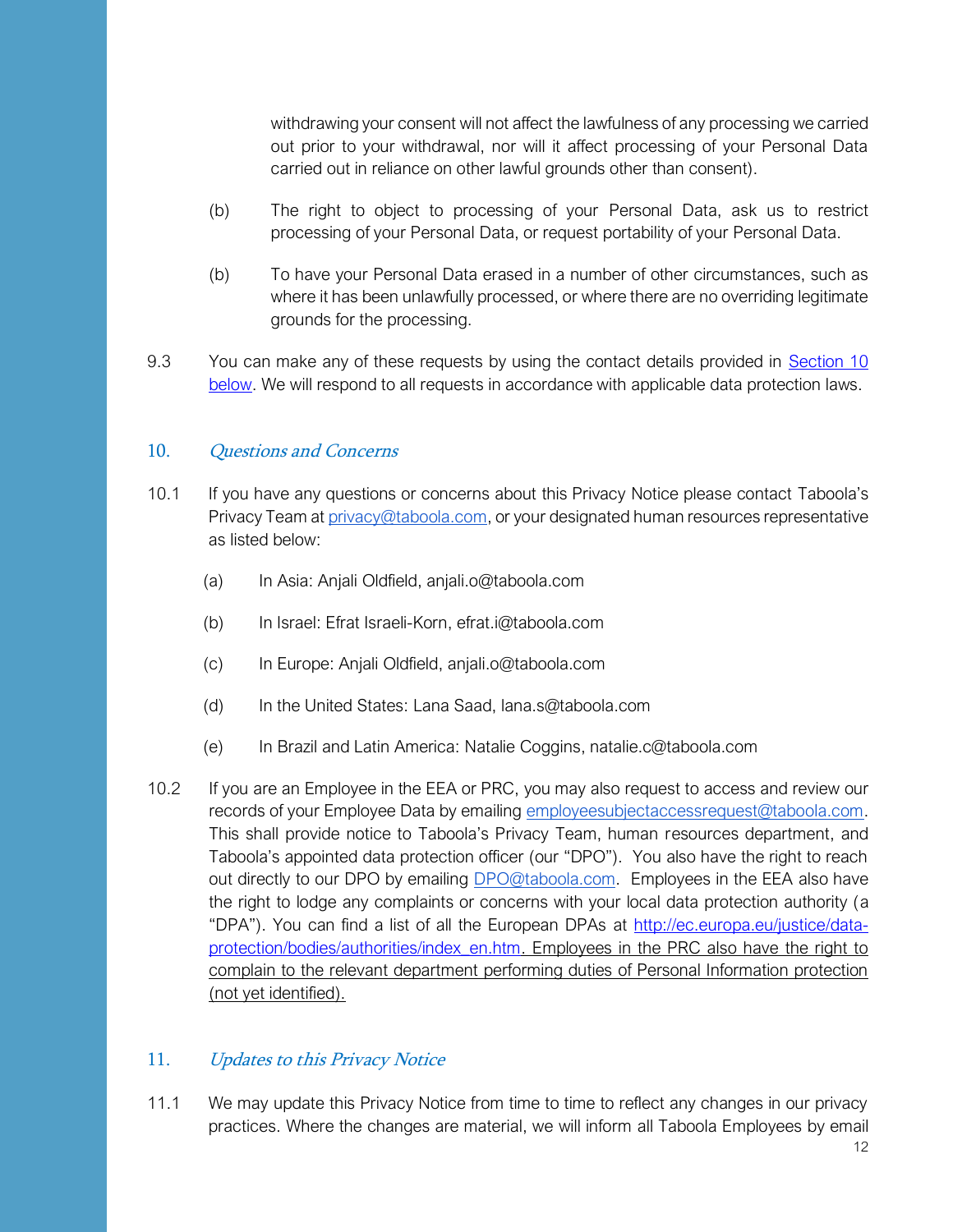and we will also indicate at the top of this Privacy Notice the date that it was last updated. We encourage you to check back periodically to make sure you're aware of the most recent provisions.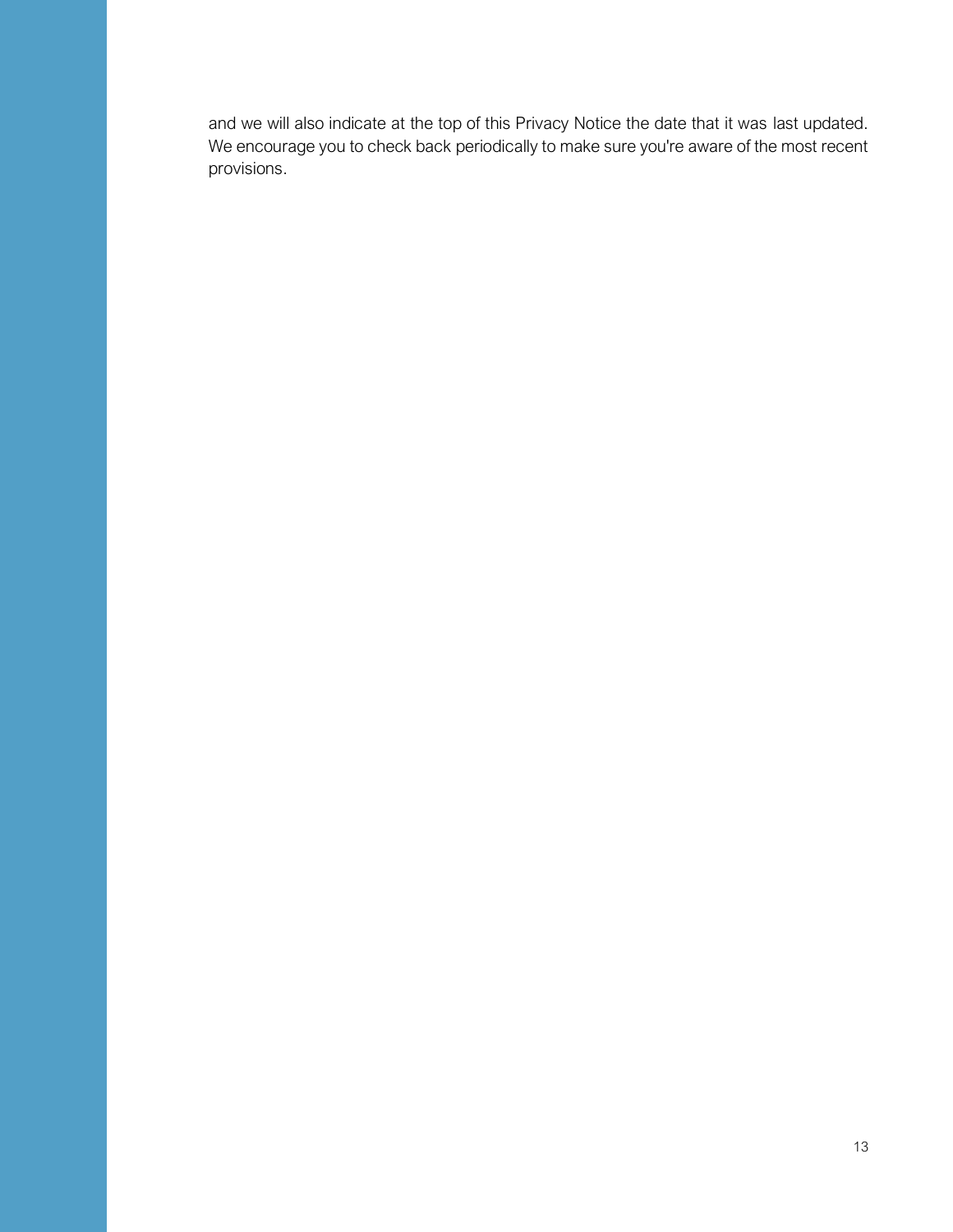## <span id="page-13-0"></span>**Internal Data Handling Policy**

#### 1. Introduction

- 1.1 Taboola has issued this Internal Data Handling Policy ("Data Handling Policy") for permanent and non-permanent employees, former employees, contractors, consultants, temporary workers, interns, and volunteers (each an "Employee", "you", or "your").
- 1.2 Taboola respects the Personal Data and data protection rights of all individuals (including our Employees, partners, clients, and potential clients), and we are fully committed and legally obligated to comply with applicable data protection laws. Because the Taboola Corporate Group is comprised of Taboola's many global offices and registered entities, and because Taboola engages in business across all corners of the globe, Taboola has determined that EU data protection laws, and specifically the General Data Protection Regulation 2016 (the "GDPR"), offers individuals the greatest data protections as it relates to handling of Personal Data. Thus, we determined that our global operations shall comply with these standards.
- 1.3 This Data Handling Policy explains what Taboola Employees must do when handling Personal Data found in Taboola's contracts, Personal Data about clients and professional contacts, and Personal Data provided by suppliers and colleagues. Please address any questions or comments about this Data Handling Policy to Taboola's Privacy Team, at [privacy@taboola.com.](mailto:privacy@taboola.com)

## 2. Breaches of Data Protection Law and Breaches of This Internal Data Handling **Policy**

- 2.1 Companies that suffer from a data protection breach can face (i) significant reputational harm; (ii) enormous fines; and (iii) claims from individuals for the breach of their data protection.
- 2.2 All Employees are expected to comply with this policy. Employee breaches of this Data Handling Policy will be taken seriously and may result in disciplinary action.

## 3. Terminology Used in this Data Handling Policy

- 3.1 "Personal Data" means any information about an identified or identifiable natural person. An identifiable person is one who can be identified, directly or indirectly, in particular by reference to an identification number, location data, online identifier, or to one or more factors specific to that person's physical, physiological, genetic, mental, economic, cultural or social identity.
	- (a) Examples of data that may permit this kind of identification in the employment context: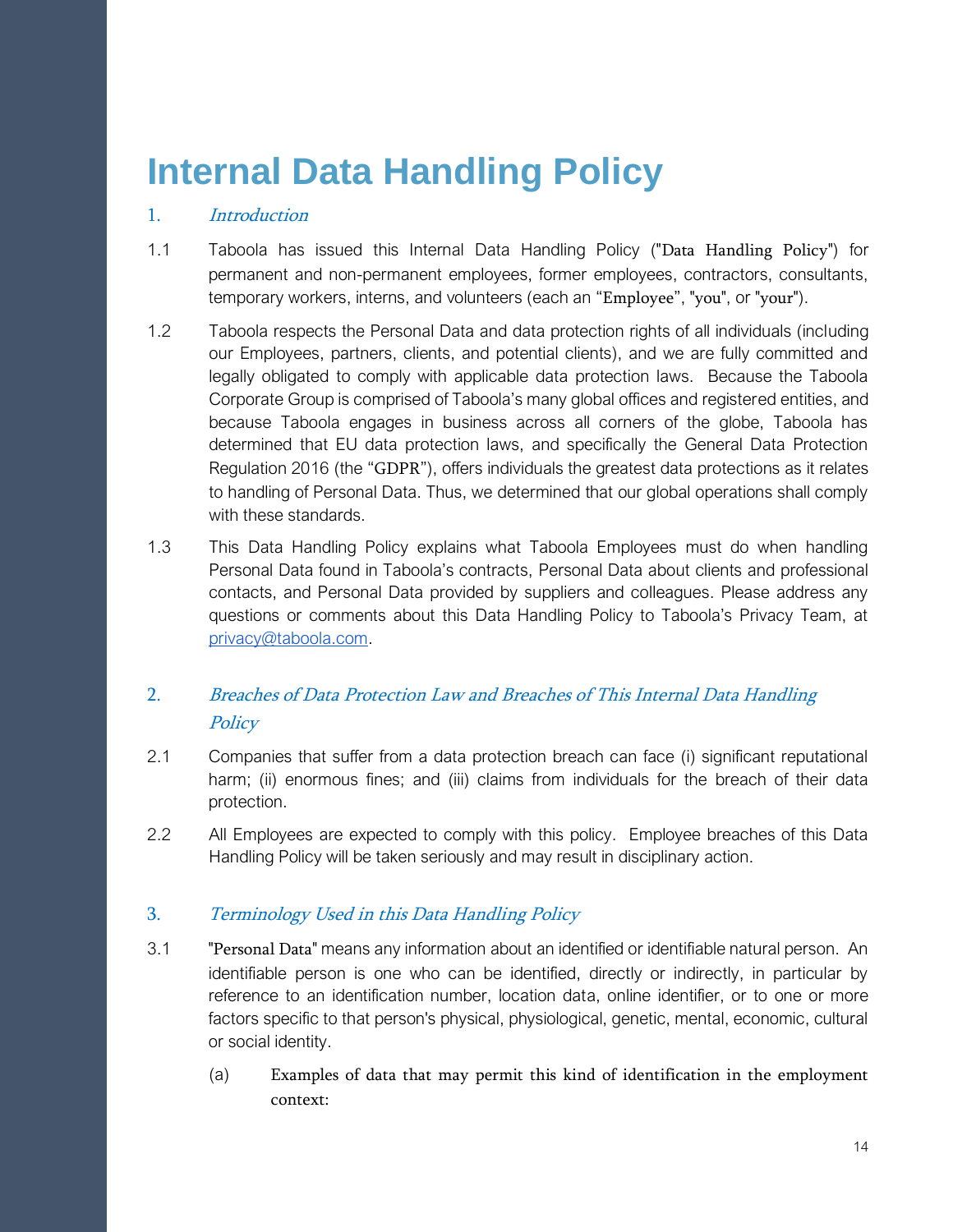- (i) Identification data (such as name, address, date and place of birth, photograph);
- (ii) Contact details (such as telephone number, email, address);
- (iii) National identifiers (such as ID numbers, tax IDs/social security numbers, driver's licence number, passport number);
- (iv) Information about education and training (educational history, professional qualification and experience, professional organisations, publications); and
- (v) Information about professional status (such as title, position, location).
- (b) Examples of data that may permit this kind of identification of a client or partner:
	- (i) Name and contact details on our Customer Relationship Management ("CRM") databases (including Salesforce, Taboola Ads, and our emailing platforms);
	- (ii) Email addresses;
	- (iii) IP addresses;
	- (iv) Newsletter subscriptions; and
	- (v) Marketing preferences.
- 3.2 "Data Subject" means individuals within the European Economic Area ("EEA") whose data is processed by Taboola. Data Subjects include: (i) individuals who interact with Taboola's Content Distribution Platform ("Users"); (ii) publishers, advertisers, and other content providers with whom Taboola has a contractual relationship, ("Customers"); and (iii) Taboola's permanent and non-permanent employees, former employees, contractors, consultants, temporary workers, interns, job applicants, and volunteers ("Employees").
- 3.3 "Processing", "Process" or "Processed" means any operation or set of operations performed upon Personal Data, whether or not by automatic means.
	- (a) Examples of data processing include:
		- (i) Collecting data;
		- (ii) Recording data;
		- (iii) Organising data;
		- (iv) Storing data,
		- (v) Altering data;
		- (vi) Retrieving data;
		- (vii) Consulting data,
		- (viii) Use of data;
		- (ix) Disclosure by transmission of data;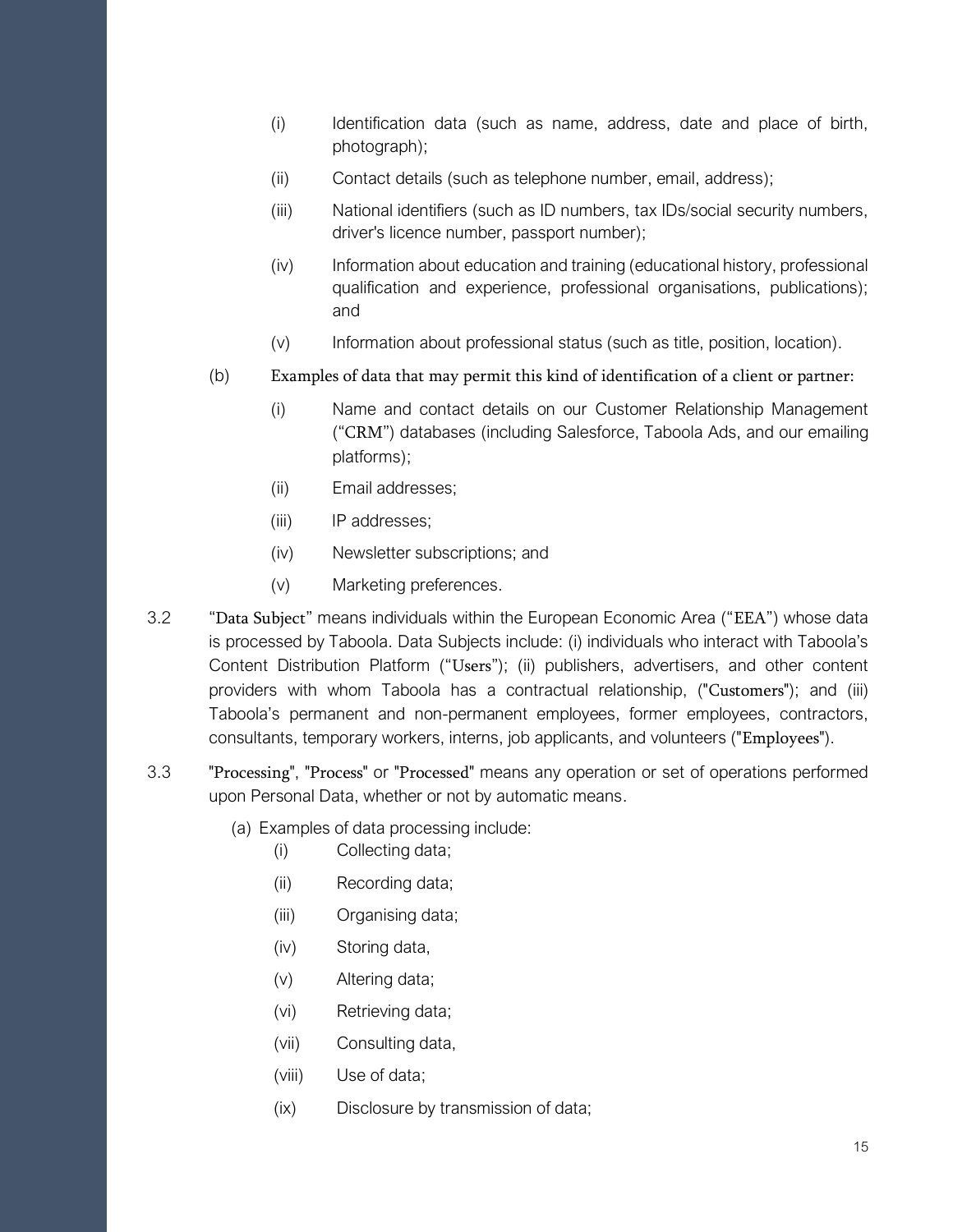- (x) Transfer of data;
- (xi) Remote access to data;
- (xii) Alignment or combination;
- (xiii) Blocking data;
- (xiv) Erasing data; and
- (xv) Deleting data.
- 3.4 "Sensitive Data" is a subset of Personal Data that contains information relating to a person's race or ethnic origin, political opinions, religious or philosophical beliefs, trade union membership, genetic data, biometric data (for identifying a person), health data, and data about sex life or sexual orientation.
- 3.5 "Criminal Records Data" means information relating to criminal convictions and offenses or related security measures.

#### 4. Overarching Data Protection Principles

- 4.1 As an organisation, Taboola we must ensure that we:
	- (a) Are legally entitled to process the Personal Data under data protection law ("Lawful Grounds");
	- (b) Are transparent with individuals about what Personal Data we process and why ("Transparency");
	- (c) Do not use Personal Data for any purpose other than for which it is collected ("Purpose Limitation");
	- (d) Collect the minimum Personal Data needed for the purpose it is collected ("Minimisation");
	- (e) Keep Personal Data accurate and up to date ("Accuracy");
	- (f) Respect and honor the data subject rights of individuals based in specific regions (see the EEA Data Subject Rights Handling Policy and th[e PRC Data Subject Rights](#page-30-0)  [Handling Policy](#page-30-0) for more information) ("Data Subject Rights");
	- (g) Keep Personal Data secure when used both internally and when shared with third parties ("Security");
	- (h) Transfer (or allow the transfer of) Data Subject's Personal Data only if we have put in place appropriate data transfer arrangements ("Data Transfers"); and
	- (i) Build data protection compliance (for example, compliance with the above principles) into any new project that involves Personal Data processing or new use of Personal Data ("Data Protection by Design").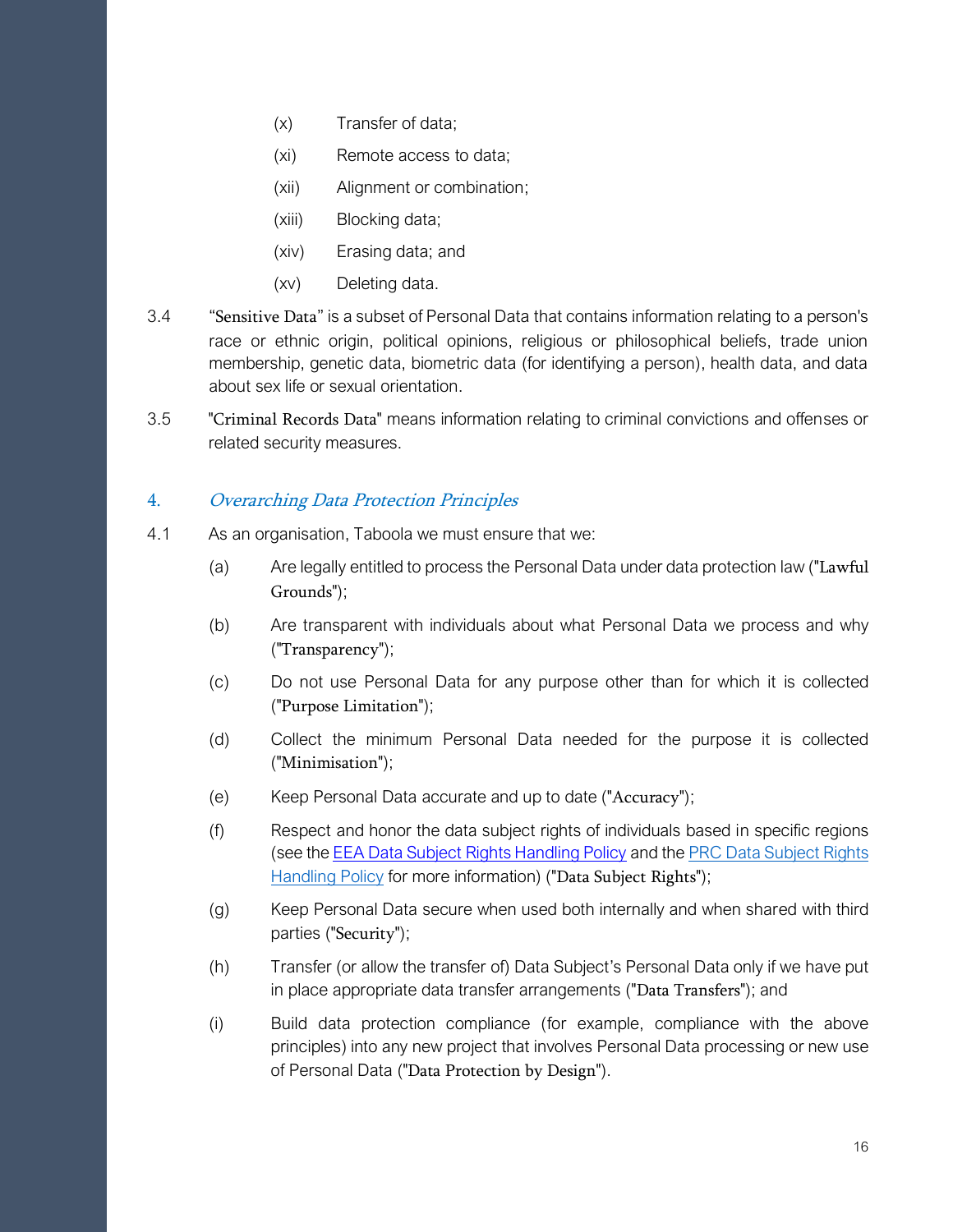## <span id="page-16-0"></span>5. How Should You as a Taboola Employee Comply with Data Protection Principles in Everyday Practice?

- 5.1 Use your Taboola email account for all business correspondence do not use your personal email account.
- 5.2 Scale down the Personal Data you access to only what is necessary to perform your required tasks.
- 5.3 Just because *you* can access certain Personal Data does not mean *everyone else* should. Before you share Personal Data with another Employee, be sure they *need* it and have the *right* to access and use it.
- 5.4 Change your passwords regularly. Do not write them down.
- 5.5 Be respectful of our Customer's contact choices -- if a contact is marked as "DO NOT CONTACT" in Salesforce, please do not contact them.
- 5.6 Encrypt Sensitive Data when necessary for example, when saving to a flash drive or emailing it.
- 5.7 Use secure Internet connections when accessing our organisation's network.
- 5.8 Lock your computer when you step away from it.
- 5.9 Report suspicious-looking emails. Do not reply to them or open any links or attachments.
- 5.10 You should not collect or use any Sensitive Data or Criminal Records Data unless this has been reviewed and approved by Taboola's Privacy Team, at [privacy@taboola.com.](mailto:privacy@taboola.com)
- 5.11 Be aware of our policies and reach out to *privacy@taboola.com* with any questions.
- 5.12 Understand the different measures we have in place to protect Personal Data and know when to use them.
- 5.13 If you spot a privacy issue, report it to [privacy@taboola.com](mailto:privacy@taboola.com) or [IT@taboola.com.](mailto:IT@taboola.com)

## 6. How Does Taboola Comply with Data Protection Principles in Everyday Practice?

#### We Ensure that We Have Lawful Grounds to Process Personal Data

- 6.1 We only process Personal Data for purposes permitted under applicable data protection law. Permissible purposes include:
	- (a) To comply with a legal obligation (for example, as an employer, we may be required to process certain information about our Employees);
	- (b) To protect the Data Subject's vital interests (for example, if there is a medical emergency);
	- (c) For performance of a contract with the Data Subject or to perform steps prior to entering into a contract at the request of the data subject;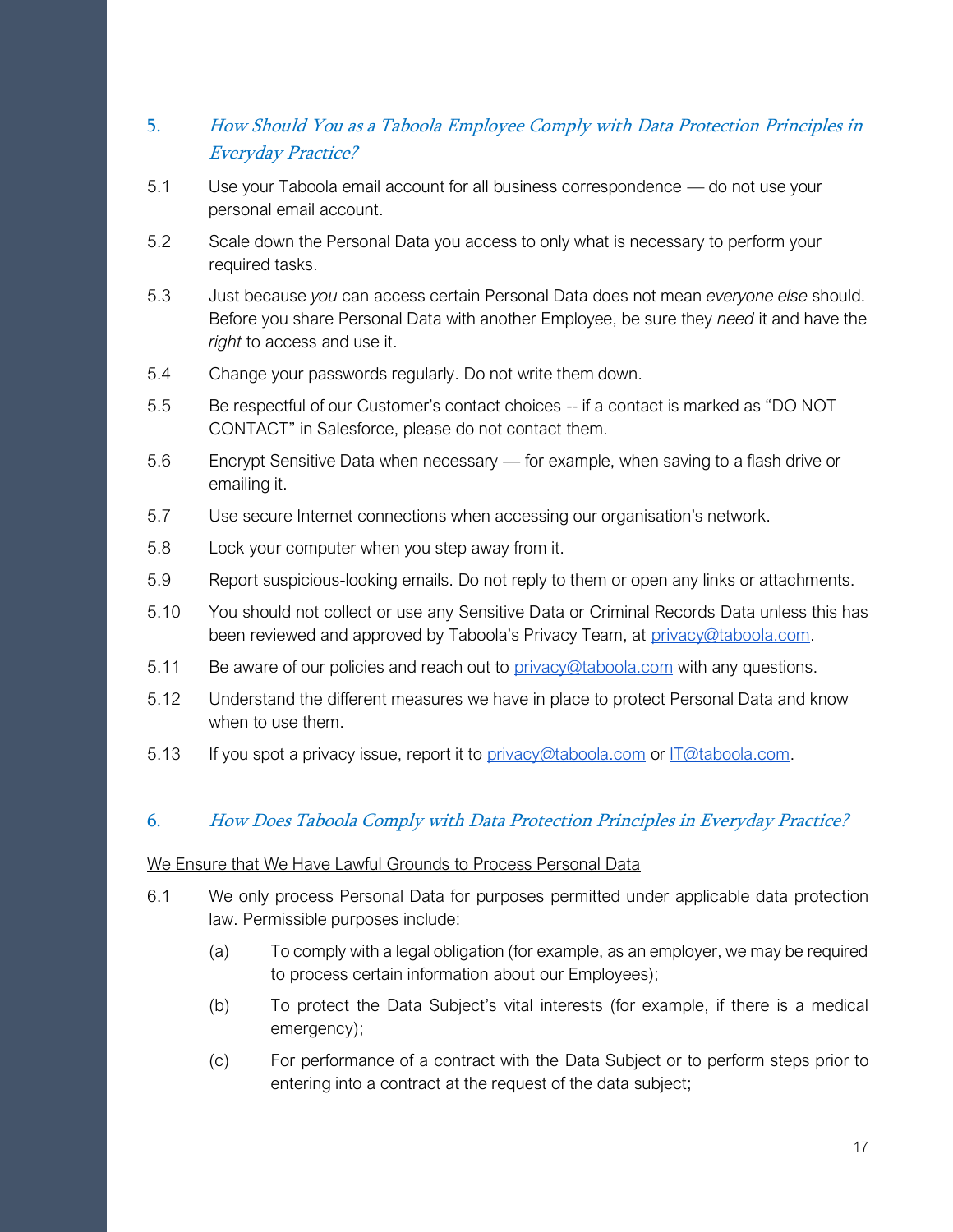- (d) For the legitimate interests of Taboola or a third party but only if the Data Subject's rights are not outweighed, for example, where the business benefit to Taboola is limited but there would be significant intrusion on the privacy of the Data Subject; and/or
- (e) The Data Subject has given his or her consent (although this should only be sought if one or more of the other grounds above do not apply).
- 6.2 There are additional special grounds for processing Sensitive Data and data regarding criminal records. As noted above, you should not collect or use any Sensitive Data or Criminal Records Data unless it has been reviewed and approved by Taboola's Privacy Team, at [privacy@taboola.com.](mailto:privacy@taboola.com)

#### Relying on Consent

- 6.3 Whenever relying on consent to process Personal Data, Taboola ensures that consent is:
	- (a) Documented so we can demonstrate that we have obtained consent lawfully;
	- (b) Given affirmatively (such as ticking a box or signing a document) we cannot rely on 'inaction' as a way of obtaining consent (e.g., no pre-ticked boxes);
	- (c) Freely given and retractable at any time it must be as easy for Data Subjects to withdraw their consent as it is to give their consent; and
	- (d) Not conditioned for example, not given on the condition that other actions are taken, accepted, or exchanged.

#### Transparency, Purpose Limitation and Minimisation

- 6.4 You, as a Taboola Employee, should decide what Personal Data is necessary for the intended purpose (i.e. to provide the required business services) and collect only the minimal Personal Data necessary for that purpose.
- 6.5 Because Personal Data may only be collected for a specific purpose, the Personal Data should only be retained for the time necessary to complete the purpose. Our Privacy Notices (internal and external) set forth the time period for which we generally retain Personal Data. Our computer and IT systems are already structured to comply with these timeframes, so you should not tamper with these settings to keep the Personal Data for any longer.
- 6.6 If you need to use Personal Data that Taboola has provided you access to for any purpose other than legitimate business purposes, this must be reviewed and approved by Taboola's Privacy Team, at [privacy@taboola.com.](mailto:privacy@taboola.com)

#### **Accuracy**

6.7 We must keep Personal Data accurate. This will mean, in each relevant context, that we must consider how we will regularly update information. If you get any such request from a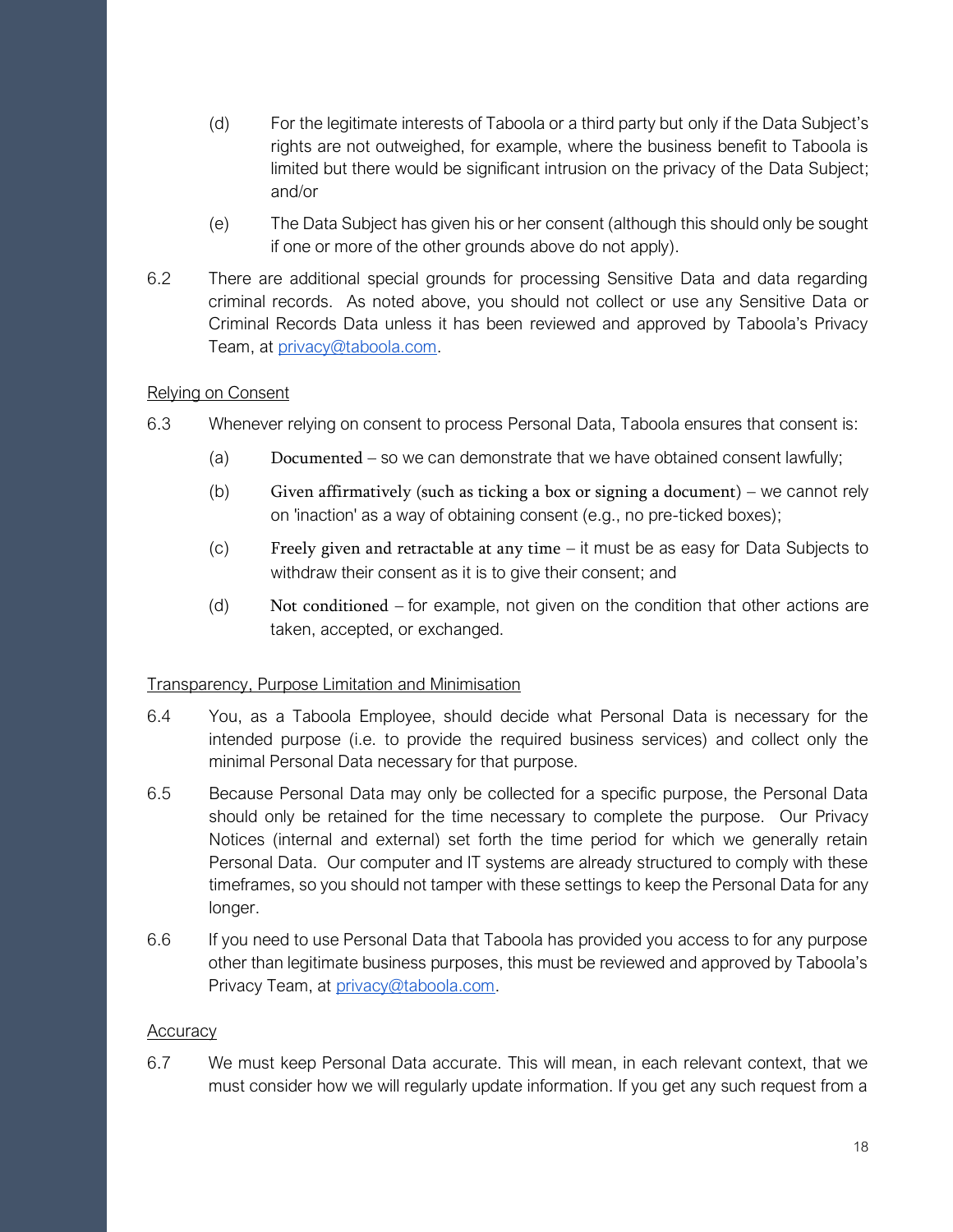client or partner, please direct this request to Taboola's Privacy Team, at [privacy@taboola.com.](mailto:privacy@taboola.com)

#### Data Subject Rights (EEA and PRC Only)

- 6.8 Data Subjects in the EEA and PRC are entitled to exercise certain rights with respect to their own Personal Data. These rights are explained in **Taboola's EEA Data Subject Rights** Handling Policy and [Taboola's PRC Data Subject Rights Handling Policy](#page-30-0).
- 6.9 If a Data Subject's Personal Data is shared with a third party or if a third party shares Personal Data directly with Taboola, we are required to ensure that a mechanism is in place to communicate with each other about any requests to restrict, delete, or correct Personal Data, unless this would be impossible or involve disproportionate effort. If you receive an inquiry from a Data Subject, such as a User or Customer or any other third party (i) asking what information or Personal Data Taboola holds about that individual, or (ii) requesting that we update or delete that individual's information or Personal Data, please direct it immediately to Taboola's Privacy Team, at [privacy@taboola.com.](mailto:privacy@taboola.com)

#### **Security**

- 6.10 Taboola must keep Personal Data secure and protect it from any unauthorised access, accidental loss, damage, or destruction. You should ensure that you are familiar with, and that you follow, our security policies and procedures that are designed to protect our IT systems, our premises, and the data stored within them (including both confidential information and Personal Data). You must also follow the practical steps set forth [above in](#page-16-0)  [Section 5.](#page-16-0)
- 6.11 When Taboola collects Personal Data for a particular purpose, we must always consider whether we could achieve the same purpose with anonymised data. If that is not possible, we should strive to encrypt or pseudonymize the Personal Data (for example, by masking, hashing, or otherwise concealing the data). The more confidential the information, the higher our security standards will need to be to protect it. Please consult with Taboola's Privacy Team, at [privacy@taboola.com,](mailto:privacy@taboola.com) if you have questions about whether certain Personal Data needs to be encrypted or pseudonymised.
- 6.12 Personal Data should not be shared with anyone or any organisation outside of the Taboola Corporate Group (including to our service providers) unless (i) appropriate contractual arrangements have been signed (including our standard non-disclosure and data processing agreement), or (ii) the disclosure is otherwise permitted under data protection law. Please consult with Taboola's Legal team ([legal@taboola.com\)](mailto:legal@taboola.com) prior to sharing any Personal Data with any third party.
- 6.13 Before authorizing any third party providers to hold or have access to Personal Data on our behalf, Taboola must first carry out due diligence to verify that the third party meets our data protection standards for Personal Data and is compliant with the GDPR's requirements. Please refer requests for due diligence assistance to Taboola's IT Team, at [IT@taboola.com.](mailto:IT@taboola.com)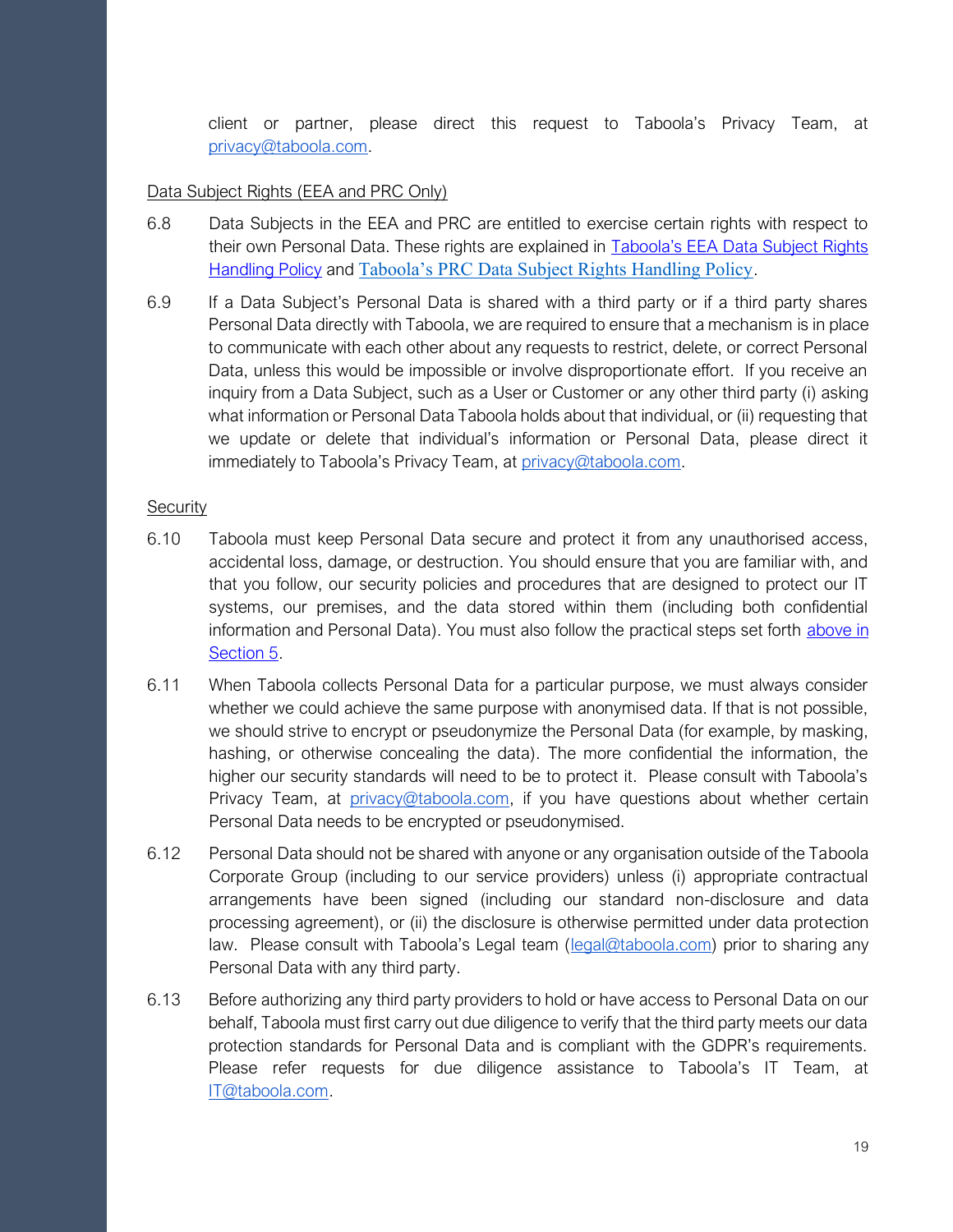#### Data Transfers

- 6.14 Personal Data cannot be transferred outside of the EEA, unless the transfer is:
	- (a) To a country approved by the European Commission as having adequate data protection laws to protect the Personal Data (there are only a handful of these);
	- (b) To an organisation that has entered into a data transfer agreement with us (based on European Commission approved standard contracts); or
	- (c) To an organisation that has its "binding corporate rules" approved by the European data protection regulators.
- 6.15 Personal Data cannot be transferred outside of the PRC, unless the transfer:
	- (a) Is with the Employee's consent to do so;
	- (b) Passed the security assessment organized by the PRC cyberspace administration;
	- (c) Has been certified in accordance with the provisions of the PRC cyberspace administration;
	- (d) Is to an oversees recipient that has entered into a data transfer agreement (based on a standard contract formulated by the PRC cyberspace administration, or until available, is in good faith based on best industry practices);
	- (e) Satisfied other conditions prescribed by laws, administrative regulations, or the PRC cyberspace administration.
- 6.16 If you are aware of any (planned) Personal Data transfers without at least one of the above mechanisms in place or to confirm that one of the above mechanisms is in place, please contact Taboola's Legal Team, at [legal@tabola.com.](mailto:legal@tabola.com)

#### Data Protection by Design and Data Protection Impact Assessments

- 6.17 Taboola must build data protection compliance into our processes and systems from the ground up. To do this, it is important that all Employees have a good understanding of our data protection obligations (as set out in this Data Handling Policy). It is also necessary to ensure that the concept of "Data Protection by Design" — or ensuring that new systems that that Taboola introduces are designed to minimize the Personal Data that they collect — is embedded into our product development processes and considered from the outset and throughout the life cycle of the product. This is especially important for our R&D, Product, and IT Employees to keep in mind as they perform their business tasks.
- 6.18 We also have standard procedures and templates for carrying out a "Data Protection Impact Assessment" or "DPIA" — which is the process of evaluating and documenting the potential individual privacy risks that could result from Taboola's new projects, processes, or product developments that involve the collection of Personal Data. For higher risk (more intrusive) uses of Personal Data, completing a DPIA may be required by data protection law. Please consult with Taboola's Privacy Team, at [privacy@taboola.com](mailto:privacy@taboola.com) to determine whether your new project or product development task requires a DPIA.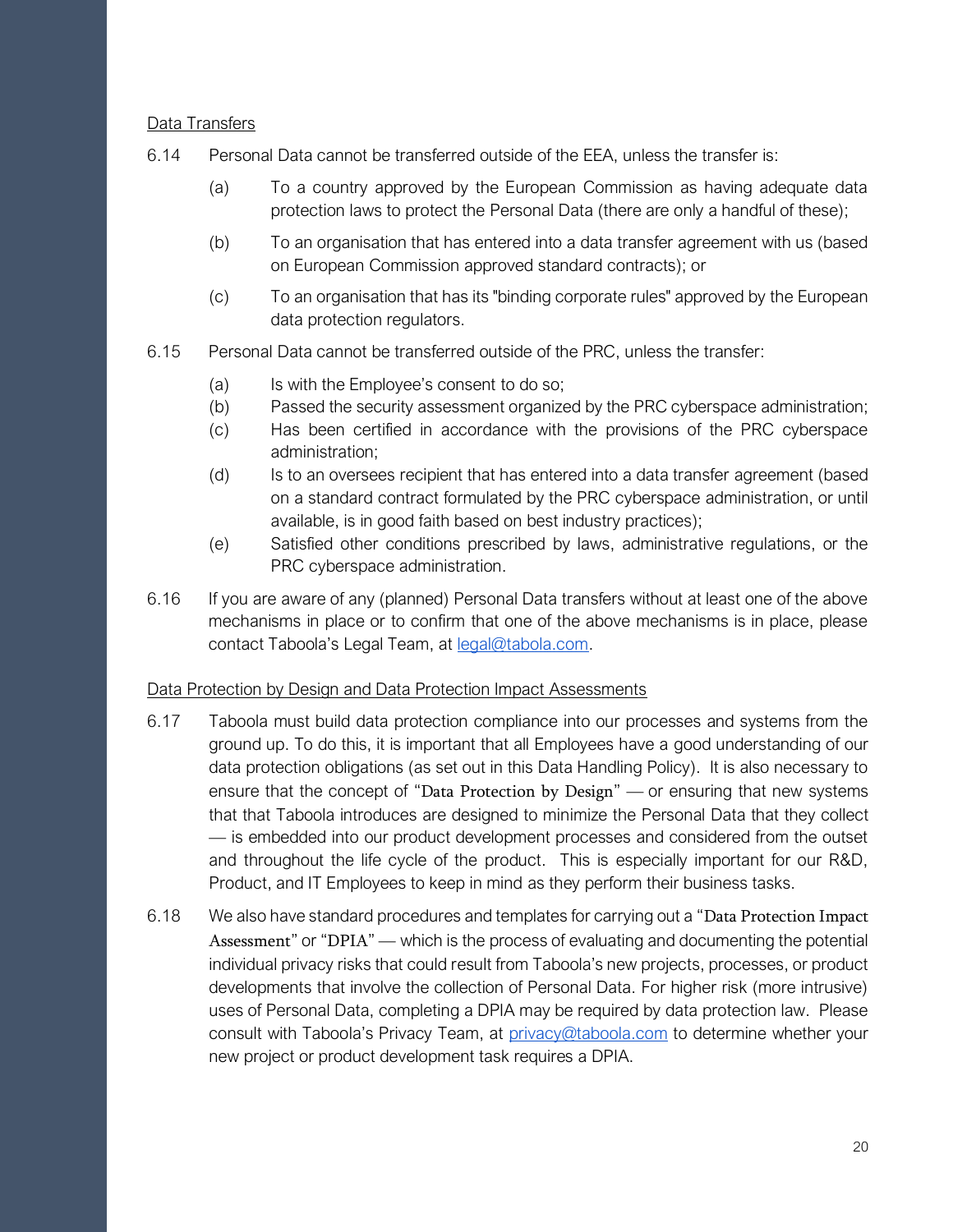## 7. Data protection complaints

- 7.1 For instructions on how EEA Data Subjects may exercise their data subject rights, please see the **EEA Data Subject Rights Handling Policy**. For instructions on how PRC Data Subjects may exercise their data subject rights, please see the **PRC Data Subject Rights [Handling Policy.](#page-30-0)**
- 7.2 For complaints from individuals about Taboola's processing of their Personal Data, please immediately direct the complaint to Taboola's Privacy Team, at [privacy@taboola.com.](mailto:privacy@taboola.com)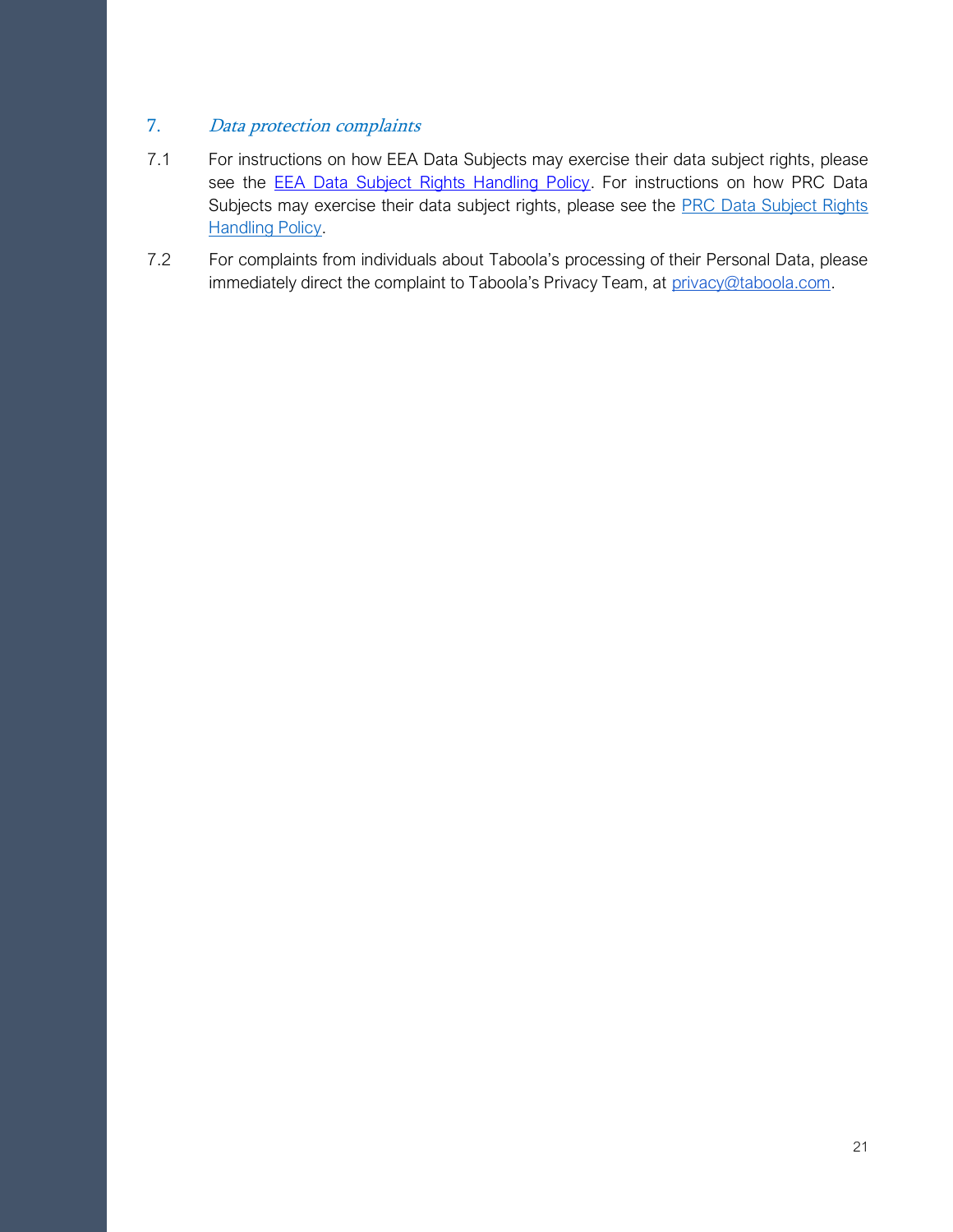# <span id="page-21-0"></span>**EEA Data Subject Rights Handling Policy**

## 1. Introduction

Taboola has issued this EEA Data Subject Rights Handling Policy to describe the practices and procedures that Taboola follows when it receives requests about our use of Personal Data from: (i) individuals who interact with Taboola's Content Distribution Platform ("Users"); (ii) publishers, advertisers, and other content providers with whom Taboola has a contractual relationship, ("Customers"); and (iii) Taboola's permanent and non-permanent employees, former employees, contractors, consultants, temporary workers, interns, job applicants, and volunteers ("Employees"). Any individual User, Customer, or Employee in the European Economic Area, ("EEA") whose data is processed by Taboola shall each be referred to hereinafter as a "Data Subject".

## 2. Rights That All Data Subjects Have Regarding Their Personal Data

Data Subjects have data protection rights that they may exercise by making a request to Taboola (a "Data Subject Rights Request"). These data subject rights include the right to request:

- Access to their Personal Data;
- Rectification or Correction of their Personal Data;
- **•** Erasure of their Personal Data (also referred to as the '*Right to be Forgotten*');
- Restriction on Taboola's processing of their Personal Data;
- Portability of their Personal Data;
- **•** Termination of any further processing of their Personal Data (also referred to as the 'Right to Object');
- Not to be subject to automated decision making; and
- Not to be sent direct marketing.
- 2.1 Each of these rights is described in more detail in **Sections 11-18 below**.
- 2.2 The procedures described in this EEA Data Subject Rights Handling Policy outline how Taboola, as a data controller (the entity determining the purpose for which, and manner in which, the Personal Data is processed), will respond to any Data Subject Rights Requests.
- 3. Responsibility to Respond to a Data Subject Rights Request
- 3.1 The controller of a Data Subject's Personal Data is primarily responsible for responding to a Data Subject Rights Request and for facilitating the Data Subject's exercise of his or her rights under applicable data protection laws. For example, because Taboola determines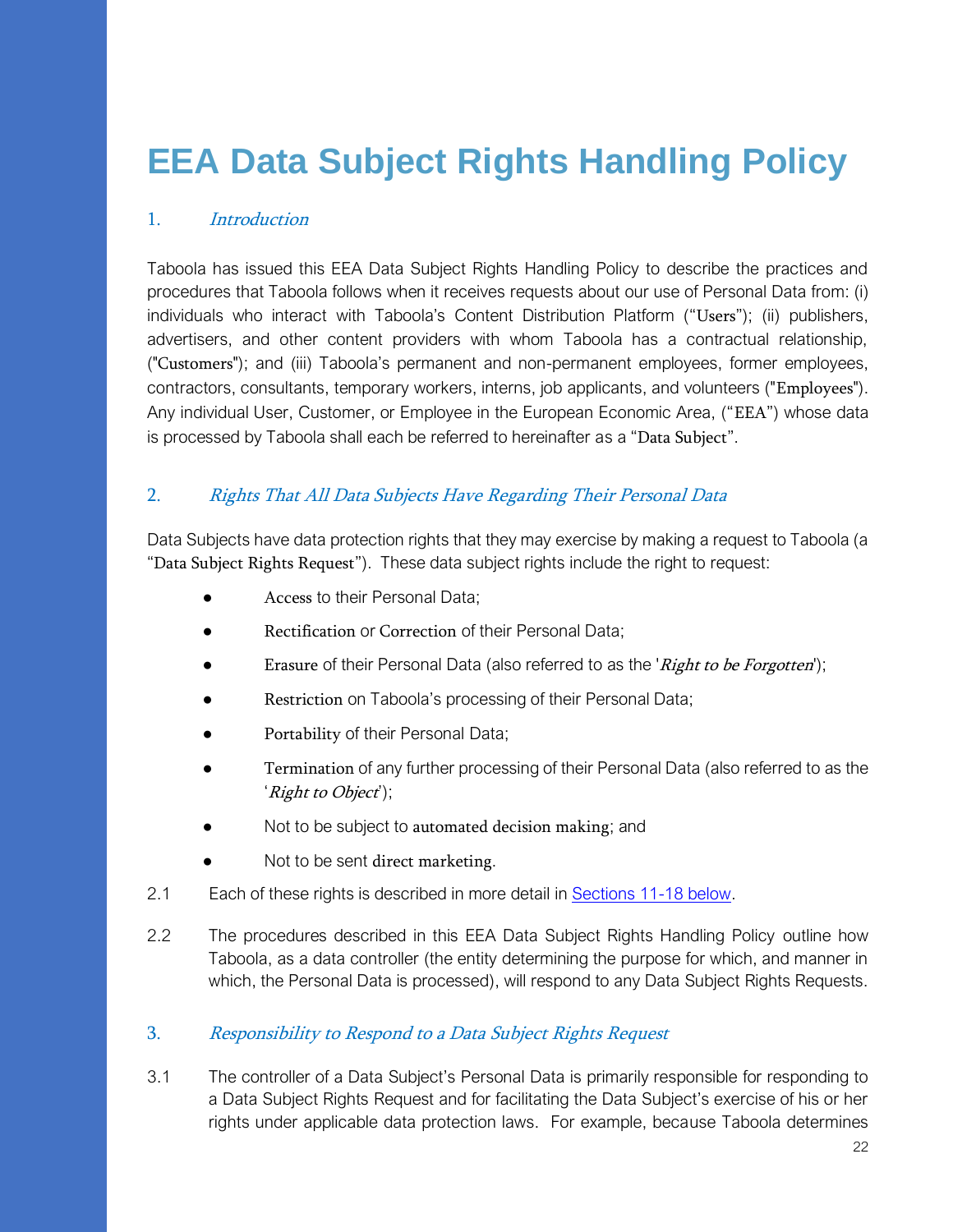what data it will collect from its Employees, and how it will process this Employee data, Taboola is the controller of the Employee's Personal Data that it holds and processes. As the controller of the Employee's Data, Taboola must respond to any Data Subject Rights Request we receive from an Employee. As a second example, Taboola is a controller of the data that we collect from individuals ("Users") who interact with the Taboola Content Discovery Platform because we determine the purposes for which the data is collected and the means by which it is processed. Therefore, Taboola must respond to any Data Subject Rights Request we receive from a User about the Personal Data that we collect through our Content Discovery Platform.

3.2 In certain circumstances, Taboola may process a Data Subject's Personal Data as a processor on behalf of a third party who is the controller (rather than for its own purposes). In such instances, Taboola must inform the relevant third party promptly and provide it with reasonable assistance to help the third party honor the Data Subject's rights in accordance with applicable data protection laws.

#### <span id="page-22-0"></span>4. Personal Data That Taboola Has Made Available to Third Parties

- 4.1 If Taboola shares Personal Data with third parties, it is our responsibility to inform those third parties of any request we receive from Data Subjects to rectify, erase, or restrict their Personal Data, unless doing so would involve disproportionate effort or is impossible. For example, when Taboola receives a Data Subject Rights Request, we must notify any relevant Taboola entity, processors, or other third parties (such as occupational health providers) that we have disclosed the Personal Data to, so that they may also update their records accordingly. As a general rule, in order to comply with this requirement, Taboola requires that all of its processors erase any Personal Data they receive from Taboola within thirty (30) days of their receipt of such Personal Data. If you have concerns about any service providers that you are engaged with, please consult with Taboola's Legal Team, at [legal@taboola.com.](mailto:legal@taboola.com)
- 4.2 If requested, Taboola must also provide the Data Subject with details about third parties to whom we have disclosed the Data Subject's Personal Data.

#### 5. Where Can You Send Your Own Data Subject Rights Requests and Questions?

- 5.1 If you are an Employee in the EEA, and you wish to make a Data Subject Rights Request regarding the Personal Data that Taboola holds about you, please send your request to [employeesubjectaccessrequest@taboola.com.](mailto:EmployeeSubjectAccessRights@taboola.com)
- 5.2 Any questions regarding Employee Data Subject Rights Requests should also be sent to [employeesubjectaccessrequest@taboola.com.](mailto:EmployeeSubjectAccessRights@taboola.com)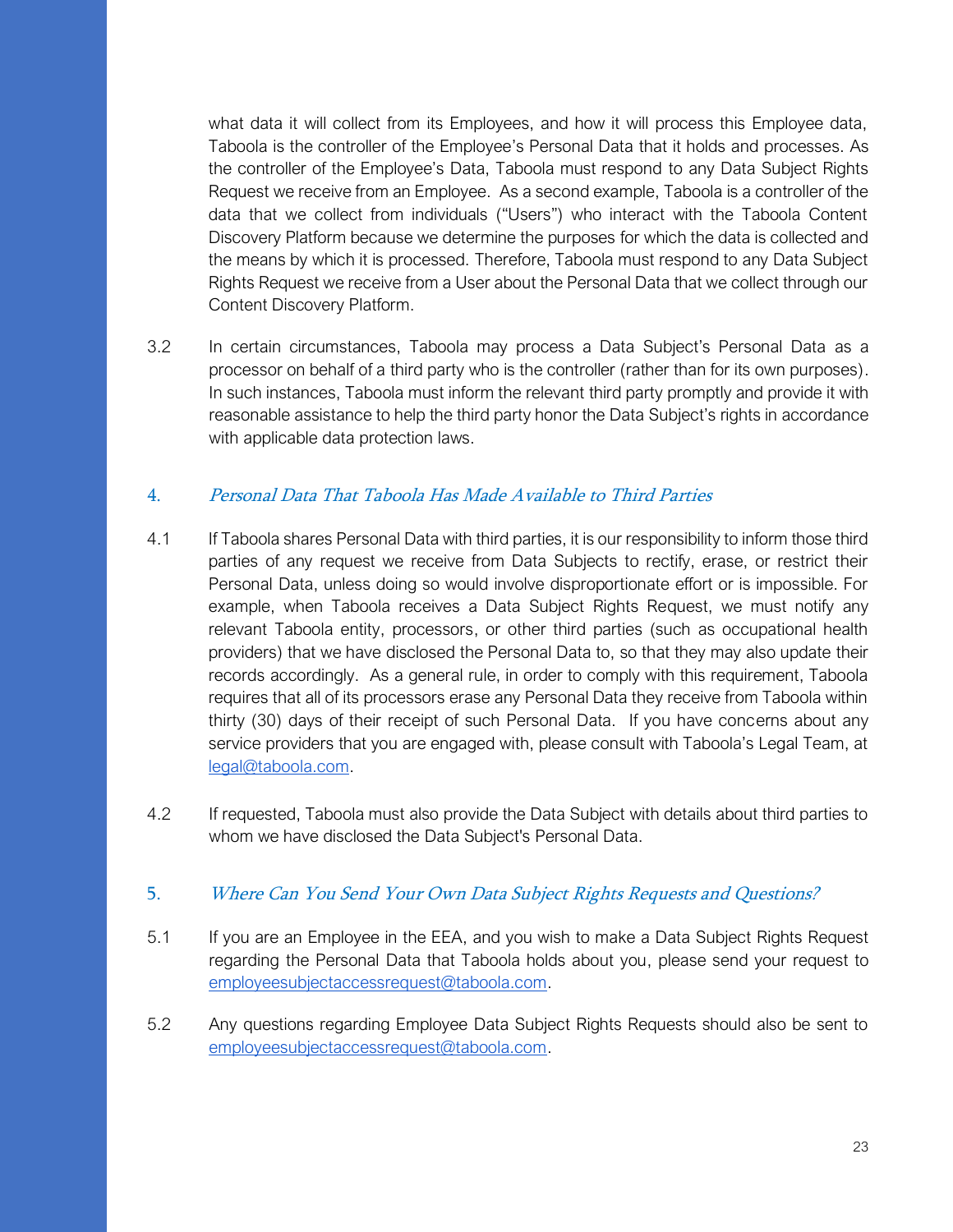5.3 Users who engage with the Taboola Content Discovery Platform can make a Data Subject Rights Reques[t here.](https://accessrequest.taboola.com/access/) All Data Subject Rights Requests and questions that you receive from non-Employees should be sent to Taboola's Privacy Team at [privacy@taboola.com.](mailto:privacy@taboola.com)

## 6. What to Do if You Receive a Data Subject Rights Request from an Employee or a Non-Employee Data Subject

- 6.1 If you receive a Data Subject Rights Request from another Taboola Employee, you should immediately direct the request to [employeesubjectaccessrequest@taboola.com.](mailto:EmployeeSubjectAccessRights@taboola.com) Please also include the date on which you received it, along with any other information that may help us efficiently respond to the request.
- 6.2 If you receive a Data Subject Rights Request from a User who interacts with the Taboola Content Discovery Platform, you should (1) immediately refer the Data Subject to Taboola's Data Subject Access Request Portal, available [here](https://accessrequest.taboola.com/access/) and (2) immediately forward the request to Taboola's Privacy Team, at [privacy@taboola.com,](mailto:privacy@taboola.com) and please also include the date on which you received it, along with any other information that may help us efficiently respond to the request.
- 6.3 If you receive a Data Subject Rights Request from a Customer, you should immediately direct the request to Taboola's Privacy Team, at [privacy@taboola.com.](mailto:privacy@taboola.com) Please also include the date on which you received it, along with any other information that may help us efficiently respond to the request.
- 6.4 European data protection legislation demands that Taboola respond to requests within a very short time frame, so it is crucial that you immediately direct any Data Rights Requests you receive to the appropriate person indicated above without delay.

## 7. Verification Process

- 7.1 Taboola's Privacy Team will assess every Data Rights Request that we receive to determine whether Taboola is the controller or a processor of the data requested. We may also need to verify that the request has been made by a genuine Data Subject (which may require that we request further identification of the requestor).
- 7.2 If we determine that Taboola is a processor of the Data Subject's requested data, and that one of Taboola's Customers or another third party is the controller of this data, then Taboola shall notify the Customer or third party as soon as possible, per data protection regulations. Taboola shall also help the controller comply with the Data Subject Rights Request (in accordance with any contract terms which may be in place with the controller).
- 7.3 If we determine that Taboola is the controller of the Data Subject's requested data, Taboola shall contact the individual in writing to confirm receipt of the Data Subject Rights Request and seek confirmation of identity (if not already validated).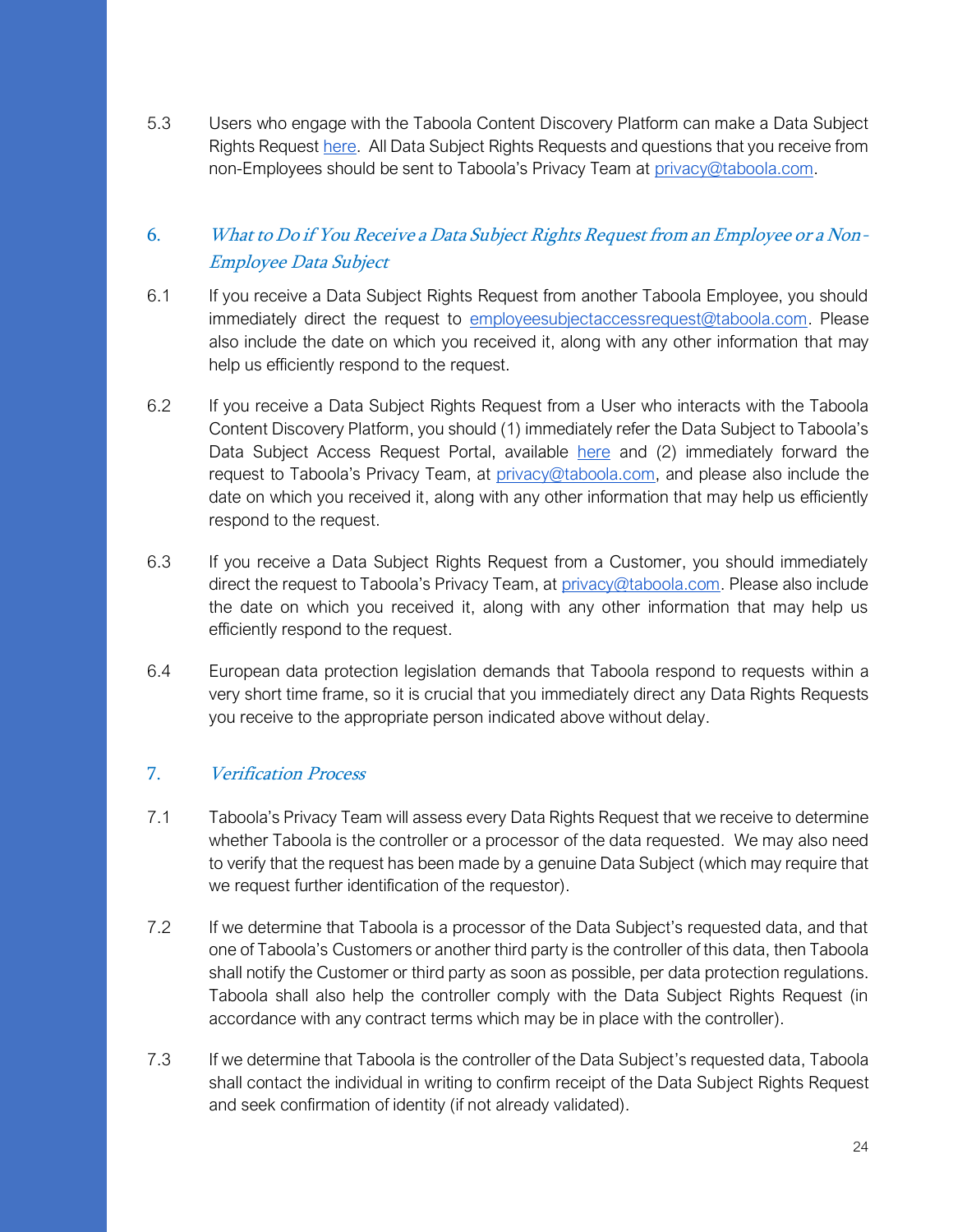7.4 If Taboola is not exempt under applicable data protection laws from fulfilling the Data Subject Rights Request (see [Section 9.1, below\)](#page-24-0), then Taboola, to the extent it deems necessary, will request any further information needed to action the individual's request. Once Taboola has all the information it needs to honor the Data Subject Rights Request, Taboola will respond to the request in accordance with [Section 11, below.](#page-25-0)

#### <span id="page-24-1"></span>8. Exemptions from Requirement to Respond to a Data Subject Rights Request

- 8.1 Taboola is permitted to decline to honor a Data Subject Rights Request that is excessive or manifestly unfounded (for example, because repetitive requests have been made). In this case, Taboola must be able to demonstrate that the request is in fact, excessive or manifestly unfounded.
- 8.2 In some cases, specific additional exemptions may apply. Where specific exemptions relating to particular Data Subject Rights Request exist, these are explained below.
- 8.3 If Taboola is exempt from the requirement to fulfill a received Data Subject Rights Request, then Taboola will notify the individual that we intend to decline the Data Subject Rights Request and explain why an exemption applies. Employees should always forward inquiries to Taboola's Privacy Team, at [privacy@taboola.com,](mailto:privacy@taboola.com) who can make an assessment about whether such an exemption applies. Please never make this determination yourself.

## <span id="page-24-0"></span>9. Timeframe for Responding to a Data Subject Rights Request

9.1 Data Subject Rights Requests must be responded to without undue delay and in no case later than one month from the receipt of the request, unless this is not possible because the request is particularly complex. In such complex cases, Taboola will be entitled to extend its response period by up to two additional months. Within the initial month following receipt of the Data Subject Rights Request, Taboola must provide the Data Subject with notice of its intention to respond within this extended time period. The notice provided must explain the reasons for the delay. Given this short time frame for responding to Data Subject Rights Requests, it is imperative that you direct any requests that you receive immediately to Taboola Privacy Team, at [privacy@taboola.com.](mailto:privacy@taboola.com)

## 10. Charging for Data Subject Rights Requests

10.1 Taboola is not legally permitted to charge for acting on a Data Subject Rights Request unless Taboola is exempt from the obligation to act on the request (see [Section 8, above\)](#page-24-1) but is nonetheless prepared to act on the request anyway. In such a case, Taboola may charge the Data Subject a reasonable fee that accounts for the administrative costs of providing the information or communication or taking the action requested. Please consult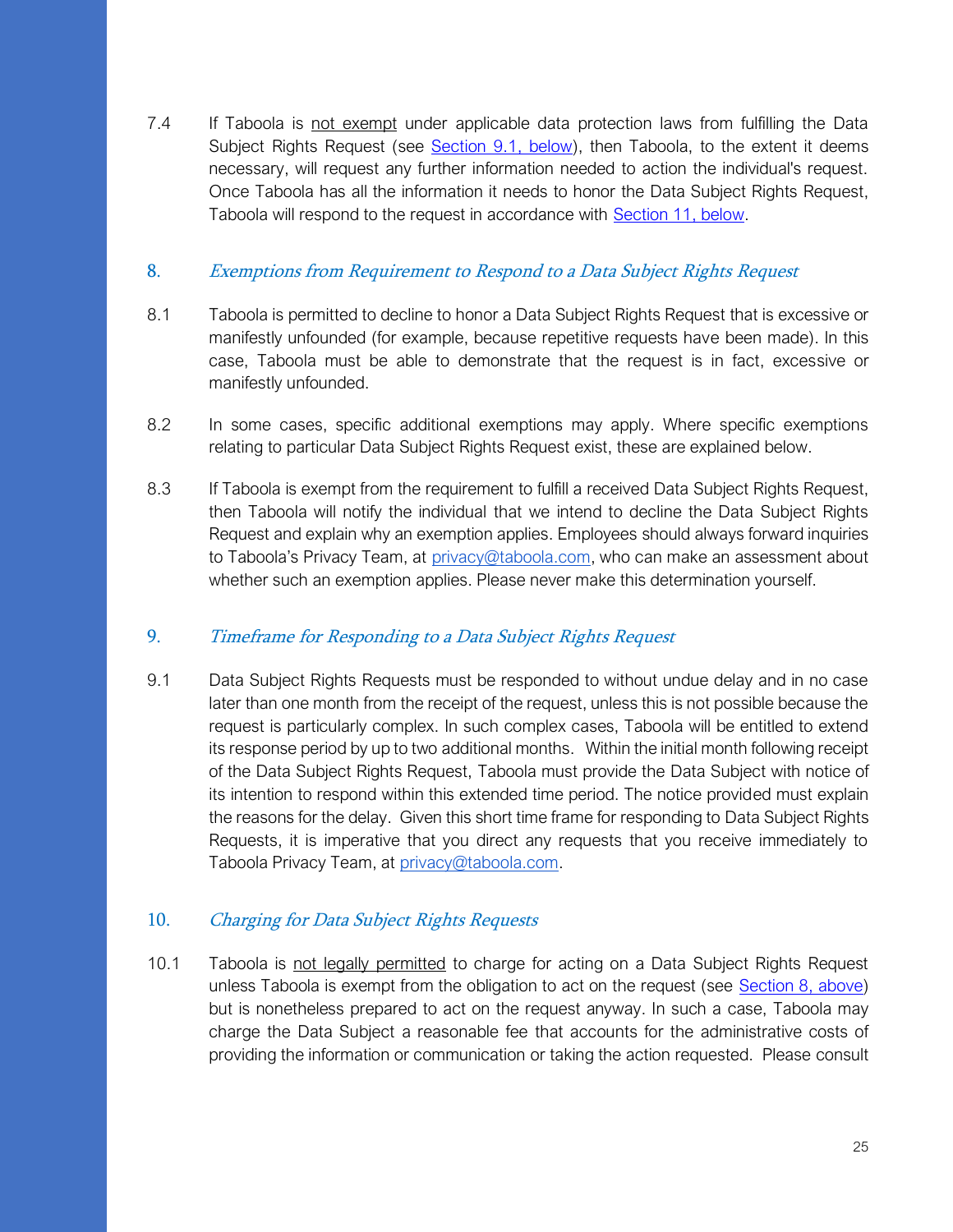with Taboola's Privacy Team before seeking to impose any fees for responding to a Data Subject Rights Request.

## <span id="page-25-0"></span>11. Requests for Access to Personal Data

The Right of Access: This is a Data Subject's right to obtain confirmation about whether his or her data is processed by a controller, and, if so, to be provided with details about and access to that Personal Data.

Information to be Provided in Response to a Right of Access Request

- 11.1 A Data Subject is entitled to request a copy of his or her Personal Data from Taboola. Where a Data Subject makes such a request, Taboola must confirm whether it holds and is processing Personal Data about that Data Subject and, if so, Taboola must provide that Personal Data to the Data Subject in an intelligible form.
- 11.2 The Data Subject making the request should also be provided with the following information:
	- 11.2.1 A description of the Personal Data and categories of Personal Data concerned;
	- 11.2.2 The expected period for which the Personal Data will be stored;
	- 11.2.3 The purposes for which the Personal Data is being held and processed;
	- 11.2.4 The recipients or classes of recipients to whom the Personal Data is, or may be, disclosed by Taboola;
	- 11.2.5 Confirmation of the Data Subject's right to request rectification or erasure of his or her Personal Data or to restrict or object to its processing;
	- 11.2.6 Confirmation of the Data Subject's right to lodge a complaint with a competent data protection authority;
	- 11.2.7 Details about the source of the Personal Data, if it was not collected from the Data Subject;
	- 11.2.8 Details about whether the Data Subject's Personal Data is subject to automated decision-making (including profiling); and
	- 11.2.9 Where Personal Data is transferred from the European Economic Area to a country outside of the European Economic Area, the appropriate safeguards that Taboola has put in place relating to transfers in accordance with European data protection laws.

#### Format of Requests

11.3 An access request does not have to be official or mention data protection law to qualify as a valid request. Please keep this in mind to the extent you receive any type of request from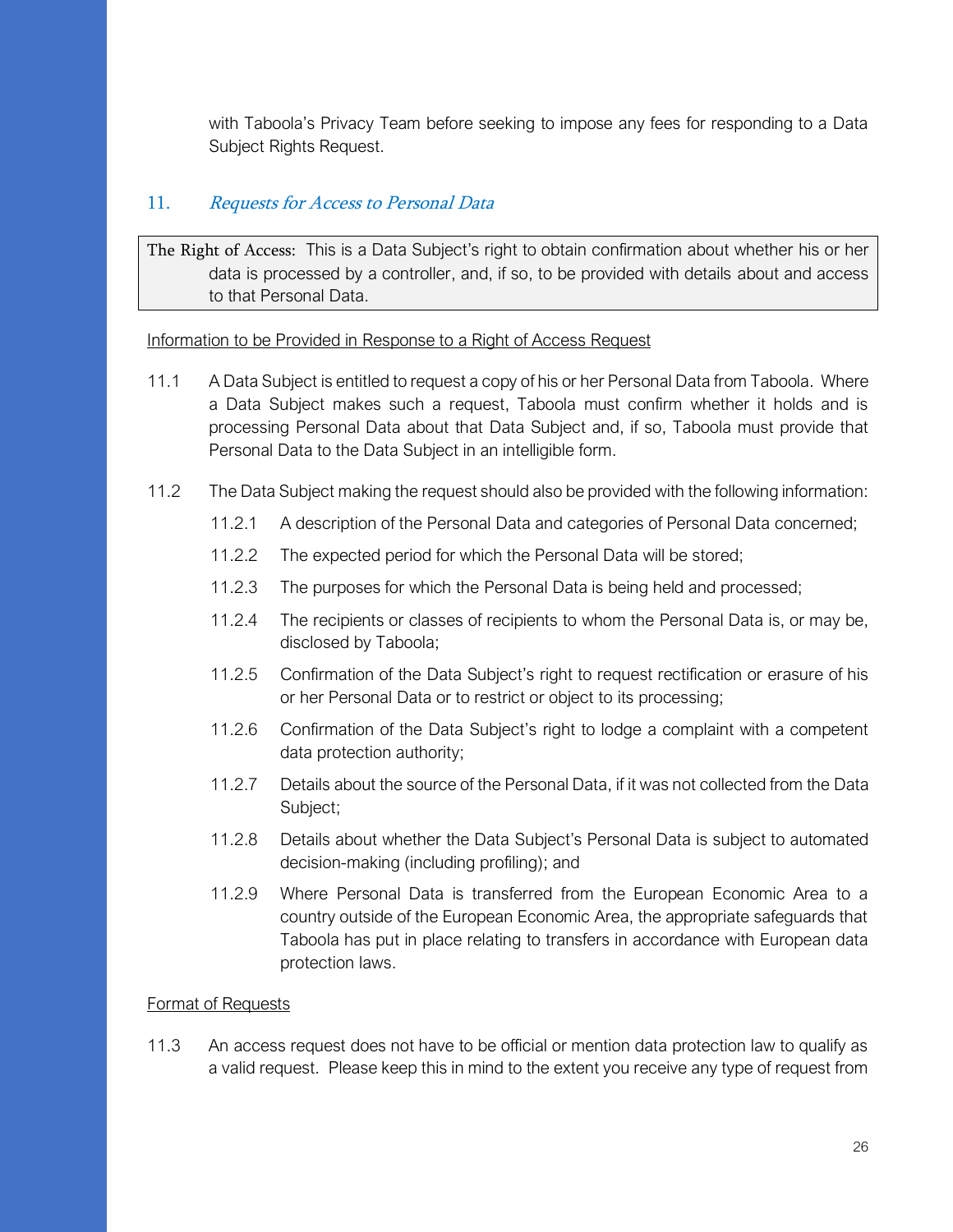a User or Client — if you are not sure, it is best to check with Taboola's Privacy Team, at [privacy@taboola.com.](mailto:privacy@taboola.com)

11.4 An access request does not need to be made in writing and can be made orally but it is helpful if it is made in writing (for record keeping purposes). If made in writing it is also helpful if the Data Subject provides their email address and confirms whether the information can be sent to them by email (or other means by which they prefer to receive the information). Requests made electronically (e.g., by email) must be responded to electronically (in a commonly used format) unless the Data Subject stipulates otherwise. Data Subjects may ask for information to be provided orally instead. This is especially important for our human resources Employees to keep in mind, since they are most likely to receive oral requests from other Employees.

#### **Exemptions**

11.5 Taboola is not permitted to refuse to comply with an access request unless it can demonstrate that it is not in the position where we can identify the Data Subject who is making the request or Taboola is exempt from its obligations to comply (see [Section 8,](#page-24-1)  [above,](#page-24-1) regarding exemptions).

## 12. Requests to Rectify Personal Data

The Right to Rectification: This is a Data Subject's right to obtain rectification of inaccurate Personal Data that a controller may process about him or her.

#### Rectification by Taboola

12.1 If Taboola holds inaccurate or incomplete records of Personal Data about a Data Subject, the Data Subject is entitled to request that the Personal Data is rectified.

#### Rectification by Third Parties

12.2 If Taboola rectifies a Data Subject's Personal Data, Taboola must also convey this rectification to any third parties that also use this Personal Data for processing purposes. See [Section 4, above.](#page-22-0)

#### Supplementary Statements to Complete Personal Data

12.3 Because a request to rectify Personal Data involves ensuring that the records are complete, the Data Subject may elect to provide a supplementary statement so that Taboola may complete the records of Personal Data held about them. This process is unlikely to happen in connection with Taboola's Users, because we only hold their pseudonymized data. However, this may occur in connection with the Personal Data that we hold about our Customers or Employees.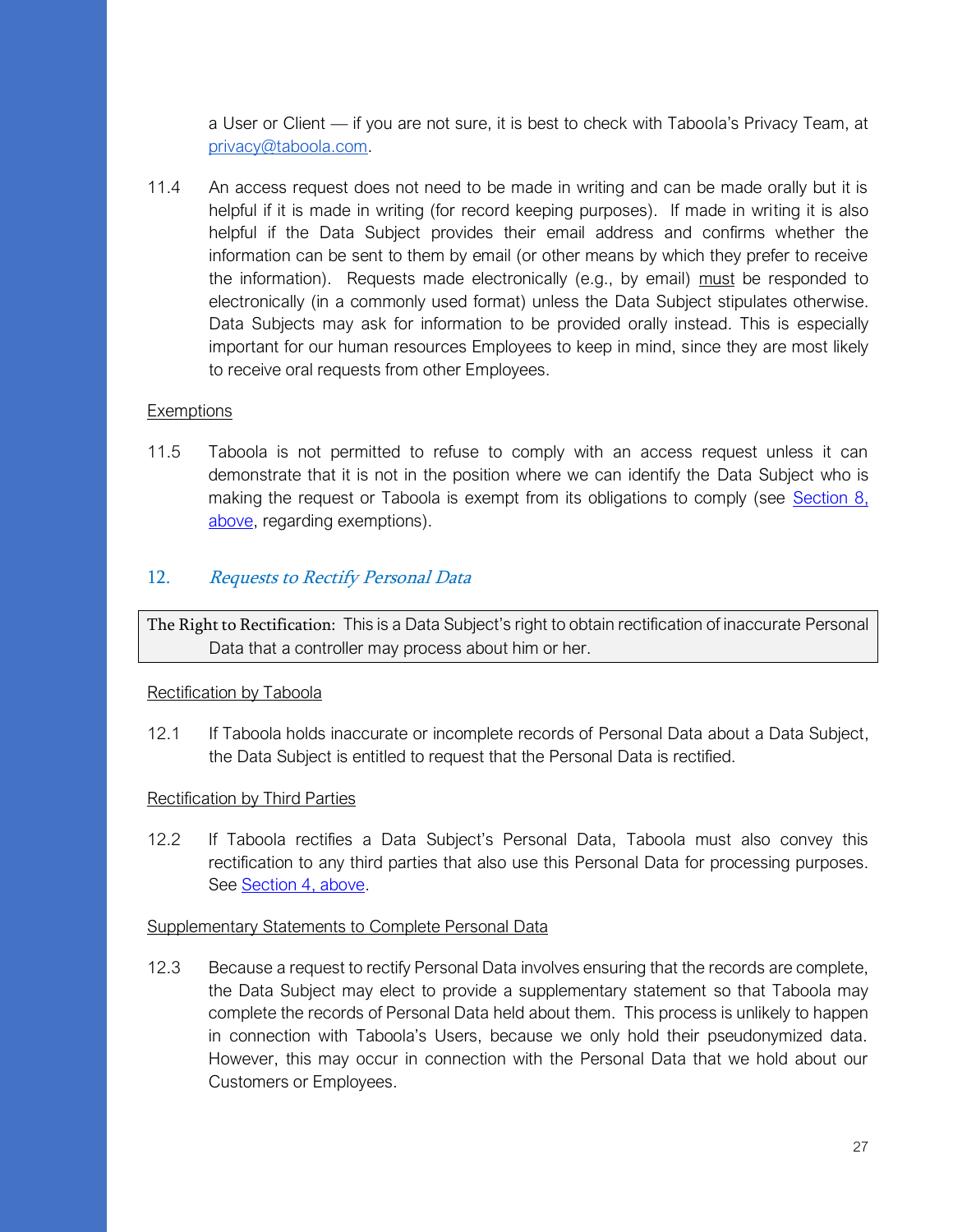## 13. Requests to Erase Personal Data ("Right to be Forgotten")

The Right to Erasure: This is a Data Subject's right to require a controller to erase his or her Personal Data on certain grounds – for example, where the Personal Data is no longer necessary to fulfil the purposes for which it was collected.

#### Circumstances in Which Right to Erasure Applies

- 13.1 A Data Subject may request that Taboola erases his or her Personal Data in the following circumstances:
	- 13.1.1 The Personal Data is no longer necessary for the purpose for which it was collected or otherwise processed;
	- 13.1.2 The Personal Data was unlawfully processed by Taboola;
	- 13.1.3 If the processing was on the basis of the Data Subject's given consent, and the Data Subject elects to withdraw his or her consent (and Taboola does not rely on any other legitimate interest grounds for our processing);
	- 13.1.4 The Data Subject objects to Taboola's processing of his or her Personal Data (see [Section 14, below\)](#page-28-0) and Taboola does not have any overriding legitimate interest grounds for continuing to process the information; and
	- 13.1.5 The Personal Data needs to be erased to comply with Taboola's legal obligations.
	- 13.1.6 Taboola's Users may access and delete their Personal Data though Taboola's Data Subject Access Request Portal, available [here.](https://accessrequest.taboola.com/access/)
	- 13.1.7 Taboola's Customers may send an access or deletion request directly to our Employees. If you receive such a request from a Customer, please immediately direct it to Taboola's Privacy Team, at privacy@taboola.com.
	- 13.1.8 Taboola's EEA Employees should reach out to [employeedatasubjectrights@taboola.com](mailto:Employeedatasubjectrights@taboola.com) to make any such requests.

#### Erasure of Personal Data by Processors

- 13.2 If Taboola erases a Data Subject's information further to such a request, Taboola must also notify its processors. See **Section 4, above**.
- 13.3 If Taboola has made the Data Subject's Personal Data public (for example, by publicly posting a photograph of an Employee or Customer from an event), and if Taboola is obliged to erase the Personal Data pursuant to a Data Subject Rights Request, Taboola must take reasonable steps, including technical measures (balancing its available technology and the cost of implementation), to inform processors that are processing the Personal Data that the Data Subject has requested that this Personal Data, and any links to, copies, or replicas, of the Personal Data be erased. This is most relevant for Taboola's Employees in our Marketing Departments, so please consult with Taboola's Privacy Team, at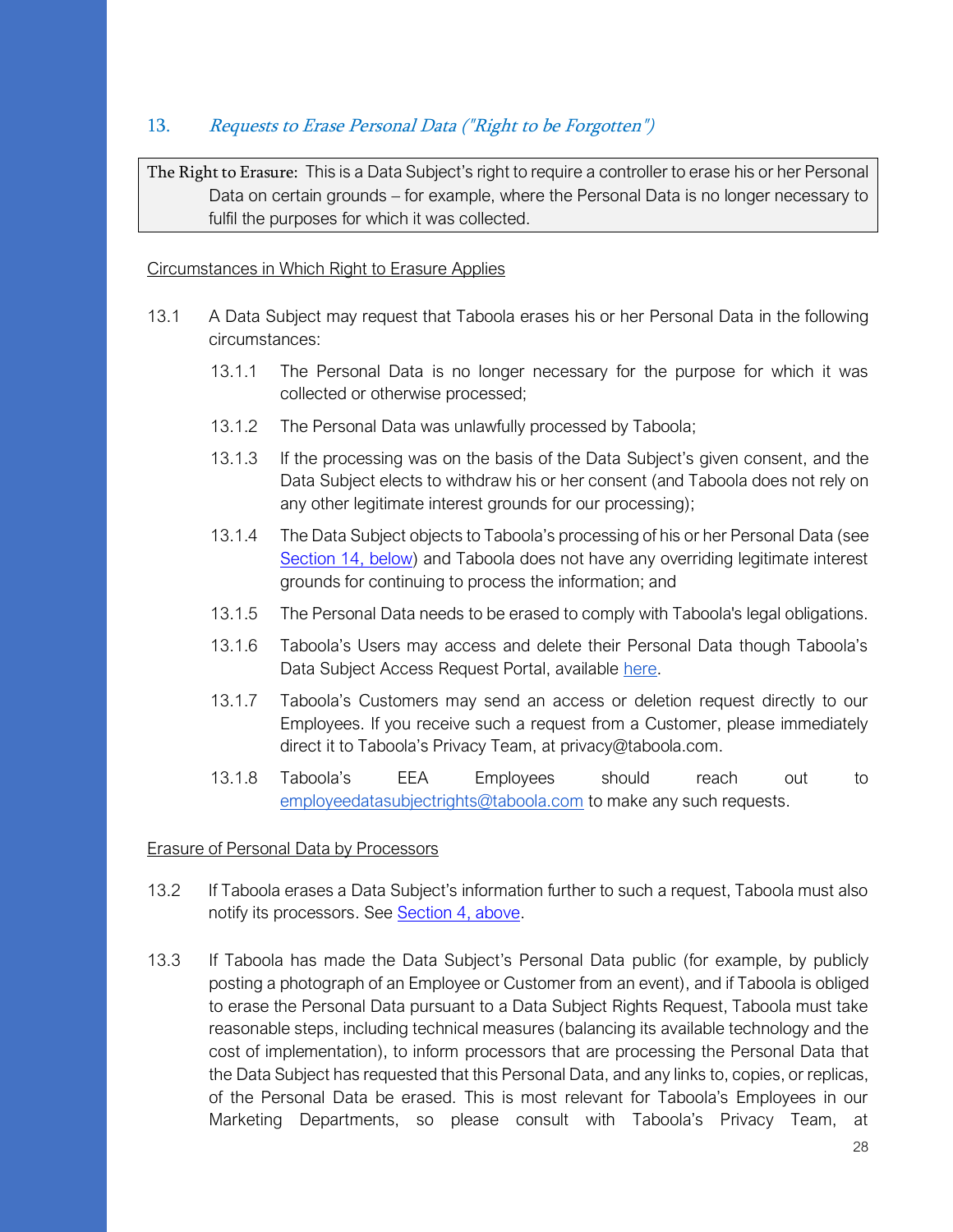[privacy@taboola.com,](mailto:privacy@taboola.com) if you receive any erasure requests from Customers or potential customers following any marketing events.

#### **Exemptions**

- 13.4 In addition to the exemptions referred to above, Taboola is exempt from the obligation to erase Personal Data where its processing is necessary for:
	- 13.4.1 Compliance with Taboola's legal obligations;
	- 13.4.2 Establishing, exercising, or defending legal claims;
	- 13.4.3 Scientific, historical, or statistical purposes where erasure of the Personal Data would make this processing impossible or seriously impair it (please note that this exemption is unlikely to apply to Taboola).

## <span id="page-28-0"></span>14. Right to Object to Processing

The Right to Object: This is a Data Subject's right to object to a controller's processing of his or her Personal Data, if the controller is processing based on legitimate interest grounds.

#### Circumstances in Which Data Subjects May Object to Processing

14.1 A Data Subject may object to Taboola's processing of his or her Personal Data, where Taboola relies on its legitimate business interests as the grounds for processing the Personal Data.

#### **Exemptions**

- 14.2 In addition to the exemption referred to above, Taboola is exempt from the obligation to cease further processing of a Data Subject's Personal Data if:
	- 14.2.1 Taboola can demonstrate that we have compelling legitimate interest grounds for processing the Personal Data that override the interests, rights, and freedoms of the Data Subject;
	- 14.2.2 The processing is to establish, exercise, or defend a legal claim; and
	- 14.2.3 The processing is for scientific, historical, or statistical purposes carried out in the public interest (please note that this exemption is unlikely to apply to Taboola).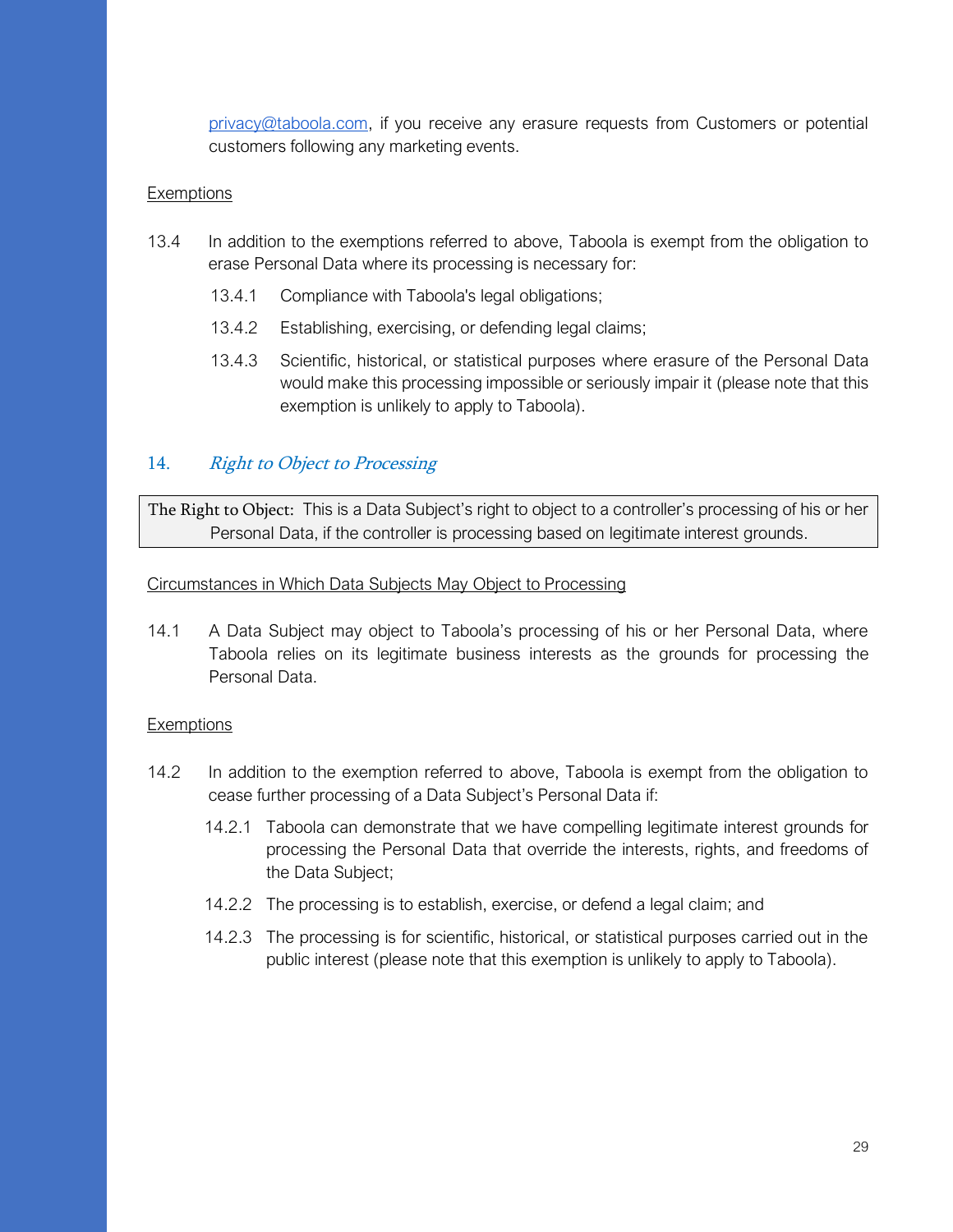## 15. Right to Restriction

The Right to Restriction: This is a Data Subject's right to require that Taboola restrict its processing of his or her Personal Data.

15.1 Where certain grounds are met (for example, where a Data Subject has contested the accuracy of data and a period of time is required for Taboola to verify the accuracy of the Personal Data or if Taboola is determining whether a Data Subject's objection to processing overrides Taboola's legitimate interests), the processing of the Data Subject's Personal Data will need to cease, absent the Data Subject's specific consent. If you believe you have received a request for restriction, please share it immediately with the Taboola Privacy Team, at [privacy@taboola.com.](mailto:privacy@taboola.com)

## 16. Right to Data Portability

The Right to Data Portability: This is Data Subject's right to request that a controller provide any Personal Data that it processed with the Data Subject's consent via automated means to another controller in a structured, commonly used, and machine-readable format.

16.1 For Taboola, this is likely to only apply when an Employee leaves Taboola to another employer. In such cases, Taboola shall take confidentiality into consideration before making any such transfer.

## 17. Right to Not Be Subject to Automated Decision Making (Including Profiling)

The Right to Not Be Subject to Automated Decision Making: This is the Data Subject's right to object to an automated decision made about an individual (for example, without a human involved) which has a legal or other similar effect on the individual. Individuals can ask for human intervention in the process.

17.1 Taboola does not engage in this type of automated decision making.

## 18. Right to Object to Direct Marketing

The Right to Object to Direct Marketing: This is a Data Subject's right to object to direct marketing, including profiling relating to direct marketing.

18.1 If Taboola receives a request to stop using Personal Data for direct marketing purposes, we must stop doing so. Please refer our Customers to [Taboola's Subscription Center](http://pages.taboola.com/SubscriptionCenter2018.html) if you receive any such request and refer the request to Taboola's Marketing Team at [marketing@taboola.com.](mailto:marketing@taboola.com)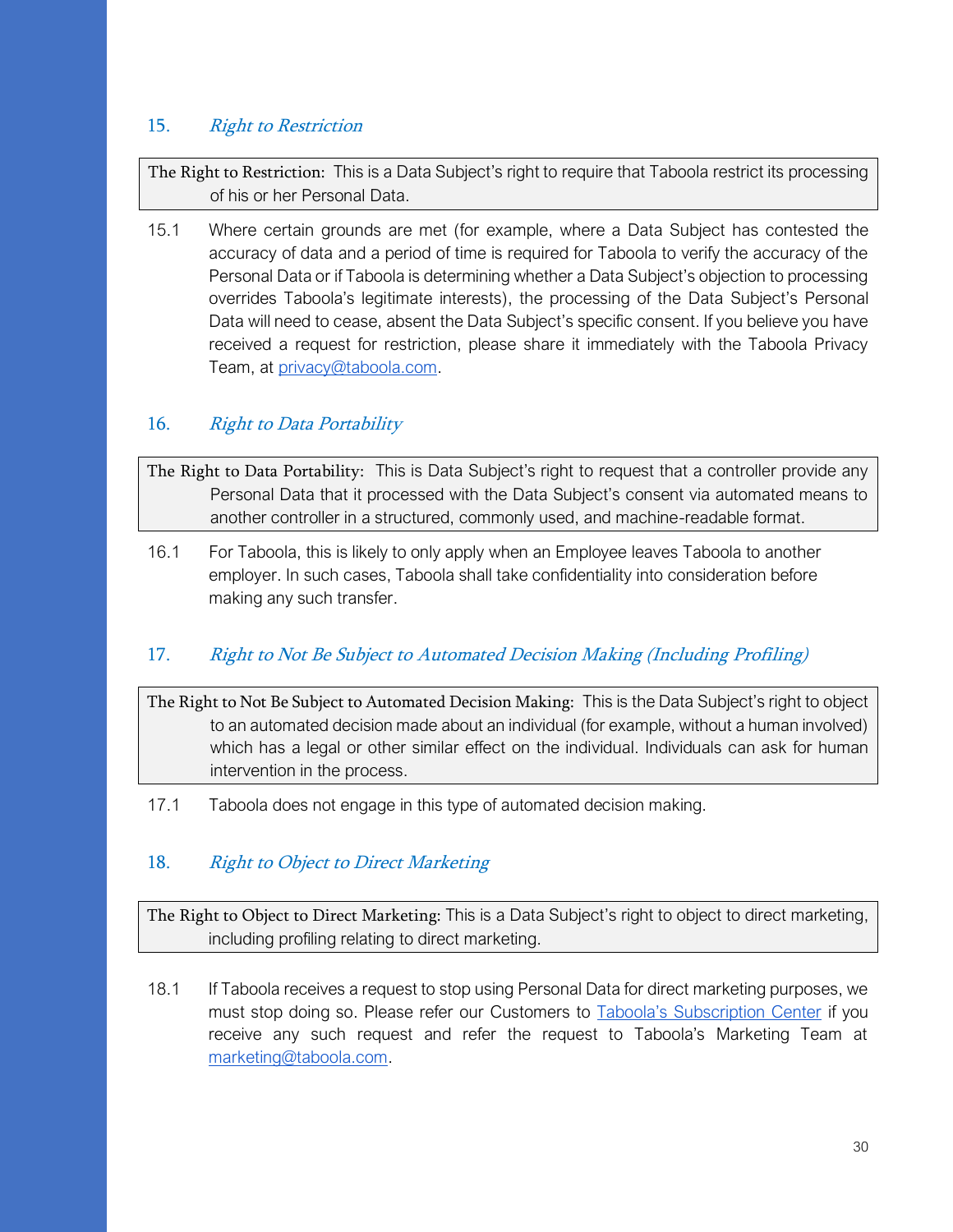## <span id="page-30-0"></span>**PRC Data Subject Rights Handling Policy**

## 1. Introduction

Taboola has issued this PRC Data Subject Rights Handling Policy to describe the practices and procedures that Taboola follows when it receives requests about our use of Personal Data (in this PRC Policy, referred to as "Personal Information") from: (i) individuals who interact with Taboola's Content Distribution Platform ("Users"); (ii) publishers, advertisers, and other content providers with whom Taboola has a contractual relationship, ("Customers"); and (iii) Taboola's permanent and nonpermanent employees, former employees, contractors, consultants, temporary workers, interns, job applicants, and volunteers ("Employees"). Any individual User, Customer, or Employee in the People's Republic of China, ("PRC") whose data is processed by Taboola shall each be referred to hereinafter as a "Data Subject".

#### 2. Rights That All Data Subjects Have Regarding Their Personal Information

Data Subjects have data protection rights that they may exercise by making a request to Taboola (a "Data Subject Rights Request"). These data subject rights include the:

- Right to be informed
- Right to determine, restrict, and refuse data handling
- Right to access and request a copy
- Right to rectify and supplement
- Right to delete
- Right of portability
- Right relating to automated decisions
- Right of the deceased
- 2.1 Each of these rights is described in more detail in **Sections 11-18 below**.
- 2.2 The procedures described in this PRC Data Subject Rights Handling Policy outline how Taboola, as a processing entity (the entity determining the purpose for which, and manner in which, the Personal Information is processed), will respond to any Data Subject Rights Requests.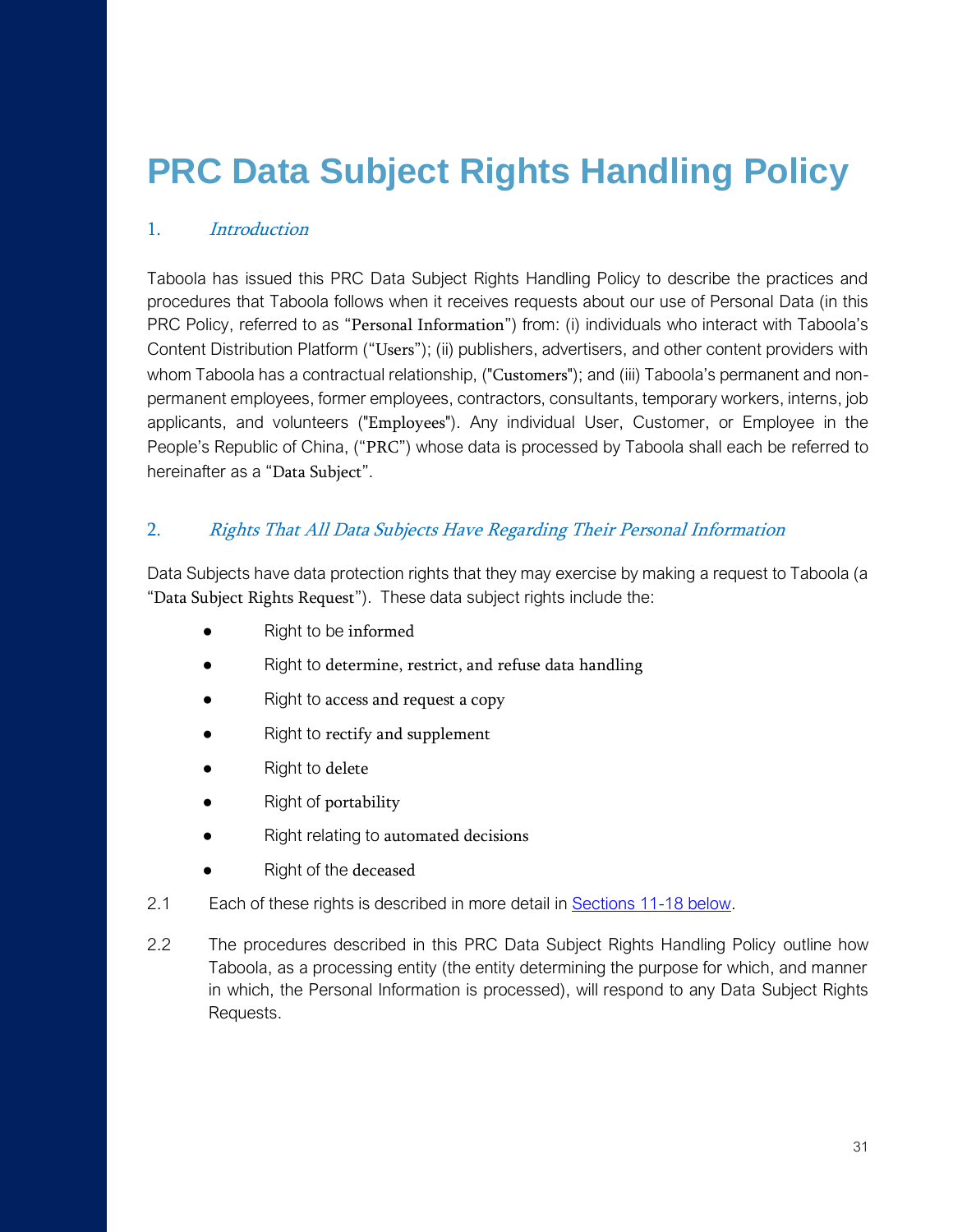## 3. Responsibility to Respond to a Data Subject Rights Request

- 3.1 The personal information processing entity of a Data Subject's Personal Information is primarily responsible for responding to a Data Subject Rights Request and for facilitating the Data Subject's exercise of his or her rights under applicable data protection laws. For example, because Taboola determines what data it will collect from its Employees, and how it will process this Employee data, Taboola is the processing entity of the Employee's Personal Information that it holds and processes. As the processing entity of the Employee's Data, Taboola must respond to any Data Subject Rights Request we receive from an Employee.
- 3.2 In certain circumstances, Taboola may process a Data Subject's Personal Information as an entrusted party on behalf of a third party who is the processing entity (rather than for its own purposes). In such instances, Taboola must inform the relevant third party promptly and provide it with reasonable assistance to help the third party honor the Data Subject's rights in accordance with applicable data protection laws.

## 4. Personal Information That Taboola Has Made Available to Third Parties

- 4.1 If Taboola shares Personal Information with third parties, it is our responsibility to inform those third parties of any request we receive from Data Subjects to rectify, erase, or restrict their Personal Information, unless doing so would involve disproportionate effort or is impossible. For example, when Taboola receives a Data Subject Rights Request, we must notify any relevant Taboola entity, processors, or other third parties (such as occupational health providers) that we have disclosed the Personal Information to, so that they may also update their records accordingly. As a general rule, in order to comply with this requirement, Taboola requires that all of its entrusted parties erase any Personal Information they receive from Taboola within thirty (30) days of their receipt of such Personal Information. If you have concerns about any service providers that you are engaged with, please consult with Taboola's Legal Team, at [legal@taboola.com.](mailto:legal@taboola.com)
- 4.2 If requested, Taboola must also provide the Data Subject with details about third parties to whom we have disclosed the Data Subject's Personal Information.

#### 5. Where Can You Send Your Own Data Subject Rights Requests and Questions?

- 5.1 If you are an Employee in the PRC, and you wish to make a Data Subject Rights Request regarding the Personal Information that Taboola holds about you, please send your request to [employeesubjectaccessrequest@taboola.com.](mailto:EmployeeSubjectAccessRights@taboola.com)
- 5.2 Any questions regarding Employee Data Subject Rights Requests should also be sent to [employeesubjectaccessrequest@taboola.com.](mailto:EmployeeSubjectAccessRights@taboola.com)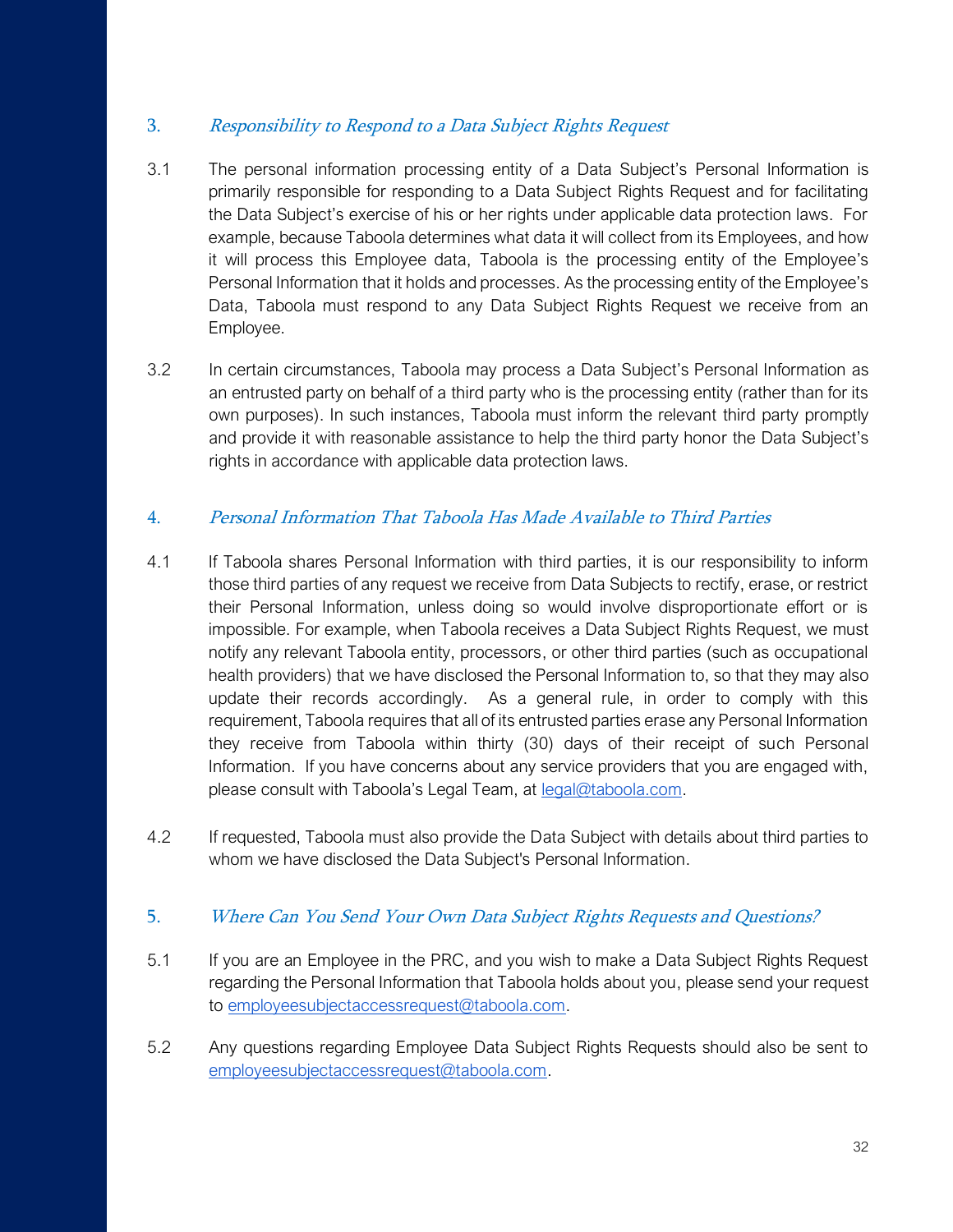5.3 Users who engage with the Taboola Content Discovery Platform can make a Data Subject Rights Request via [Taboola's Global Data Subject Access Request Portal.](https://accessrequest.taboola.com/access) All Data Subject Rights Requests and questions that you receive from non-Employees should be sent to Taboola's Privacy Team at [privacy@taboola.com.](mailto:privacy@taboola.com)

## 6. What to Do if You Receive a Data Subject Rights Request from an Employee or a Non-Employee Data Subject

- 6.1 If you receive a Data Subject Rights Request from another Taboola Employee, you should immediately direct the request to [employeesubjectaccessrequest@taboola.com.](mailto:EmployeeSubjectAccessRights@taboola.com) Please also include the date on which you received it, along with any other information that may help us efficiently respond to the request.
- 6.2 If you receive a Data Subject Rights Request from a User who interacts with the Taboola Content Discovery Platform, you should (1) immediately refer the Data Subject to Taboola's Data Subject Access Request Portal, available [here](https://accessrequest.taboola.com/access) and (2) immediately forward the request to Taboola's Privacy Team, at [privacy@taboola.com,](mailto:privacy@taboola.com) and please also include the date on which you received it, along with any other information that may help us efficiently respond to the request.
- 6.3 If you receive a Data Subject Rights Request from a Customer, you should immediately direct the request to Taboola's Privacy Team, at [privacy@taboola.com.](mailto:privacy@taboola.com) Please also include the date on which you received it, along with any other information that may help us efficiently respond to the request.
- 6.4 PRC data protection legislation demands that Taboola respond to requests within a very short time frame, so it is crucial that you immediately direct any Data Rights Requests you receive to the appropriate person indicated above without delay.

## 7. Verification Process

- 7.1 Taboola's Privacy Team will assess every Data Rights Request that we receive to determine whether Taboola is the processing entity or an entrusted party of the data requested. We may also need to verify that the request has been made by a genuine Data Subject (which may require that we request further identification of the requestor).
- 7.2 If we determine that Taboola is an entrusted party of the Data Subject's requested data, and that one of Taboola's Customers or another third party is the processing entity of this data, then Taboola shall notify the Customer or third party as soon as possible, per data protection regulations. Taboola shall also help the processing entity comply with the Data Subject Rights Request (in accordance with any contract terms which may be in place with the processing entity).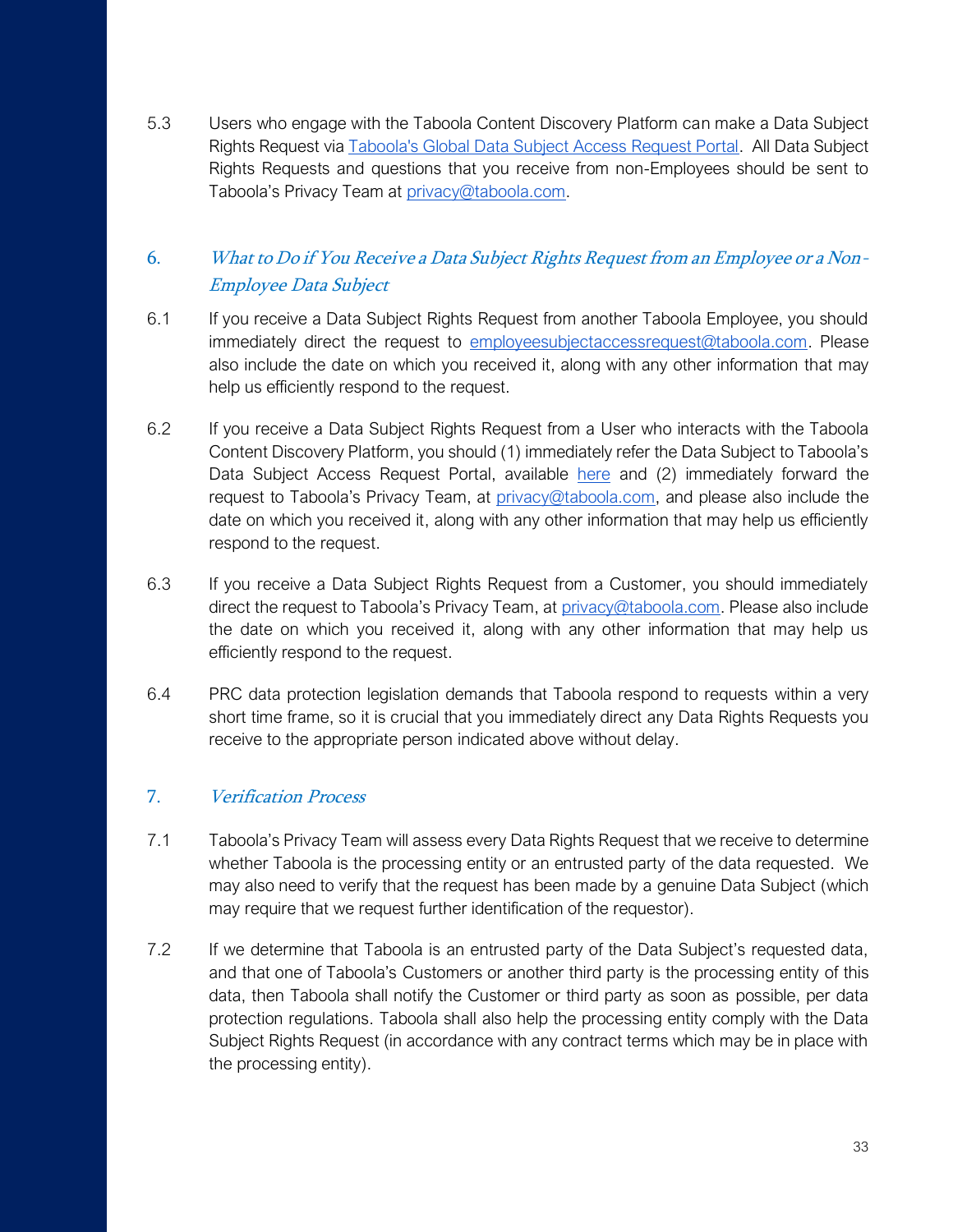- 7.3 If we determine that Taboola is the processing entity of the Data Subject's requested data, Taboola shall contact the individual in writing to confirm receipt of the Data Subject Rights Request and seek confirmation of identity (if not already validated).
- 7.4 If Taboola is not exempt under applicable data protection laws from fulfilling the Data Subject Rights Request (see [Section 8.1, below\)](#page-24-0), then Taboola, to the extent it deems necessary, will request any further information needed to action the individual's request. Once Taboola has all the information it needs to honor the Data Subject Rights Request, Taboola will respond to the request in accordance with **Section 9, below.**

## 8. Exemptions from Requirement to Respond to a Data Subject Rights Request

8.1 If Taboola is exempt from the requirement to fulfill a received Data Subject Rights Request, then Taboola will notify the individual that we intend to decline the Data Subject Rights Request and explain why an exemption applies. Employees should always forward inquiries to Taboola's Privacy Team, at [privacy@taboola.com,](mailto:privacy@taboola.com) who can make an assessment about whether such an exemption applies. Please never make this determination yourself.

## 9. Timeframe for Responding to a Data Subject Rights Request

9.1 Data Subject Rights Requests must be responded to without undue delay It is imperative that you direct any requests that you receive immediately to Taboola Privacy Team, at [privacy@taboola.com.](mailto:privacy@taboola.com)

## 10. Right To Be Informed

- 10.1 Data subjects have the right to be informed of the processing activities. In particular, the PIPL requires that processing entities should provide the following information to Data Subjects prior to the processing of their personal information:
	- (a) The identity and contact details of the processing entity;
	- (b) The purposes and methods of the processing;
	- (c) The type of Personal Information to be handled and the storage period;
	- (d) The methods and procedures for data subjects to exercise their rights;
	- (e) Other information that is required to be informed by laws and regulations; and
	- (f) Changes to the above, if any.
- 10.2 If the above information is provided through privacy policies, such policies should be made public and easy to be accessed and saved. Data subjects have the right to request explanations on such policies.
- 10.3 Applicable privacy law and regulations outline two instances in which a controlling entity will be exempted from the above obligations: where law or regulation requires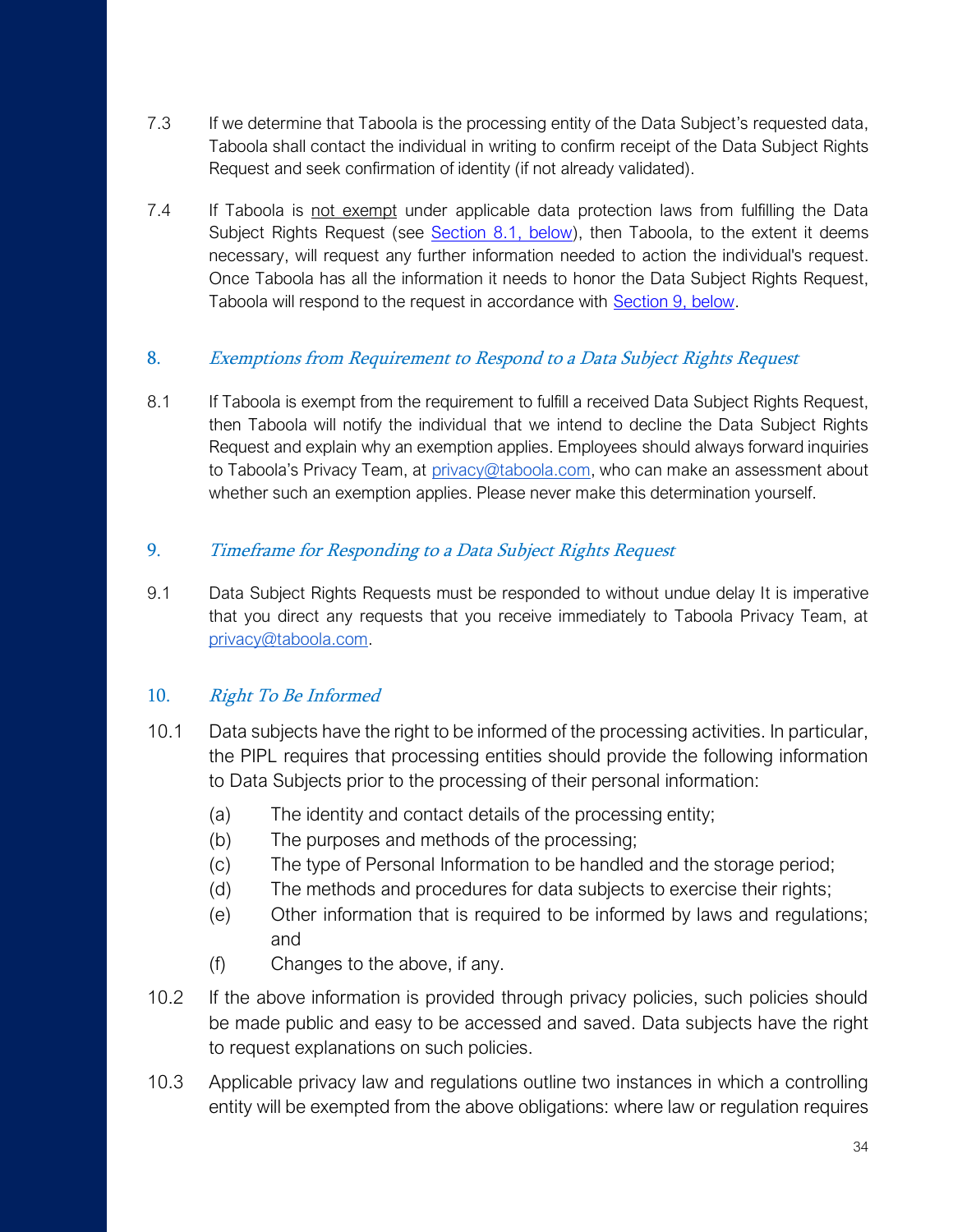that processing Personal Information be (1) confidential or (2) exempted from notification.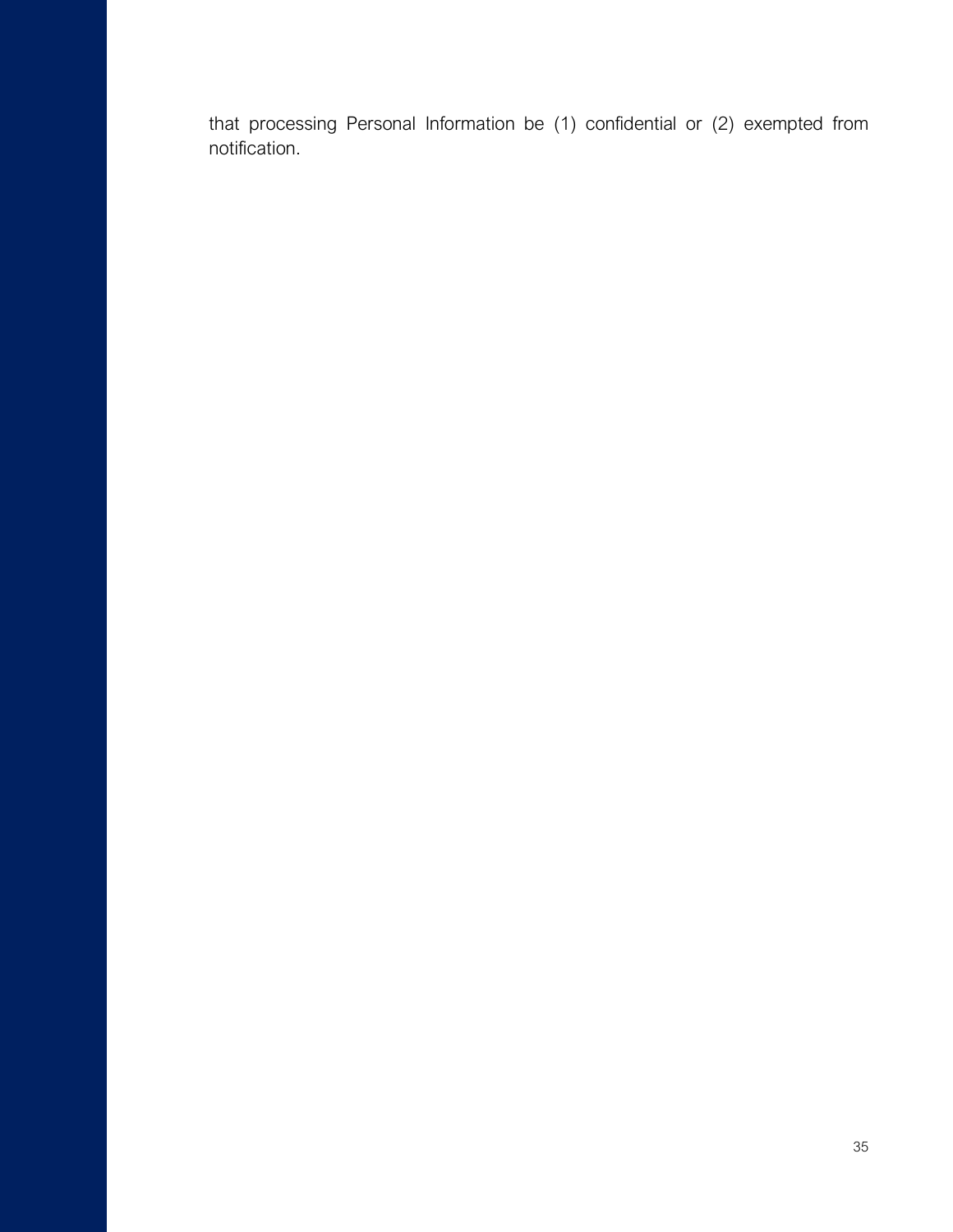## 11. Right To Determine, Restrict, and Refuse Data Processing

- 11.1 Data Subjects have the right to determine whether to permit the processing activities proposed by data handlers, and have the right to restrict or refuse whole or part of such activities.
- 11.2 However, it is pending further clarification by PRC legislators as to how could a data subject exercise such rights (particularly for the circumstances where the data processing activities are relying on legal bases other than consent).
- 12. Right Of Access And Right To Request A Copy Of Personal Information
- 12.1 Data subjects have the right to access and request a copy of their personal information, whilst the PIPL provides exceptions to such rights where law or regulation requires the processing of Personal Information (either carried out by government authorities or other data handlers) to be confidential or be exempted from notification.

## 13. Right To Rectify And Supplement

13.1 Where the personal information is not accurate or complete, data subjects have the right to request data handlers to rectify or supplement the information in a timely manner (after necessary verification by data handlers).

## 14. Right To Delete

- 14.1 Data subjects have the right to request the deletion of their personal information, under the circumstances that data handlers fail to delete the information after one or more of following circumstances is triggered:
	- (a) The purposes of data handling have been achieved, or have failed to be achieved, or it is no longer necessary for achieving the purposes;
	- (b) The processing entity has ceased to provide the products or services, or the agreed storage period has expired;
	- (c) Data Subjects have withdrawn their consent;
	- (d) The processing entity has violated applicable laws or regulations or any agreement relating to the handling of personal information; or
	- (e) Other situations provided for by law or regulation.
- 14.2 Notably, if the statutory storage period is not expired (which may under other applicable laws and regulations) or it is technically unfeasible to delete the personal information, data handlers should cease the handling activities (except for taking necessary security measures and storage of information).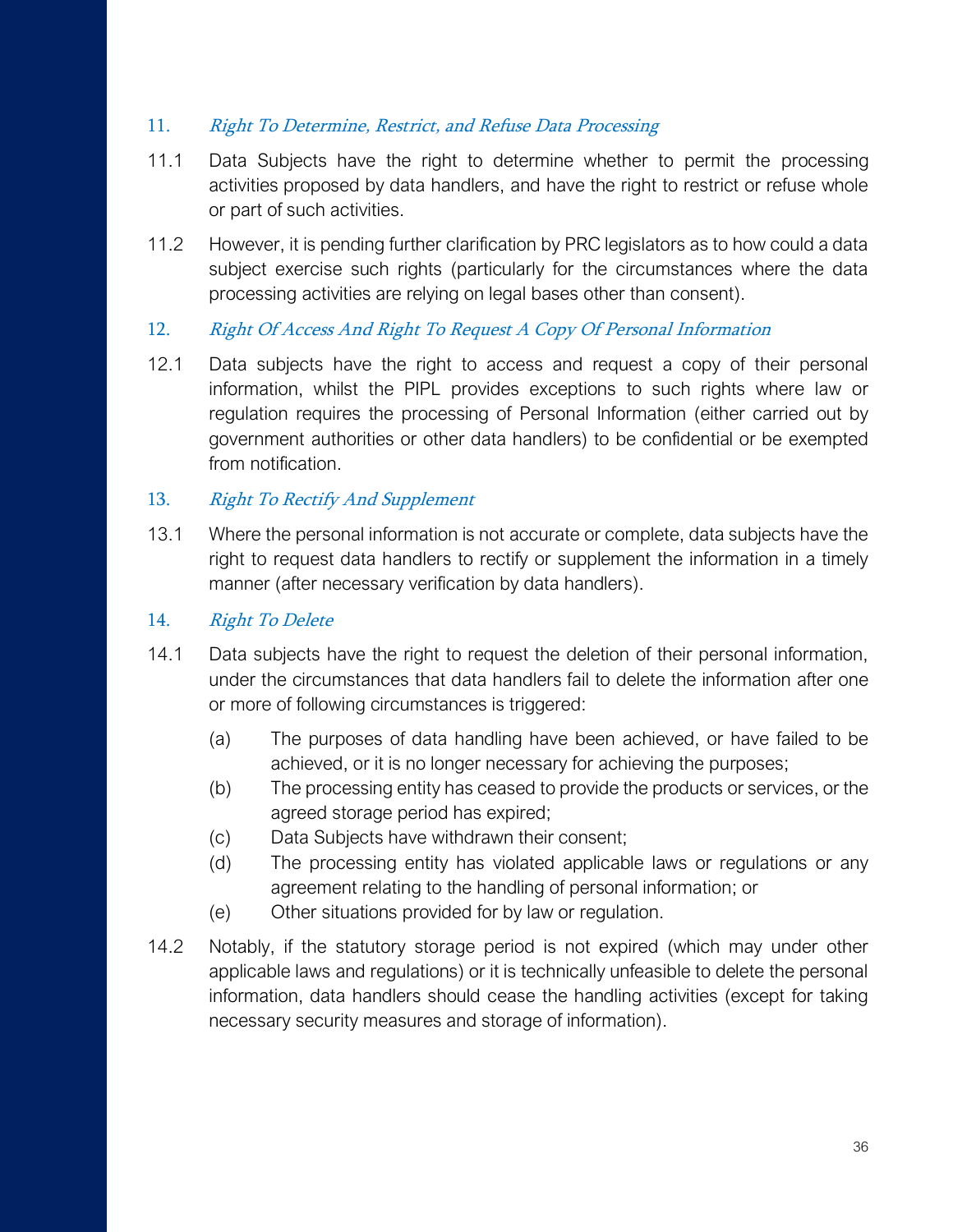## 15. Right Of Portability

- 15.1 As an important change brought by the PIPL, data subjects are granted the right to request their personal information to be transferred to other designated data handlers, provided that such request satisfies certain conditions to be raised by Cyberspace Administration of China ('CAC').
- 15.2 However, the details on exercising such right are pending further clarification. Particularly, the CAC conditions are yet to be released to the public and it is also unclear as to the scope of personal information that could be portable.

## 16. Right Relating to Automated Decisions

- 16.1 Where the personal information is used for automated decision and such decision may cause material impact to personal rights and interests, data subjects have the right to request an explanation on such handling activity and refuse to accept any determination that is made merely relying on the automated decision.
- 16.2 Similarly, if the automated decision is applied for message pushes or marketing promotion, data subjects have the right to refuse such handling.

## 17. Right Of The Deceased

17.1 For the Personal Information of the deceased, the above rights to access, copy, rectify, and deletion could be exercised by his/her close relatives (for lawful and legitimate interests of their own), unless there exists other arrangement that is priorly made by the deceased.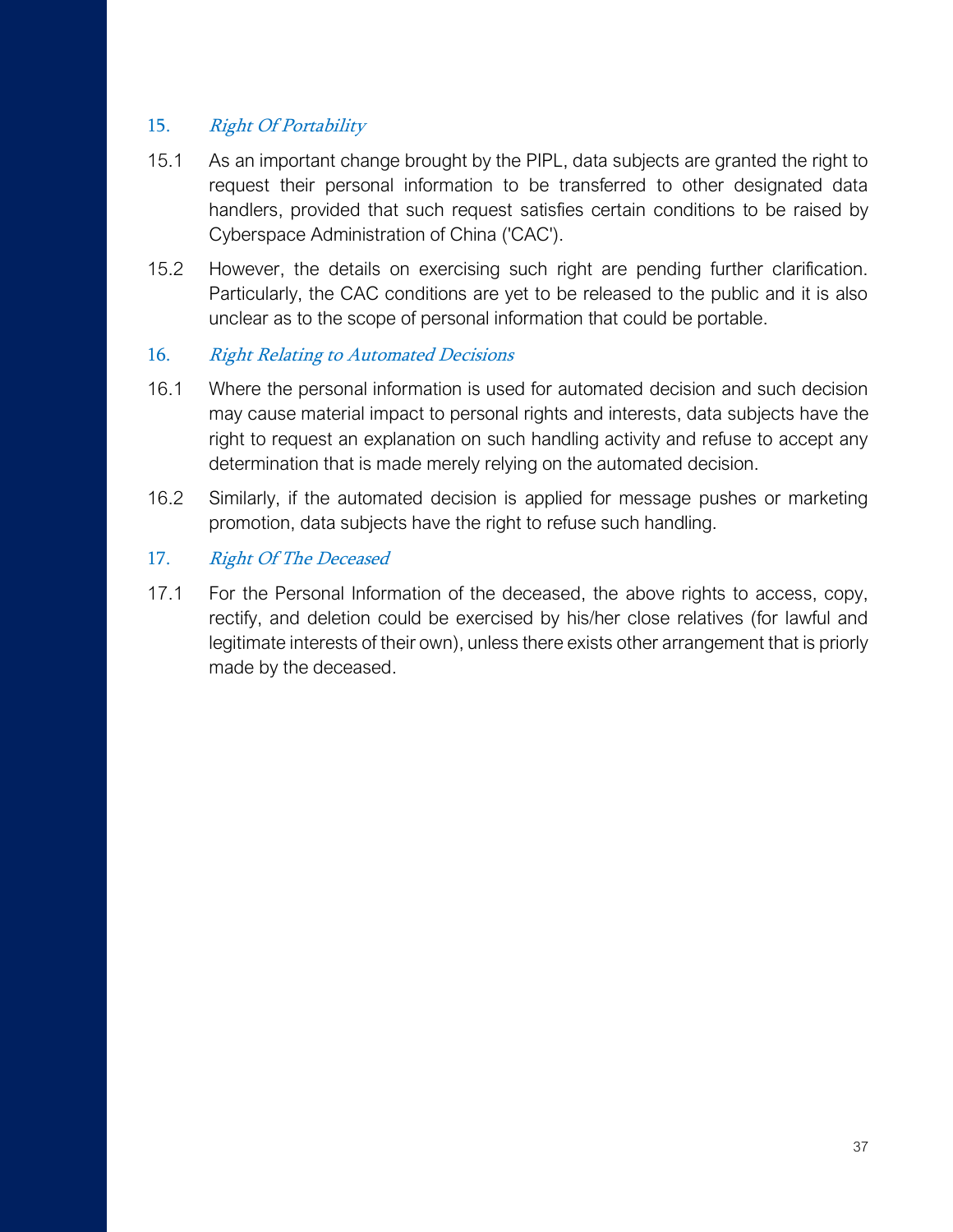## <span id="page-37-0"></span>**COVID-19 Return to Office Data Use Notice**

#### **Overview**

Due to the outbreak of the Coronavirus pandemic (COVID-19), Taboola's global offices were closed indefinitely to ensure the safety of our Employees. Taboola's management, legal, and HR departments have closely monitored health and safety guidance from the relevant national and regional authorities and the World Health Organization, particularly about measures required to safely reopen our offices. We will begin to do so on a regional, incremental, and voluntary basis. These office-specific guidelines set forth the Personal Data that will be collected from Employees that elect to return to the office before they are required to do so, and Taboola's limited uses and retention of their Personal Data for this purpose.

#### Israel Office Reopening

By choosing to return to the office, you agree to:

- Only enter the office premises if you:
	- 1. Are vaccinated for COVID-19 and hold a valid Green Pass; or
	- 2. Are a recovered COVID-19 patient and hold a valid Green Pass; or
	- 3. Hold a negative COVID-19 Test (PCR) from the preceding 72 hours or hold a negative rapid COVID-19 Test result from the same day; and
	- 4. Are not experiencing any specified COVID-19 symptoms or a temperature equal to or exceeding 38°C.
- Notify office administrators or HR if:
	- 1. You have received a positive COVID-19 Test result; or
	- 2. Your Green Pass is not valid.
- Leave the office premises if:
	- 1. At any time, you experience any COVID-19 symptoms; or
	- 2. Asked to do so by office administrators or HR because, as per the company's discretion, your presence creates a health risk to other Employees at the office; or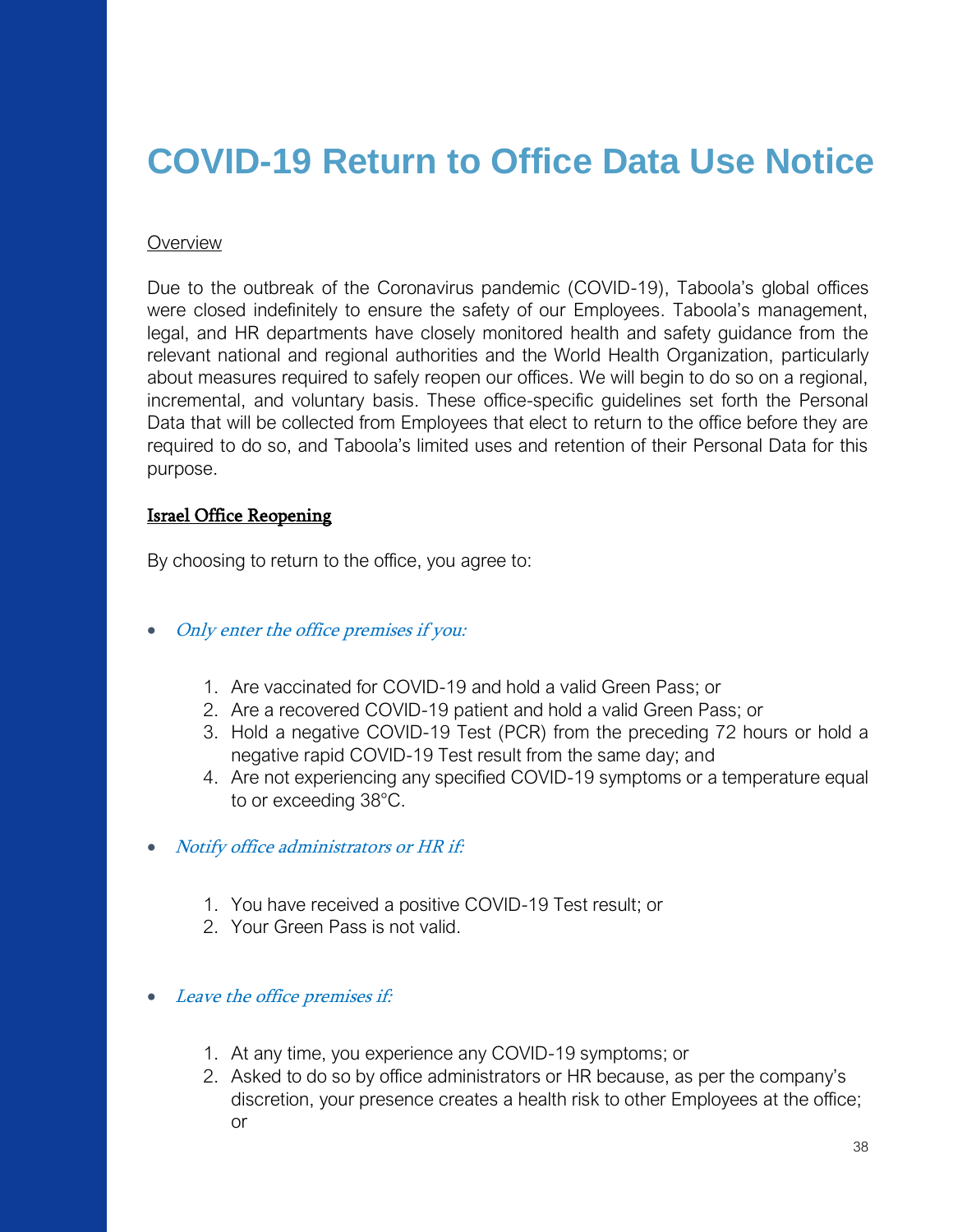- 3. Your Green Pass is not valid.
- Taboola will only collect the following Personal Data:
	- 1. Names of Employees who provide a vaccination certificate or Green Pass.
	- 2. Vaccination status.
	- 3. Positive COVID-19 Test result.

Taboola will retain the Personal Data related to your vaccination status for as long as the Green Pass is valid and shall use it to activate your entrance card to the office. Taboola will retain this Personal Data for the minimum time necessary to comply with the local government's reporting obligations. It may be used only to (1) comply with any relevant reporting obligation to the relevant governmental authority, or (2) inform other individuals who may have been exposed, without disclosing any Personal Data of the Employee who received a positive COVID-19 Test result. To be clear, the Employee's Personal Data shall be made available only on a need-to-know basis to one or more of the following: (i) Office Administrators, (ii) IT, and (iii) HR.

## London Office Reopening

By choosing to return to the office, you agree to:

- Only enter the office premises if you:
	- 1. Provide proof of a negative COVID-19 Lateral Flow Test result, administered within the preceding 72 hours, from NHS England (i.e., email or text notification); and
	- 2. Are not experiencing any specified COVID-19 symptoms or temperature equal or exceeding 38°C; and
	- 3. Have not received a positive COVID-19 Test result in the previous ten (10) days.
- Notify office administrators or HR if you received a positive COVID-19 Test result
- Leave the office premises if:
	- 1. At any time, your temperature is or exceeds 38°C; or
	- 2. Asked to do so by office administrators or HR because, as per the company's discretion, your presence creates a health risk to other Employees at the office.
- Taboola will only collect the following Personal Data:
	- 1. Names of employees working from the office.
	- 2. Names of employees who provide a positive COVID-19 Test result.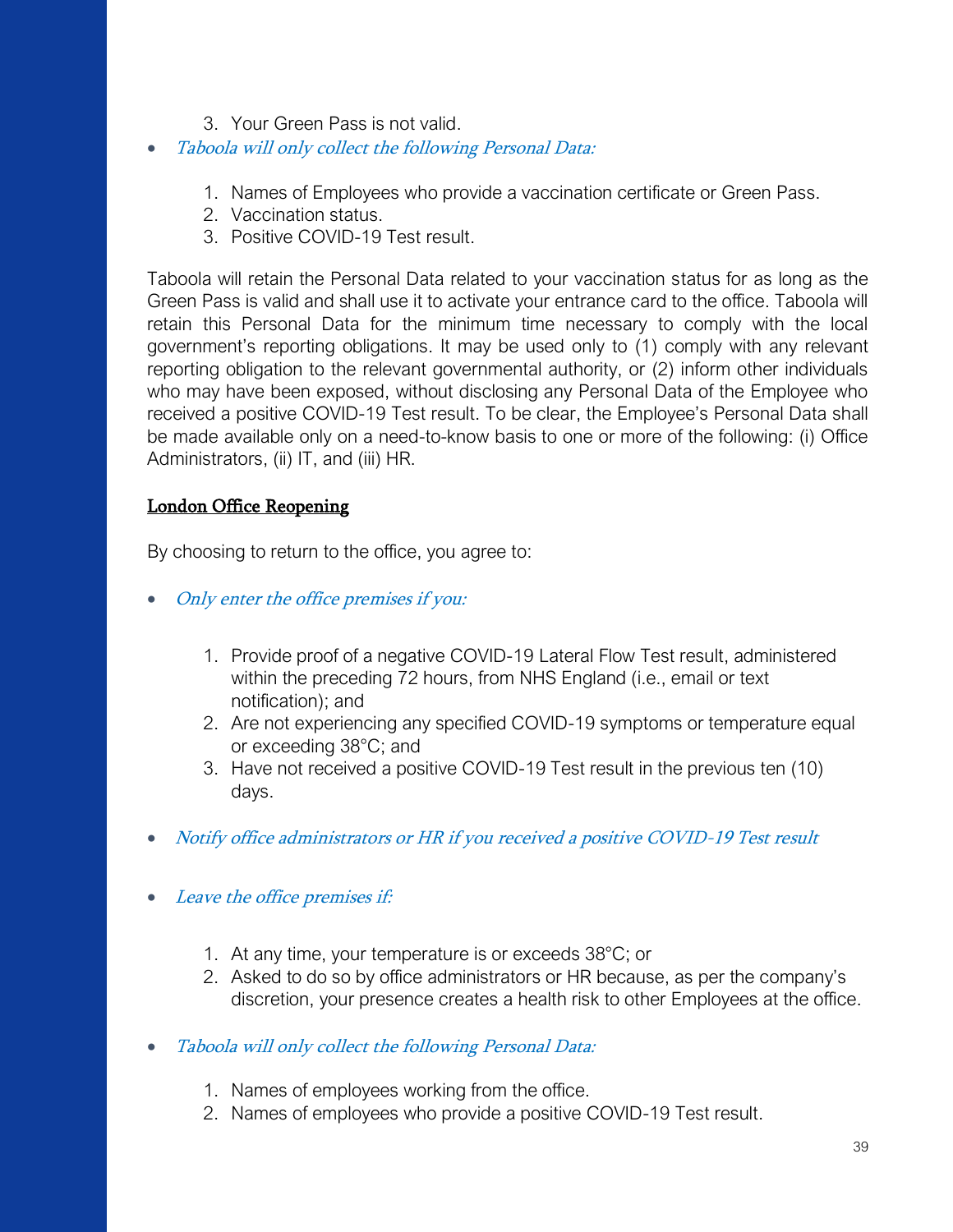Taboola will retain this Personal Data for the minimum time necessary to comply with the local government's reporting obligations. It may be used only to (1) comply with any relevant reporting obligation to the relevant governmental authority, or (2) inform other individuals who may have been exposed, without disclosing any Personal Data of the Employee who received a positive COVID-19 Test result. To be clear, the Employee's Personal Data shall be made available only on a need-to-know basis to one or more of the following: (i) Office Administrators, (ii) IT, and (iii) HR.

## New York Office Reopening

By choosing to return to the office, you agree to:

- Only enter the office premises if you:
	- 1. Are vaccinated for COVID-19 and hold either a valid COVID-19 Vaccination Record Card or a valid Excelsior Pass; and
	- 2. Are not experiencing any specified COVID-19 symptoms or temperature which is equal to or exceeds 100°F (38°C); and
	- 3. Have not received a positive COVID-19 Test result in the previous ten (10) days.
- Notify office administrators or HR if you have received a positive COVID-19 Test result.
- Leave the office premises if:
	- 1. You are not vaccinated for COVID-19; or
	- 2. At any time, you are experiencing any specified COVID-19 symptoms or temperature which is equal to or exceeds 100°F (38°C).
- Taboola will only collect the following Personal Data:
	- 1. Names of employees who provide evidence of vaccination status.
	- 2. Names of employees notify office administrators or HR of a positive COVID-19 Test result.

Taboola will retain this Personal Data for the minimum time necessary to comply with the local government's reporting obligations. It may be used only to (1) comply with any relevant reporting obligation to the relevant governmental authority, or (2) inform other individuals who may have been exposed, without disclosing any Personal Data of the Employee who received a positive COVID-19 Test result. To be clear, the Employee's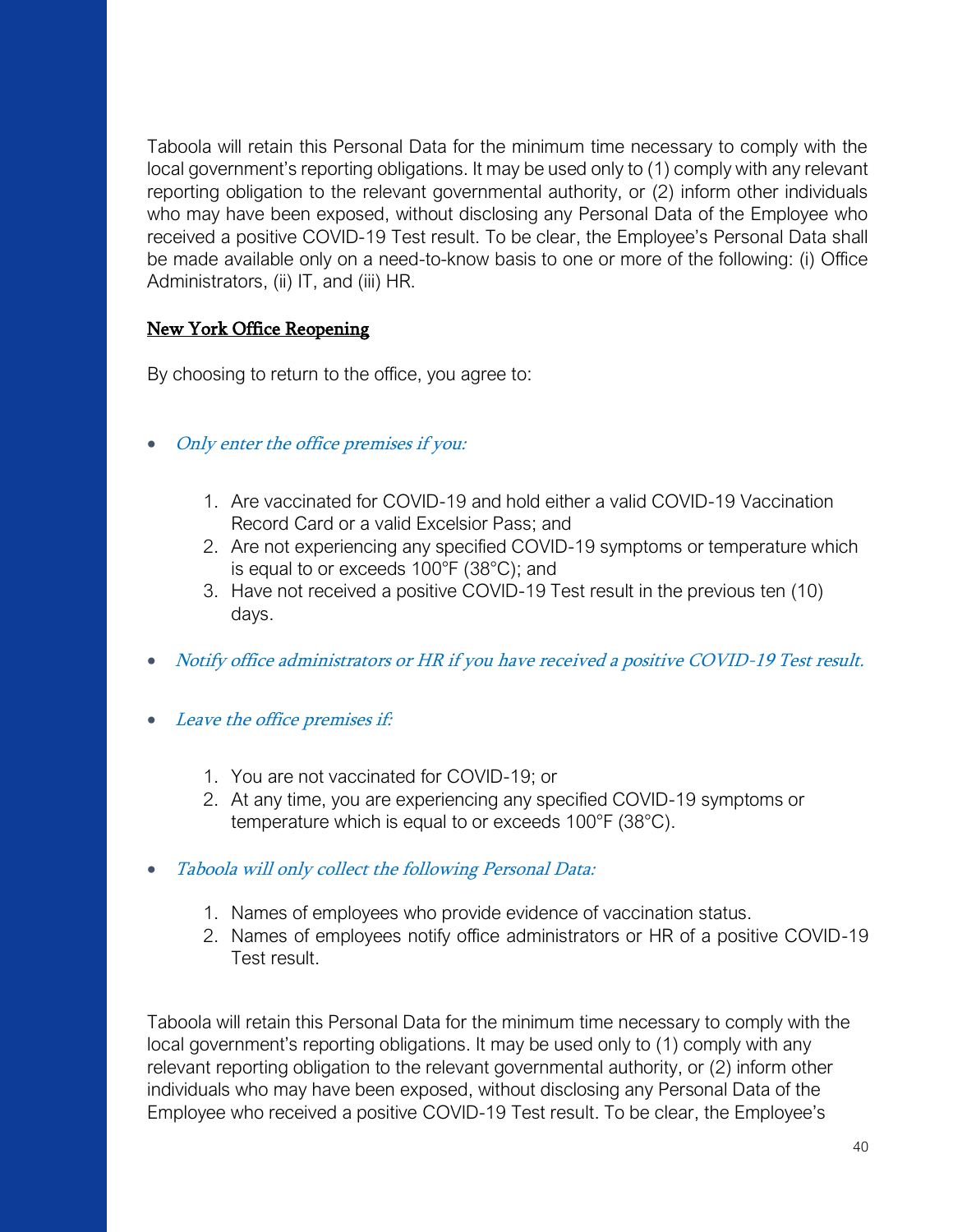Personal Data shall be made available only on a need-to-know basis to one or more of the following: (i) Office Administrators, (ii) IT, and (iii) HR.

## France Office Reopening

We encourage Employees who return to the office to first be vaccinated or receive a negative COVID-19 Test (PCR) result. Should an Employee receive a positive COVID-19 Test result, that Employee has a legal obligation to notify the French Social Security Authorities, and such authorities shall notify any individuals who may have been exposed. Should an Employee voluntarily choose to notify Taboola about a positive COVID-19 Test result or exposure, Taboola will inform other individuals who may have been exposed, without disclosing any Personal Data of the Employee who received a positive COVID-19 Test result.

By choosing to return to the office, you agree to:

- Only enter the office premises if you:
	- 1. Are not experiencing any specified COVID-19 symptoms or temperature equal to or exceeding 38°C; and
	- 2. Have not received a positive COVID-19 Test result in the previous ten (10) days
- Leave the office premises if you are experiencing any specified COVID-19 symptoms, or if your temperature is or exceeds 38°C
- Notify your country manager in case you are unwell and intend to leave the office
- Taboola will only collect names of Employees working from the office to inform of any exposures that are voluntarily brought to Taboola's attention

## Spain Office Reopening

We encourage Employees who return to the office to first be vaccinated or receive a negative COVID-19 Test (PCR) result. Should an Employee receive a positive COVID-19 Test result, the Employee must immediately contact their country manager. Taboola will inform other individuals who may have been exposed, without disclosing any Personal Data of the Employee who received a positive COVID-19 Test result. Additionally, should an Employee experience COVID-19 symptoms or receive a positive COVID-19 Test result,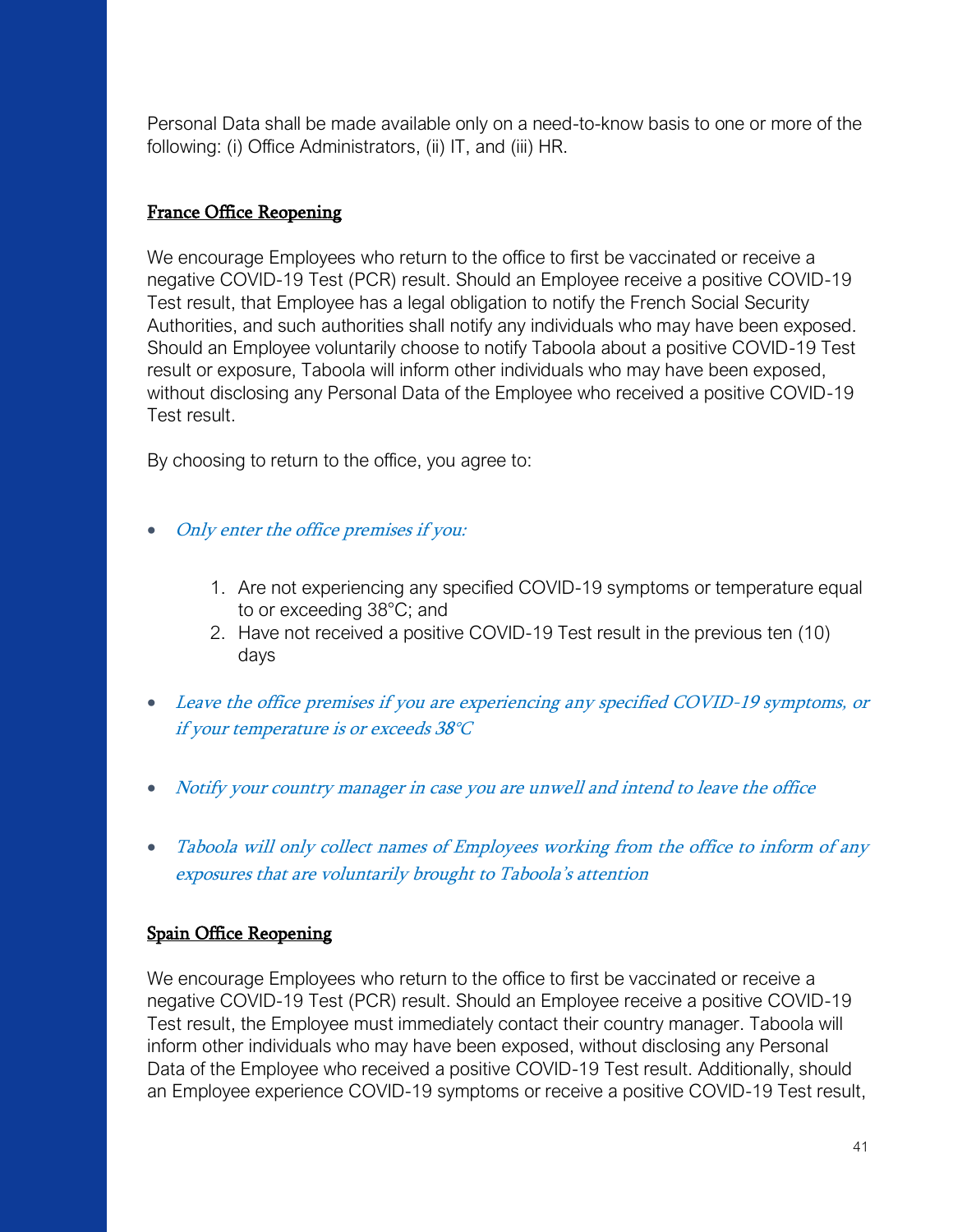the Employee must immediately contact the telephone number provided by the corresponding Autonomous Community or health center.

By choosing to return to the office, you agree to:

- Only enter the office premises if you:
	- 1. Are not experiencing any specified COVID-19 symptoms or temperature equal to or exceeding 38°C; and
	- 2. Have not received a positive COVID-19 Test result in the previous ten (10) days.
- Leave the office premises if you are experiencing any specified COVID-19 symptoms, or if your temperature is or exceeds 38°C.
- Notify your country manager in case: (i) you are unwell and intend to leave the office; or (ii) receive a positive COVID-19 Test result.
- Taboola will only collect the following Personal Data:
	- 1. Names of Employees working in the office.
	- 2. Names of Employees who provide a positive COVID-19 Test result.

Taboola will retain this Personal Data for the minimum time necessary to comply with the local government's reporting obligations. It may be used only to (1) comply with any relevant reporting obligation to the relevant governmental authority, or (2) inform other individuals who may have been exposed, without disclosing any Personal Data of the Employee who received a positive COVID-19 Test result. To be clear, the Employee's Personal Data shall be made available only on a need-to-know basis to the country manager and HR.

## Turkey Office Reopening

By choosing to return to the office, you agree to:

- Only enter the office premises if you:
	- 3. Are not experiencing any specified COVID-19 symptoms or temperature equal to or exceeding 38°C; and
	- 4. Have not received a positive COVID-19 Test result in the previous ten (10) days.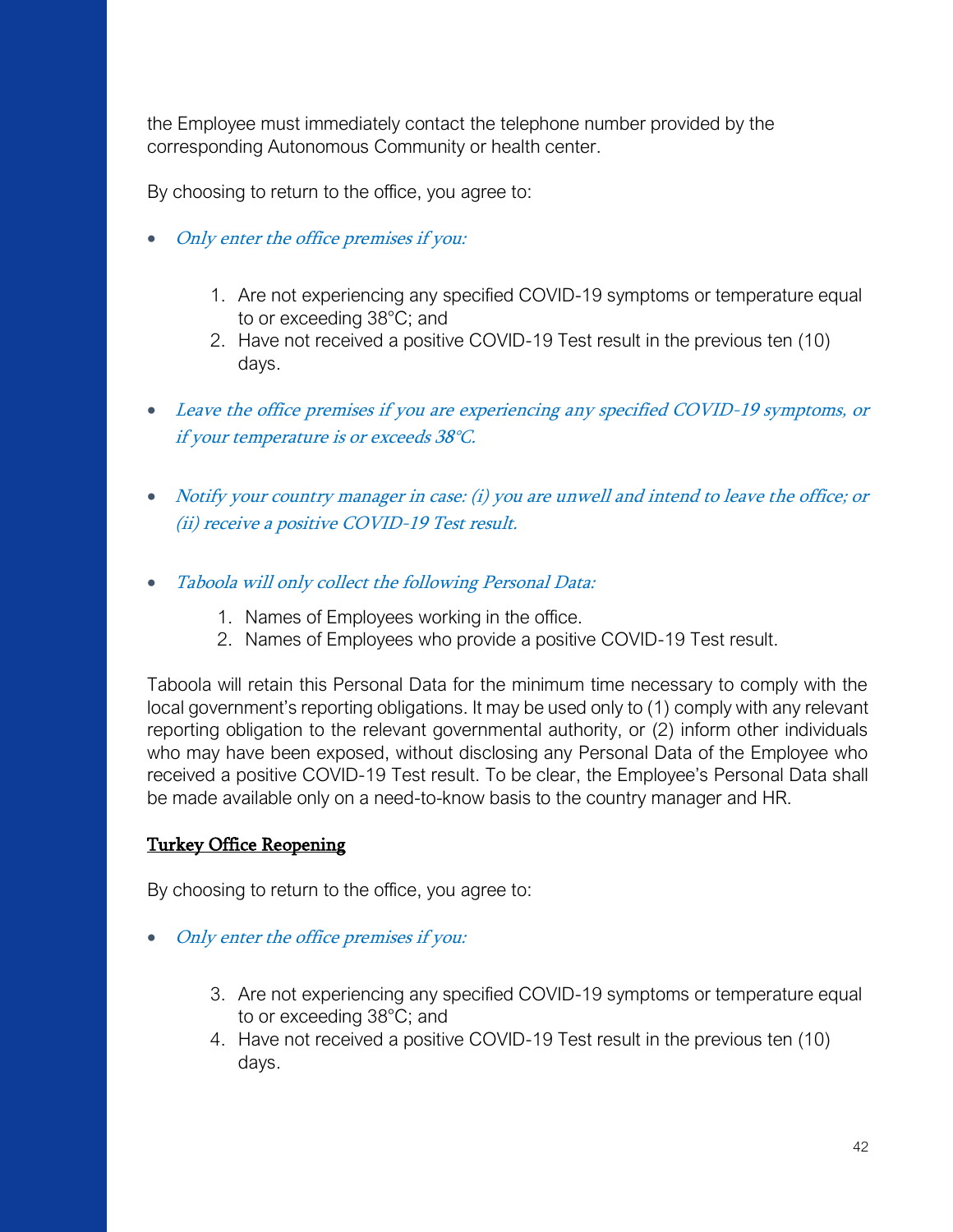- Leave the office premises if you are experiencing any specified COVID-19 symptoms, or if your temperature is or exceeds 38°C. Should you experience COVID-19 symptoms or receive a positive COVID-19 Test result, you must also visit the nearest medial institution.
- Notify your country manager in case: (i) you are unwell and intend to leave the office; or (ii) you receive a positive COVID-19 Test result.
- Taboola will only collect the following Personal Data:
	- 1. Names of Employees attending the office.
	- 2. Names of Employees who reported testing positive for COVID-19.

Taboola will retain this Personal Data for the minimum time necessary to comply with the local government's reporting obligations, if any. It may be used only to (1) comply with any relevant reporting obligation to the relevant governmental authority, or (2) inform other individuals who may have been exposed, without disclosing any Personal Data of the Employee who reported testing positive for COVID-19. To be clear, the Employee's Personal Data shall be made available only on a need-to-know basis to the country manager and HR.

## Germany Office Reopening

We encourage Employees who return to the office to first make sure they obtained a negative result of COVID-19 Lateral Flow Test. The test kit will be available for you at the office. Should an Employee voluntarily choose to notify Taboola about a positive COVID-19 Test result or exposure, Taboola will inform other individuals who may have been exposed, without disclosing any Personal Data of the Employee who received a positive COVID-19 Test result.

By choosing to return to the office, you agree to:

- Only enter the office premises if you:
	- 1. Are not experiencing any specified COVID-19 symptoms or temperature equal to or exceeding 38°C; and
	- 2. Have not received a positive COVID-19 Test result in the previous ten (10) days
- Leave the office premises if you are experiencing any specified COVID-19 symptoms, or if your temperature is or exceeds 38°C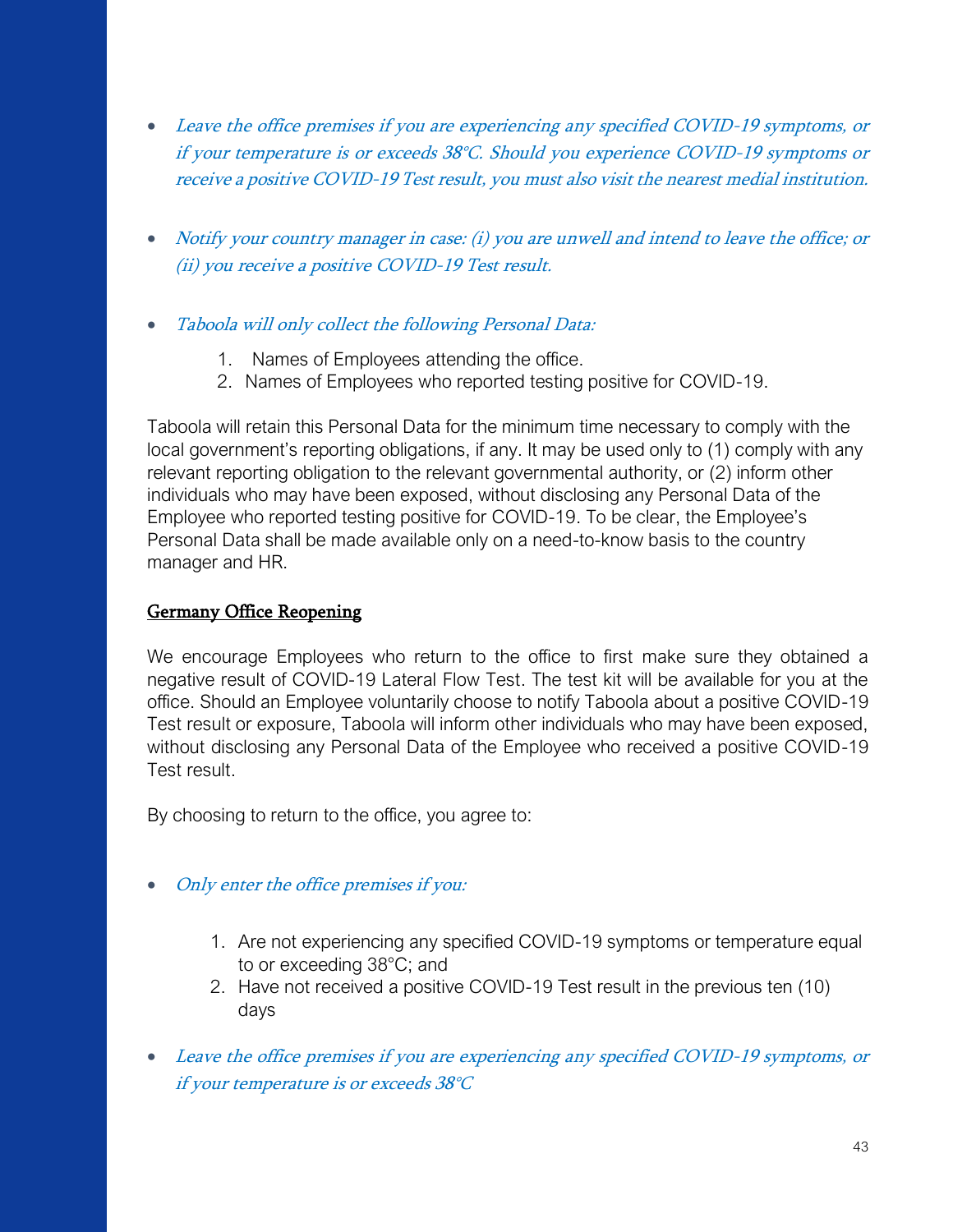• Notify your country manager in case you are unwell and intend to leave the office

Taboola will only collect names of Employees working from the office to inform of any exposures that are voluntarily brought to Taboola's attention

## LA Office Reopening

By choosing to return to the office, you agree to:

- Only enter the office premises if you:
	- 1. Are vaccinated for COVID-19 and hold a valid COVID-19 Vaccination Record Card; and
	- 2. Are not experiencing any specified COVID-19 symptoms or temperature which is equal to or exceeds 100°F (38°C) for at least 24 hours prior to entering the premises without the aid of any medicine; and
	- 3. Have not received a positive COVID-19 Test result in the previous ten (10) days.
- Notify HR if you have received a positive COVID-19 Test result.
- Leave the office premises if:
	- 1. You are not vaccinated for COVID-19; or
	- 2. At any time, you are experiencing any specified COVID-19 symptoms or temperature which is equal to or exceeds 100°F (38°C).
- Taboola will only collect the following Personal Data:
	- 1. Names of employees who provide evidence of vaccination status.
	- 2. Photo ID.
	- 3. Vaccination type and date of last dose.
	- 4. Names of employees who notify office administrators or HR of a positive COVID-19 Test result.

Taboola will retain this Personal Data for the minimum time necessary to comply with the local government's reporting obligations. It may be used only to (1) comply with any relevant reporting obligation to the relevant governmental authority, or (2) inform other individuals who may have been exposed, without disclosing any Personal Data of the Employee who received a positive COVID-19 Test result. To be clear, the Employee's